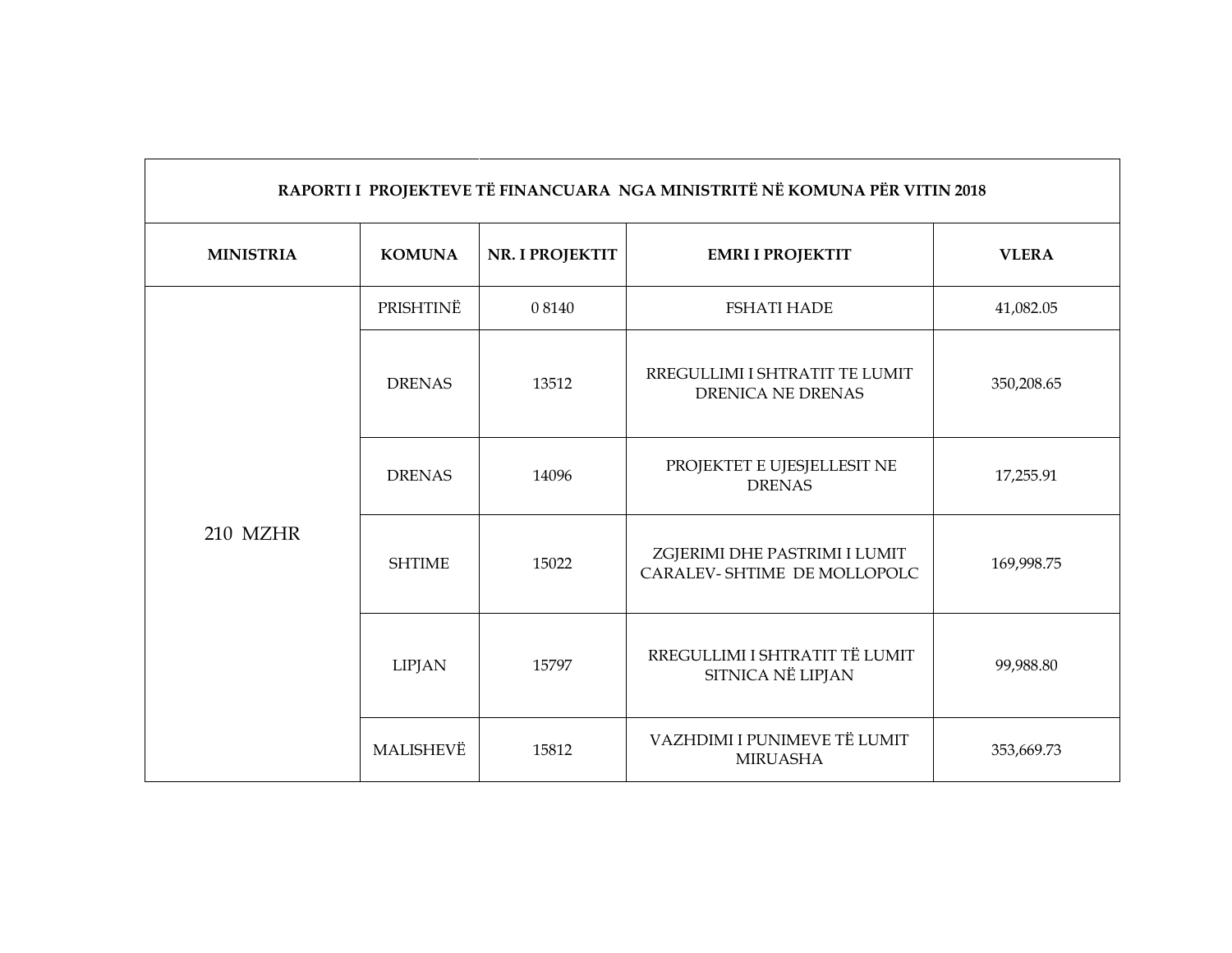| MALISHEVË                     | 15813                              | RREGULLIMI I SHTRATIT TË LUMIT<br>MIRUSHA, MALISHEVË                                          | 99,980.93    |
|-------------------------------|------------------------------------|-----------------------------------------------------------------------------------------------|--------------|
| MALISHEVË                     | 15814                              | PROJEKTI I KANALIZIMIT NË<br>FSHATRAT LLADROVC -<br>CARRALLUKË-MAL                            | 99,770.00    |
| <b>PRIZREN</b>                | 13123                              | -SIST. I UJER TE ZEZA PROJ. PERMI<br><b>INFRA.NE LUM. BISTR. PRIZ.</b>                        | 2,224,292.78 |
| <b>PRIZREN</b>                | 15801                              | NDERTIMI I GYPSJELLESIT PER<br>RRUGEN JANINA DHE NENE TEREZA                                  | 61,630.07    |
| <b>SUHAREKË</b>               | 15701                              | MBROJTJA E RUAJTJA E AMBIENTIT<br>HAPSINOR NE RAJONIN E SUHAREK,<br><b>BJESHKËT E SHARRIT</b> | 345,455.20   |
| <b>SUHAREKË</b>               | 15795                              | RREGULLIMI I SHTRATIT TË LUMIT<br>TOPLLUHA - SUHAREKË                                         | 99,999.99    |
| <b>DRAGASH</b>                | <b>KOMENT NGA</b><br><b>KOMUNA</b> | MODERNIZIMI DHE ZGJERIMI I<br>DEPONISË SË MBETURINAVE                                         | 16,605.00    |
| <b>HANII</b><br><b>ELEZIT</b> | 13116                              | PASTRIMI LUMIT LEPENC NGA<br>MBETURINAT E AZBESTIT                                            | 50,000.00    |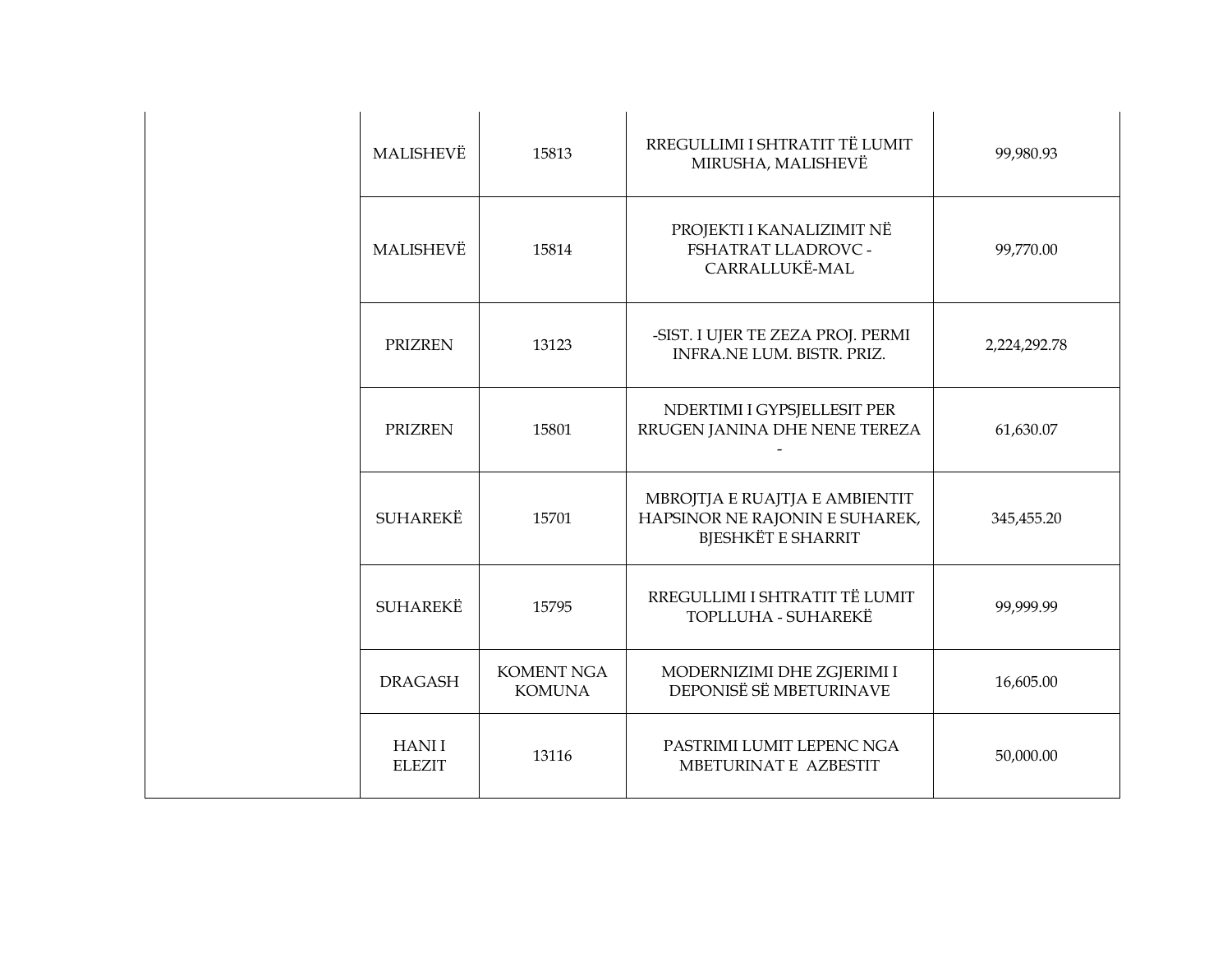| <b>KACANIK</b>                    | 13503                              | RREGULLIMI I SHTRATIT TE LUMIT<br>LEPENC NE KACANIK                   | 6,922.20   |
|-----------------------------------|------------------------------------|-----------------------------------------------------------------------|------------|
| <b>KACANIK</b>                    | 13902                              | REHAB.I UJESJE. RRITJ. KAPAC.TE UJIT<br>PER 9 FSHAT.E KACANIK         | 276,847.61 |
| <b>GJILAN</b>                     | <b>KOMENT NGA</b><br><b>KOMUNA</b> | RREGULLIMI I SHTRATIT TË LUMIT<br>MIRUSHA -FAZA II                    | 400,000.00 |
| <b>KAMENICË</b>                   | 15694                              | RREGULLIMI I AMBIENTIT DHE<br>REKREACIONIT NE KAMENICE                | 173,995.55 |
| <b>MITROVICA</b><br><b>JUGORE</b> | 13125                              | INFRASTRUKTURE- AKUMULIM UJI<br>/LIQE NE LUMIN IBER - MITROVICE       | 28,400.25  |
| <b>MITROVICA</b><br><b>JUGORE</b> | 15406                              | UJËSJELLËSI SHIPOL-BRUS,<br><b>MITROVICË</b>                          | 209,587.08 |
| <b>MITROVICA</b><br><b>JUGORE</b> | 15649                              | KOPSHTI BOTANIK NE MITROVICE                                          | 79,999.99  |
| <b>MITROVICA</b><br><b>JUGORE</b> | 15692                              | NDERTIMI I UJESJELLESIT DHE<br>KANALIZIMIT - MITROVICE                | 100,000.00 |
| <b>MITROVICA</b><br><b>JUGORE</b> | 15693                              | KANALIZIMI I FSHATIN FRASHER -<br><b>MITROVICE</b>                    | 100,000.00 |
| <b>MITROVICA</b><br><b>JUGORE</b> | 15714                              | NDERTIMI I SHTEPISE SE<br>PESHKATAREVE NE LIQENIN<br><b>AKUMULUES</b> | 45,000.00  |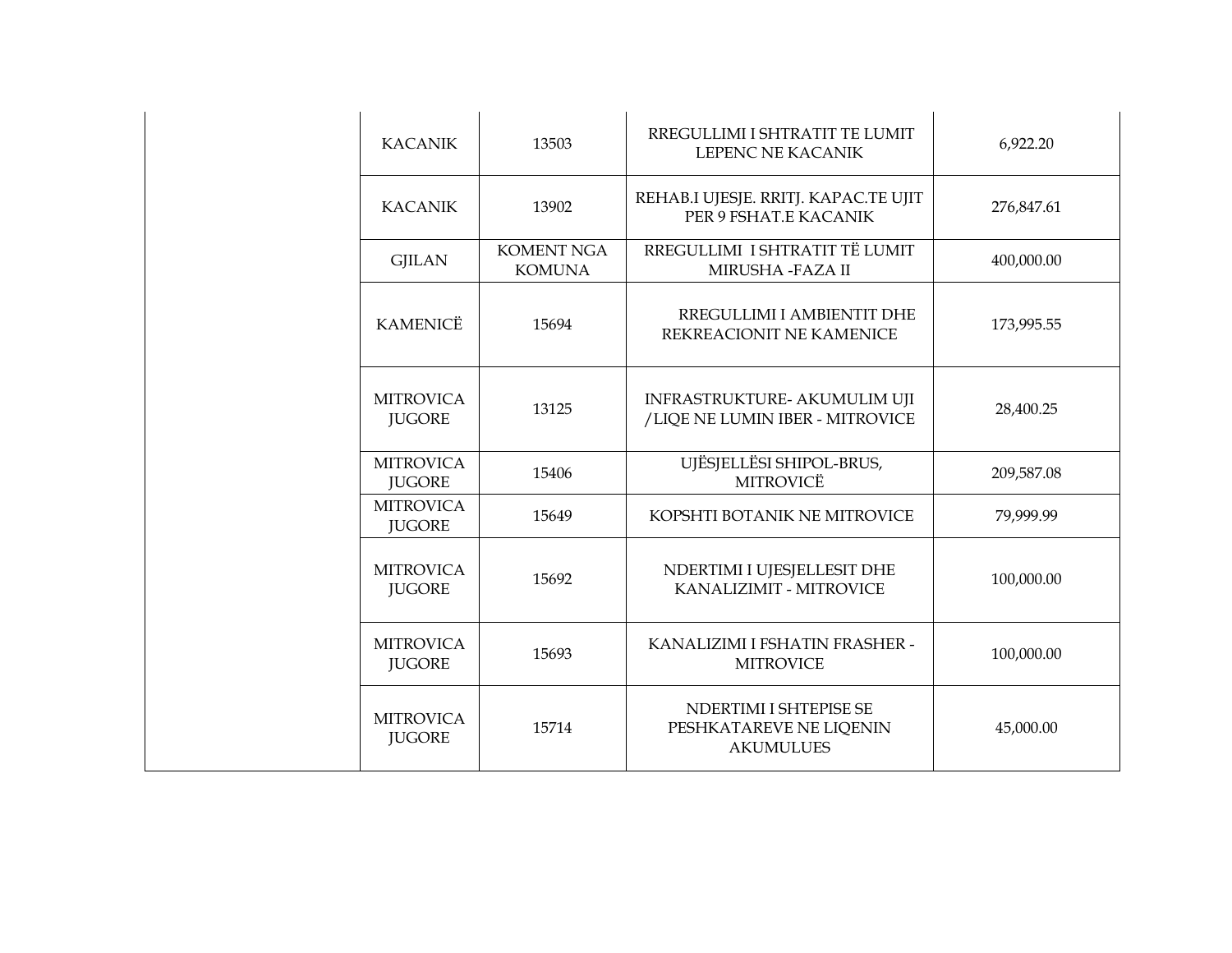| <b>SKENDERAJ</b> | 14243 | NDERTIMI I KANALIZIMIT NE<br>FSHATIN RUNIK - SKENDERAJ             | 47,443.15    |
|------------------|-------|--------------------------------------------------------------------|--------------|
| <b>SKENDERAJ</b> | 15152 | RREGULLIMI I KANALIZIMIT FEKAL<br>NE SKENDERAJ                     | 64,130.10    |
| <b>SKENDERAJ</b> | 15800 | KYCJET INDIVIDUALE NE UJESJELLES<br>PER 12 FSHATRA - SKENDERAJ     | 28,253.76    |
| <b>SKENDERAJ</b> | 15405 | RREGULLIMI I LUMIT KLINA NGA<br>FSHATI KUQICË DERI NË SKENDERAJ    | 200,000.00   |
| <b>SKENDERAJ</b> | 15802 | RREGULLIMI I LUMIT KLINA NGA<br>FSHATI KUQICË DERI NË SKENDERAJ    | 163,215.76   |
| <b>VUSHTRRI</b>  | 15406 | UJËSJELLËSI VUSHTRRI-GRACË                                         | 58,461.82    |
| <b>VUSHTRRI</b>  | 15796 | NDËRTIMI DHE RREGULLIMI I<br>KANALIZIMIT TË FSHATIT BREZNIC-<br>KO | 64,130.10    |
| <b>DECAN</b>     | 14579 | RREGULLIMI I HAPESIRES<br>GJELBERUESE TE VERRAT E LLUKES           | 50,000.00    |
| PEJË             | 14691 | FABRIKA E UJERAVE TE ZEZA NE PEJË                                  | 3,800,000.00 |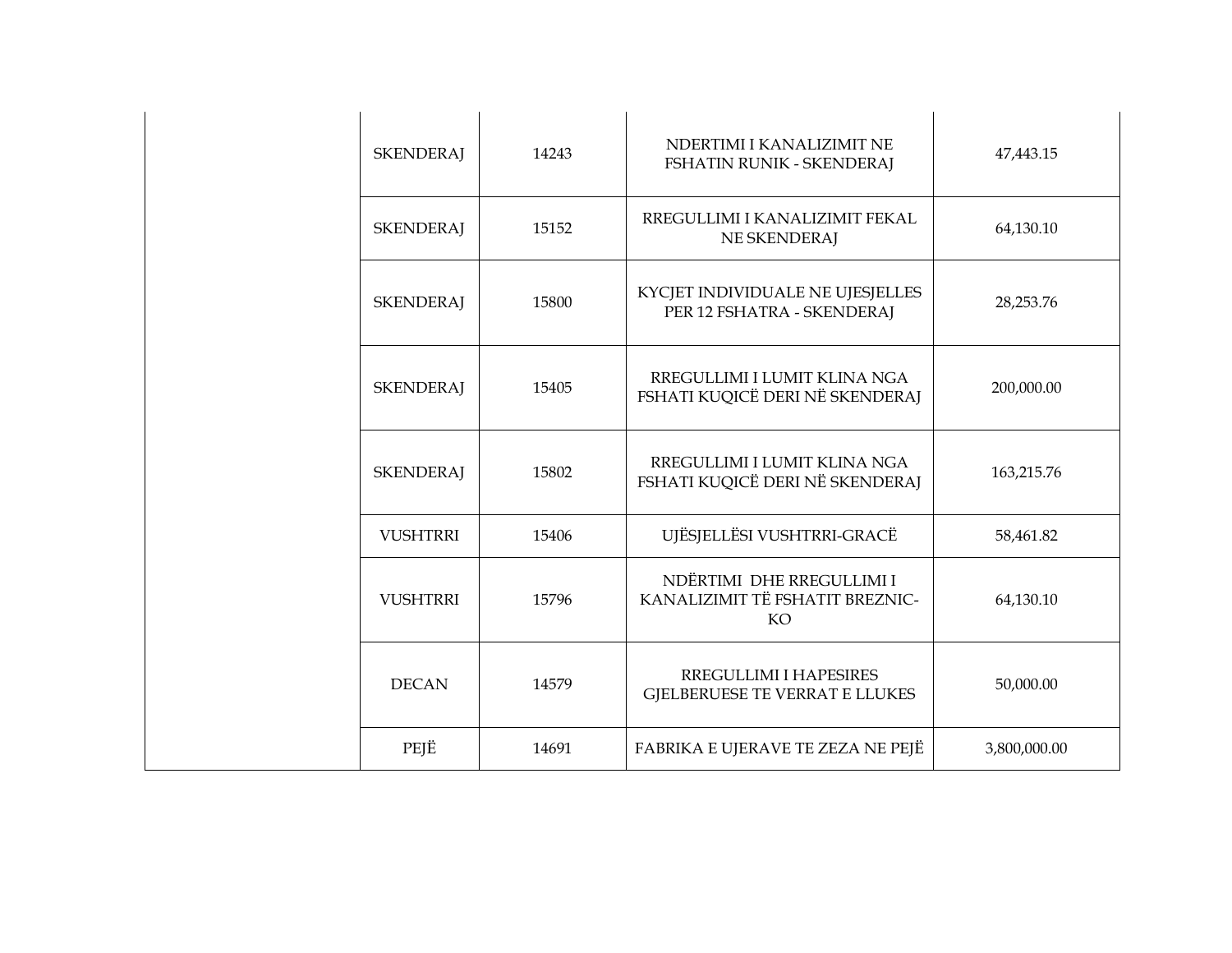| PEJË         | 15811 | RREGULLIMI I KANALIZIMIT NË<br>FSHATIN RAUSHIQ - PEJË                     | 59,294.45  |
|--------------|-------|---------------------------------------------------------------------------|------------|
| <b>KLINË</b> | 15585 | RREGULLIMI I SHTRATIT TË LUMIT<br>DRINI I BARDHË - KLINË                  | 100,000.00 |
| <b>ISTOG</b> | 15697 | UJESJELLESI VRELLE - GADIME                                               | 55,426.86  |
| <b>DECAN</b> | 12557 | NDERTIMI I KANALIZIMIT NE<br><b>DECAN</b>                                 | 59,924.55  |
| <b>DECAN</b> | 15408 | UJËSJELLËSI PËR 10 FSHATRA DHE<br>KYCJA NE BURIMET E REJA, DECAN          | 47,963.46  |
| <b>DECAN</b> | 15638 | NDËRTIMI I KANALIZIMIT NË<br>FSHATIN IRZNIQ NË LAGJEN<br><b>MUSHKOLAJ</b> | 60,476.00  |
| <b>DECAN</b> | 15642 | RREGULLIMI I SHTRATIT TË<br>LUMBARDHIT NË DEÇAN                           | 297,632.50 |
| GJAKOVË      | 13124 | RREGULLIMI I SHTRATIT TE LUMIT<br><b>KRENA - GJAKOVE</b>                  | 199,997.19 |
| GJAKOVË      | 15798 | PERFUNDIMI I PUNIMEVE TE<br>UJESJELLESIT PER 28 FSHATRA -<br><b>GJAKO</b> | 200,000.00 |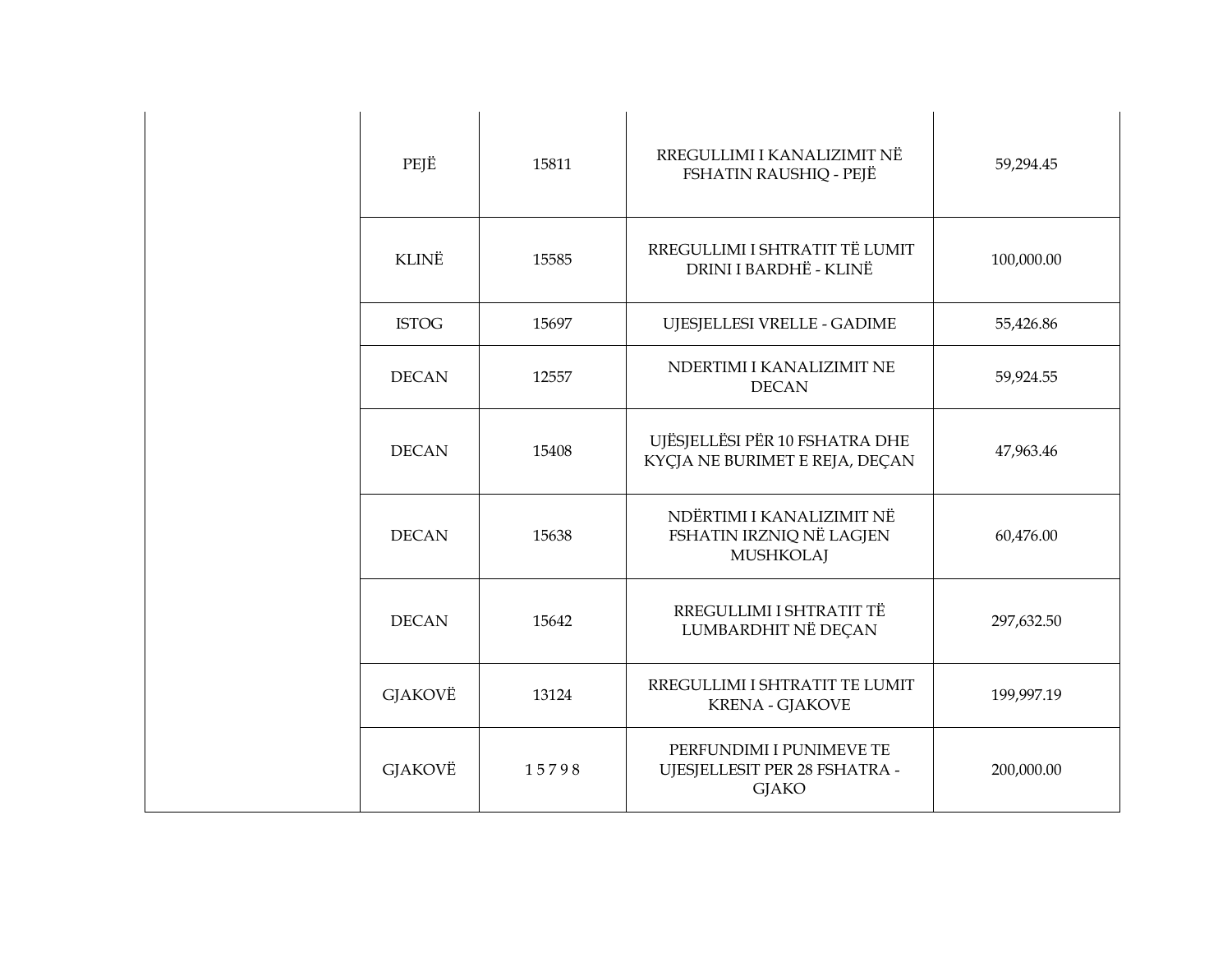|          | PRISHTINË      | 14546 | MIRMBAJTJA E NDERTESESE SE<br><b>QKKTGJ</b>                     | 18,347.00    |
|----------|----------------|-------|-----------------------------------------------------------------|--------------|
|          | FERIZAJ        | 13846 | NDERTIMI I OBJEKTIT TE SPITALIT<br><b>NE FERIZAJ</b>            | 1,475,155.47 |
|          | <b>FERIZAJ</b> | 14549 | NERTIMI I NDERTESES ISHP FERIZAJ                                | 24,983.50    |
|          | <b>GJILAN</b>  | 14544 | NDERTIMI I NDERTESES SE QKMF<br><b>GJILAN</b>                   | 194,325.83   |
| 206 MSH  | <b>GJILAN</b>  | 14548 | NDERTIMI I NERTESES ISHP-GJILAN                                 | 24,980.00    |
|          | <b>DECAN</b>   | 15731 | NDERTIMI I ANEKSIT TE URGJENCES<br>DHE RENOVIMI I QKMF DECAN    | 44,248.38    |
|          | GJAKOVË        | 15733 | RENOVIMI DHE RIVITALIZIMI I<br>OBJEKTIT TE KIRURGJISE SR-GJAKOV | 127,307.57   |
|          | <b>GJAKOVË</b> | 15097 | NDETIMI I QKMF-GJAKOVE                                          | 412,996.69   |
|          | PRISHTINË      | 12722 | POD_Esad Mekul - Dobratin                                       | 45,648.80    |
|          | PRISHTINË      | 12722 | PRI_Pjeter Bogdani - Prishtine                                  | 96,591.72    |
| 213 MZHE | <b>DRENAS</b>  | 12722 | 01_DRE_Rilindja - Dritan                                        | 62,647.85    |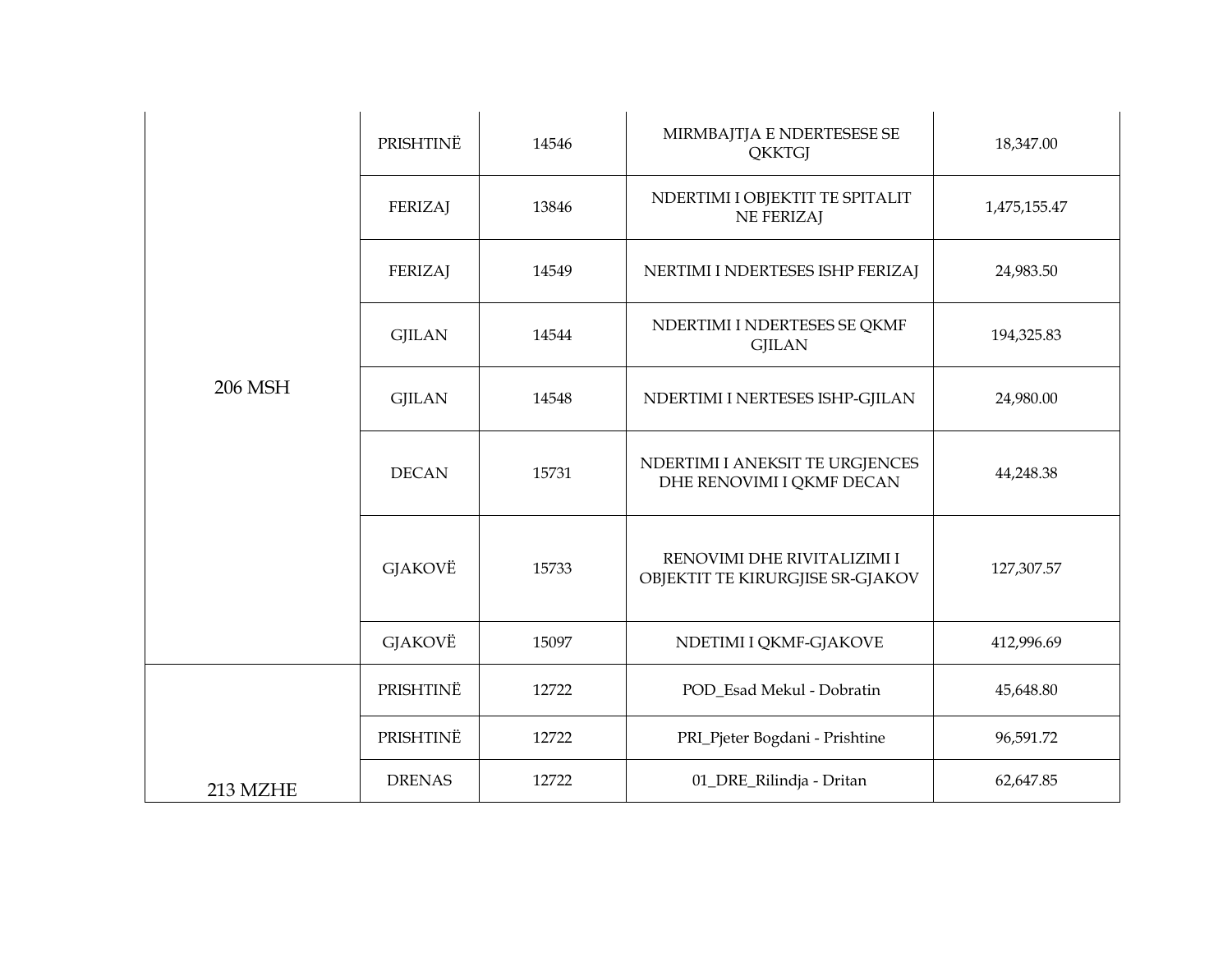| <b>DRENAS</b>          | 12722 | SHFMU " Rexhep Gjeli " Likoshan -<br>Drenas | 29,373.80  |
|------------------------|-------|---------------------------------------------|------------|
| <b>SHTIME</b>          | 12722 | Shkolla fillore "Emin Duraku"               | 30,453.68  |
| <b>SHTIME</b>          | 12722 | 59_SHTI Abdullah Shabani Zborc              | 49,967.50  |
| PODUJEVË               | 12722 | Shkolla fillore "Jetulla Gashi"             | 27,072.74  |
| <b>FUSHË</b><br>KOSOVË | 12722 | 82_FUSH_Laura Scoti - Grabovc               | 57,359.00  |
| Prizren                | 12722 | Gjimnazi "Remzi Ademaj"                     | 74,243.00  |
| Suhareke               | 12722 | Arsim : SHFMU " 7 Marsi " Suharekë          | 98,821.20  |
| <b>KACANIK</b>         | 12722 | SHF "Idriz Seferi" Gajre - Kaçanik          | 41,910.60  |
| <b>VUSHTRRI</b>        | 12722 | VUSH 28 Nentori - Vernice                   | 28,341.16  |
| <b>SKENDERAJ</b>       | 12722 | SKE_Enver Hakliti - Lubavec                 | 45,885.10  |
| <b>JUNIK</b>           | 12722 | Gjimnazi Kuvendi Junikut                    | 48,443.00  |
| <b>DECAN</b>           | 12722 | SHFMU "Avni Rrustemi" Irzniq -<br>Degan     | 183,063.00 |
| GJAKOVË                | 12722 | SHFMU. "Fan Noli"                           | 70,606.19  |
| GJAKOVË                | 12722 | 11_GJAKOVE Ardhmeria                        | 69,135.02  |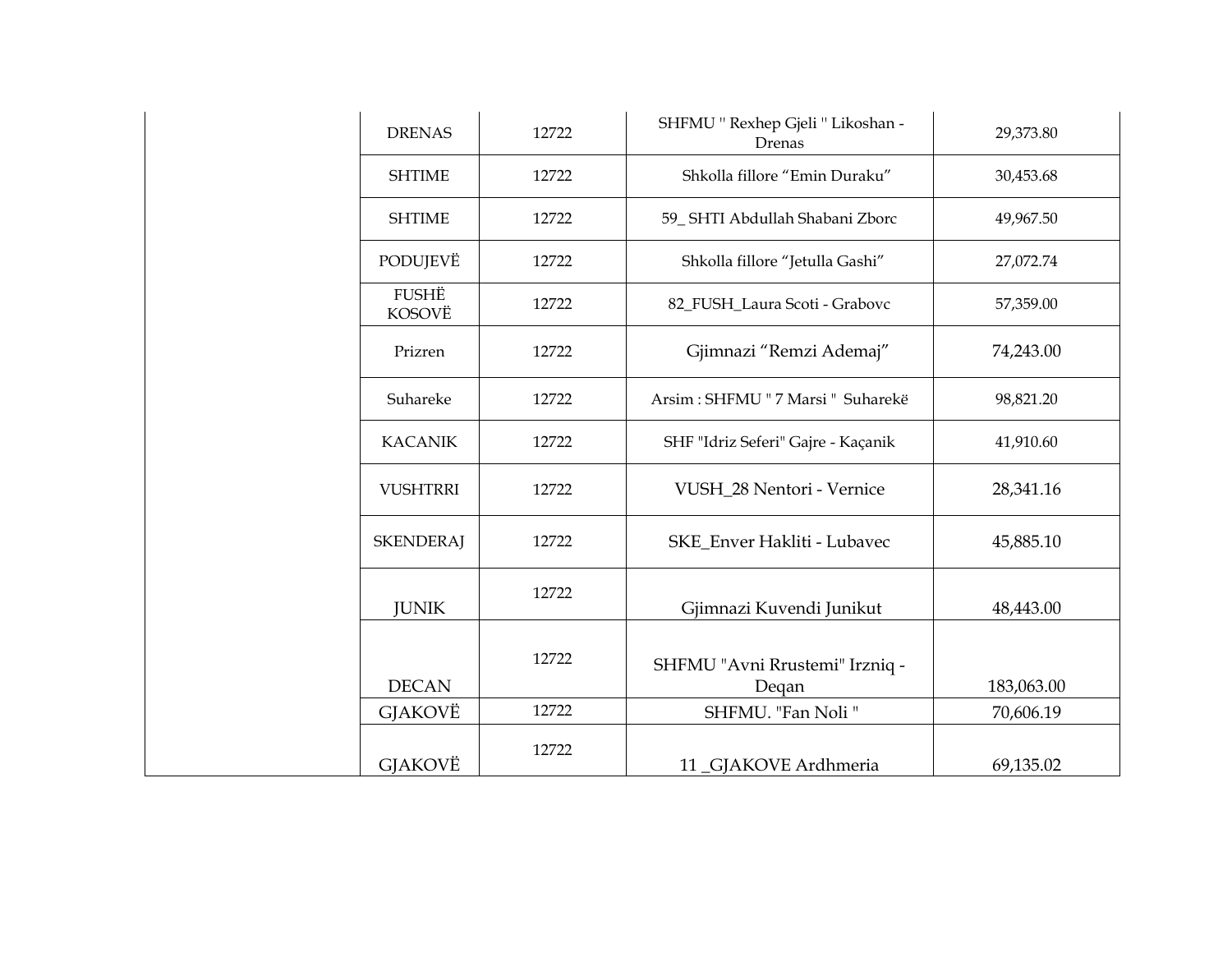|         | <b>DRENAS</b>    | 14320 | NDERTIMI I SHKOLL. FILLORE MESME<br>E ULET LLAPUSHNIK, GLLOGOVC            | 45,626.82  |
|---------|------------------|-------|----------------------------------------------------------------------------|------------|
|         | <b>DRENAS</b>    | 14356 | NDERTIMI I ANEKSIT DHE RENOVIMI<br>I SHKOLL. NË KOMORAN, DRENAS            | 87,761.00  |
|         | <b>DRENAS</b>    | 15415 | SHKOLLË E CIKLIT TË ULËT NË<br>FUSHTICË TË EPËRME - DRENAS                 | 137,000.00 |
| 202 MAP | <b>DRENAS</b>    | 15417 | NDËRTIMI I SHKOLLËS SË MESME<br>PROFESIONALE NË KOMORAN,<br><b>DRENAS</b>  | 330,000.00 |
|         | <b>GRACANICË</b> | 14322 | PERMIRSI. I INFRASTRUK. SE<br>OBJEKTEVE SHKOLLORE NE<br>GRAQANICË          | 433,539.75 |
|         | <b>SHTIME</b>    | 14970 | SHKOLLA PJETËRSHTICË NË SHTIME                                             | 180,000.00 |
|         | PODUJEVË         | 14031 | NDERTIMI I SHKOLLES FILLORE NE<br><b>BAJQINE, PODUJEVE</b>                 | 299,396.98 |
|         | <b>LIPJAN</b>    | 14779 | NDËRTIMI I SHKOLLËS FILLORE<br>"HARADIN BAJRAMI" NË MAGURE-<br><b>LIPJ</b> | 457,325.43 |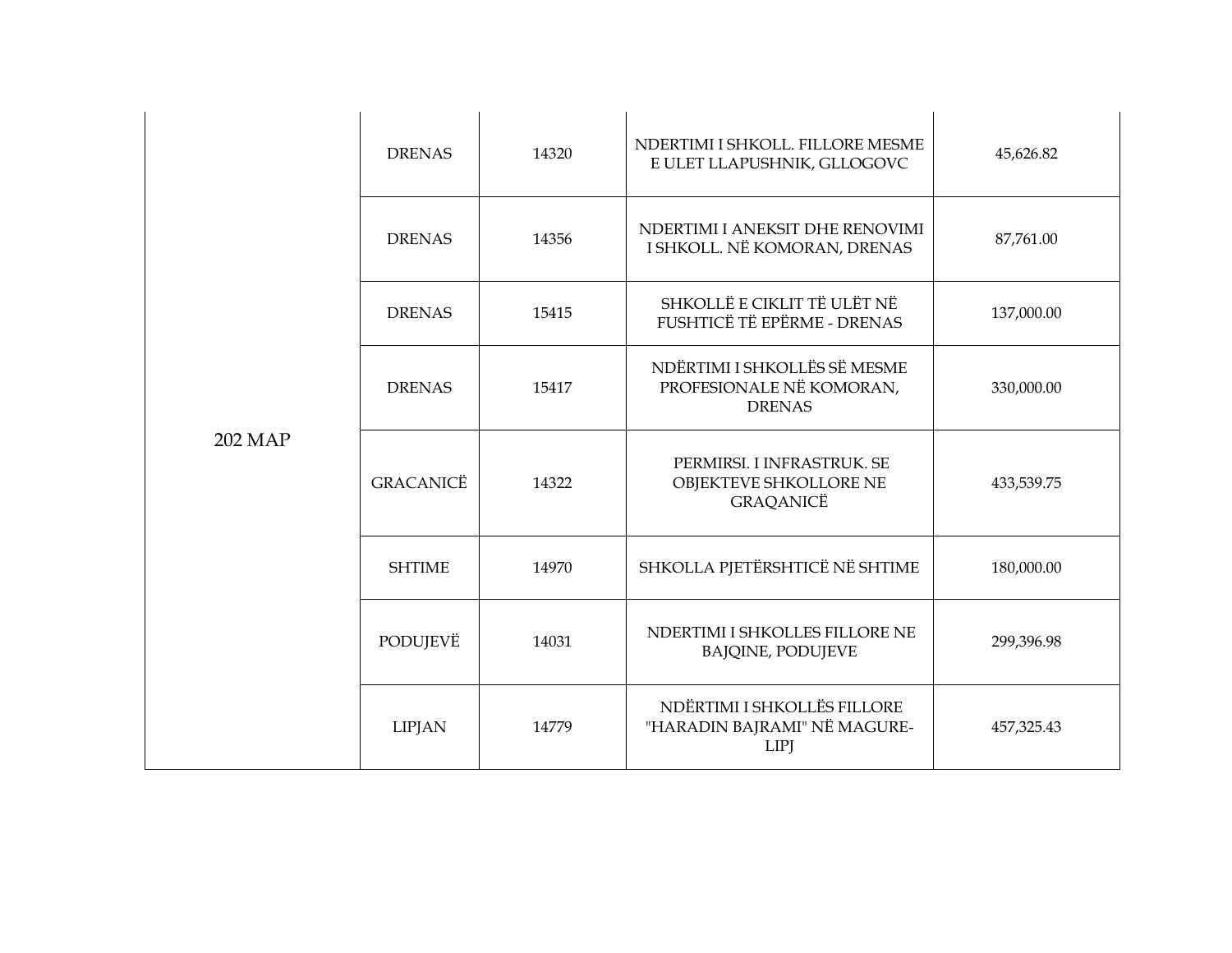| <b>RAHOVEC</b> | 14782 | NDËRTIMI I SHKOLLËS FILLORE<br>NË RAHOVEC                            | 160,000.00 |
|----------------|-------|----------------------------------------------------------------------|------------|
| <b>RAHOVEC</b> | 14783 | NDËRTIMI I SALLËS SË EDUKATËS<br>FIZIKE NË RATKOC-RAHOVEC            | 199,869.00 |
| <b>PRIZREN</b> | 13478 | NDERTIMI I SHKOLLES SE MUZIKES<br><b>NE PRIZREN</b>                  | 185,000.00 |
| <b>PRIZREN</b> | 15416 | NDËRTIMI I ÇERDHES NË PRIZREN                                        | 73,000.00  |
| Viti           | 14780 | NDËRTIMI I SHKOLLËS FILLORE NË<br>POZHORAN-VITI                      | 300,000.00 |
| PEJË           | 13473 | NDERTIMI I SHKOLLES FILLORE NE<br>PEJE                               | 299,885.54 |
| <b>GJAKOVË</b> | 13251 | DIZAJNIMI DHE NDERTI. I ANEKSIT<br>TE GJYKATES THEM. NE GJAKOVE      | 171,281.81 |
| GJAKOVË        | 13723 | NDERTIMI I OBJEKTIT TE<br>PROKURORISE THEMELORE NE<br><b>GJAKOVE</b> | 363,000.00 |
| GJAKOVË        | 14971 | SHKOLLA NË PONOSHEC - GJAKOVË                                        | 60,655.18  |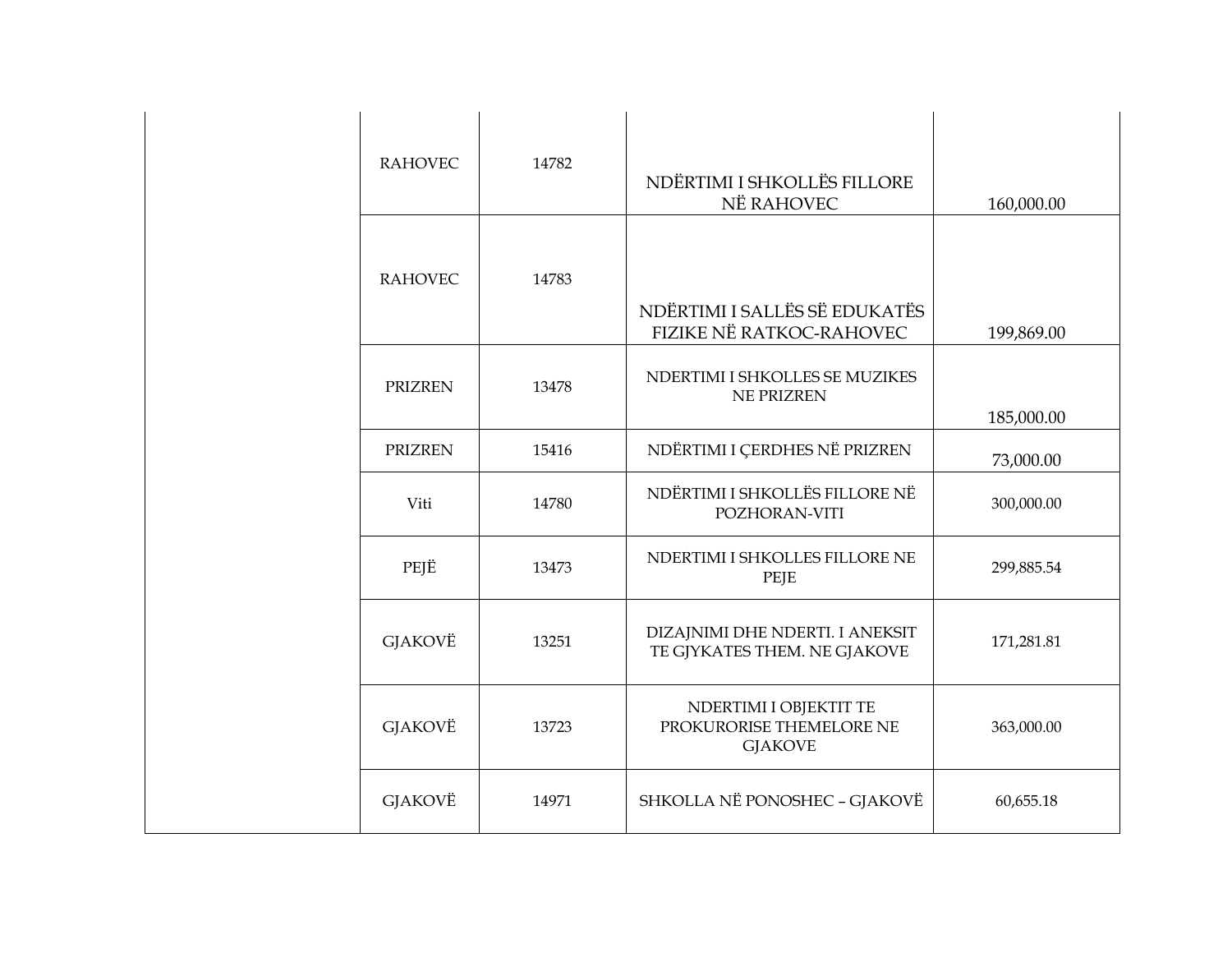|           | PRISHTINË       | 11353 | NGRITJA E INFR.SE RE DHE<br>RENOVIMI I OB.EKZISTUESE NE Q E<br><b>STU</b>        | 208,076.69 |
|-----------|-----------------|-------|----------------------------------------------------------------------------------|------------|
|           | FUSHË<br>KOSOVË | 12348 | NDERTIMI I SHKOLLES FILLORE NE<br><b>FUSHE KOSOVE</b>                            | 86,639.34  |
|           | <b>SHTIME</b>   | 15359 | NDËRTIMI SALLËS SPORTIVE<br>SHKOLLA FILLORE EMIN DURAKU,<br><b>SHTIME</b>        | 118,961.23 |
|           | <b>SHTIME</b>   | 15412 | SHKOLLA FILLORE NË CARALEVË                                                      | 329,046.50 |
|           | <b>SHTIME</b>   | 14513 | SHKOLLA FILLORE NË MUZEQINË -<br><b>SHTIME</b>                                   | 349,971.10 |
| 208 MASHT | PODUJEVË        | 11450 | SHKOLLA E MESME NE QENDER<br><b>PODUJEVE</b>                                     | 138,172.71 |
|           | PODUJEVË        | 14037 | NDER. I SHKOLL. FILL. LUIGJ<br><b>GURAKUQI NE BATLLAVE II</b><br><b>PODUJEVE</b> | 25,000.00  |
|           | OBILIQ          | 15267 | NDËRTIMI I SHKOLLES FILLORE NË<br>OBILIQ                                         | 170,000.00 |
|           | <b>LIPJAN</b>   | 15269 | RENOVIMI I SHKOLLES SË MESME<br>"ADEM GLLAVICA " LIPJAN                          | 347,453.72 |
|           | <b>LIPJAN</b>   | 15418 | NDERT.SALL.SPORT.SHK.FILL.SLLOVI<br><b>NE LIPJAN</b>                             | 197,469.22 |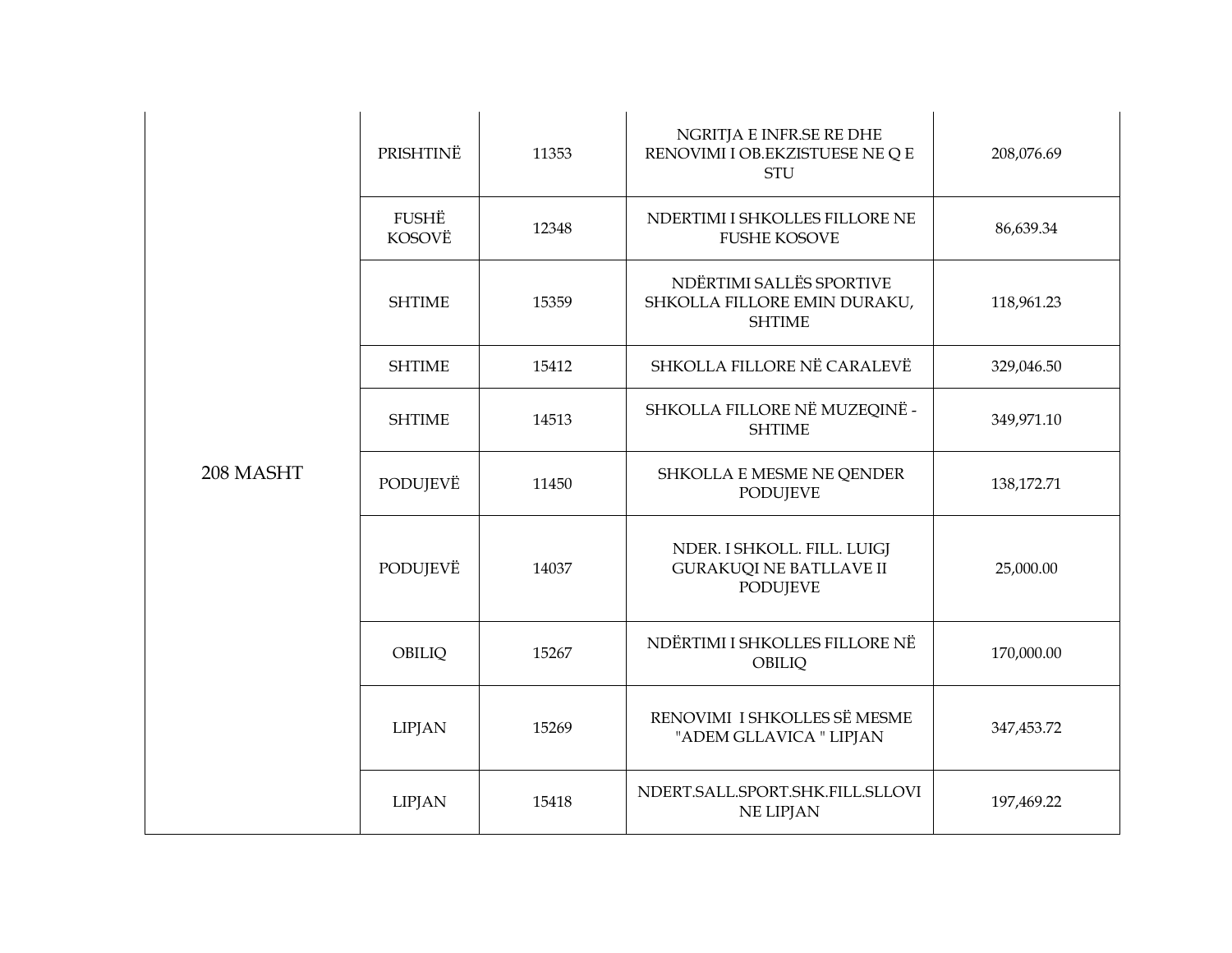| <b>RAHOVEC</b>  | 15410 | NDËRTIMI I ÇERDHES SË FËMIJËVE<br>NË RAHOVEC                              | 181,094.10 |
|-----------------|-------|---------------------------------------------------------------------------|------------|
| <b>PRIZREN</b>  | 12533 | RENOVIMI I OBJEKTEVE EGZISTUESE<br>PER UNIVERSITETIN E PRIZRENI           | 203,219.93 |
| <b>SUAHREKË</b> | 15358 | NDËRTIMI SALLËS SPORTIVE<br>SHKOLLA FILLORE NE BLLACE,<br><b>SUHAREKË</b> | 162,938.17 |
| <b>FERIZAJ</b>  | 15120 | NGRIT.INFRAS.DHE RENOV.OBJEK.<br><b>GZISTUESE UNIVERS. FERIZAJIT</b>      | 150,000.00 |
| <b>FERIZAJ</b>  | 15779 | NDËRTIMI I SHKOLLËS<br>PROFESIONALE NË FERIZAJ                            | 128,020.79 |
| <b>GJILAN</b>   | 10572 | NDERTIMI I OBJEKTIT TE SHKOLLES<br>SE MESME TE MUZIKES, GJILAN            | 195,226.61 |
| <b>GJILAN</b>   | 15265 | NDER. SALLES ED. FIZIKE NE SHK.<br>FILL. REXHEP ELMAZI, GJILAN            | 277,802.52 |
| <b>KACANIK</b>  | 15411 | SHKOLLA NË GLLOBOÇICË                                                     | 39,600.34  |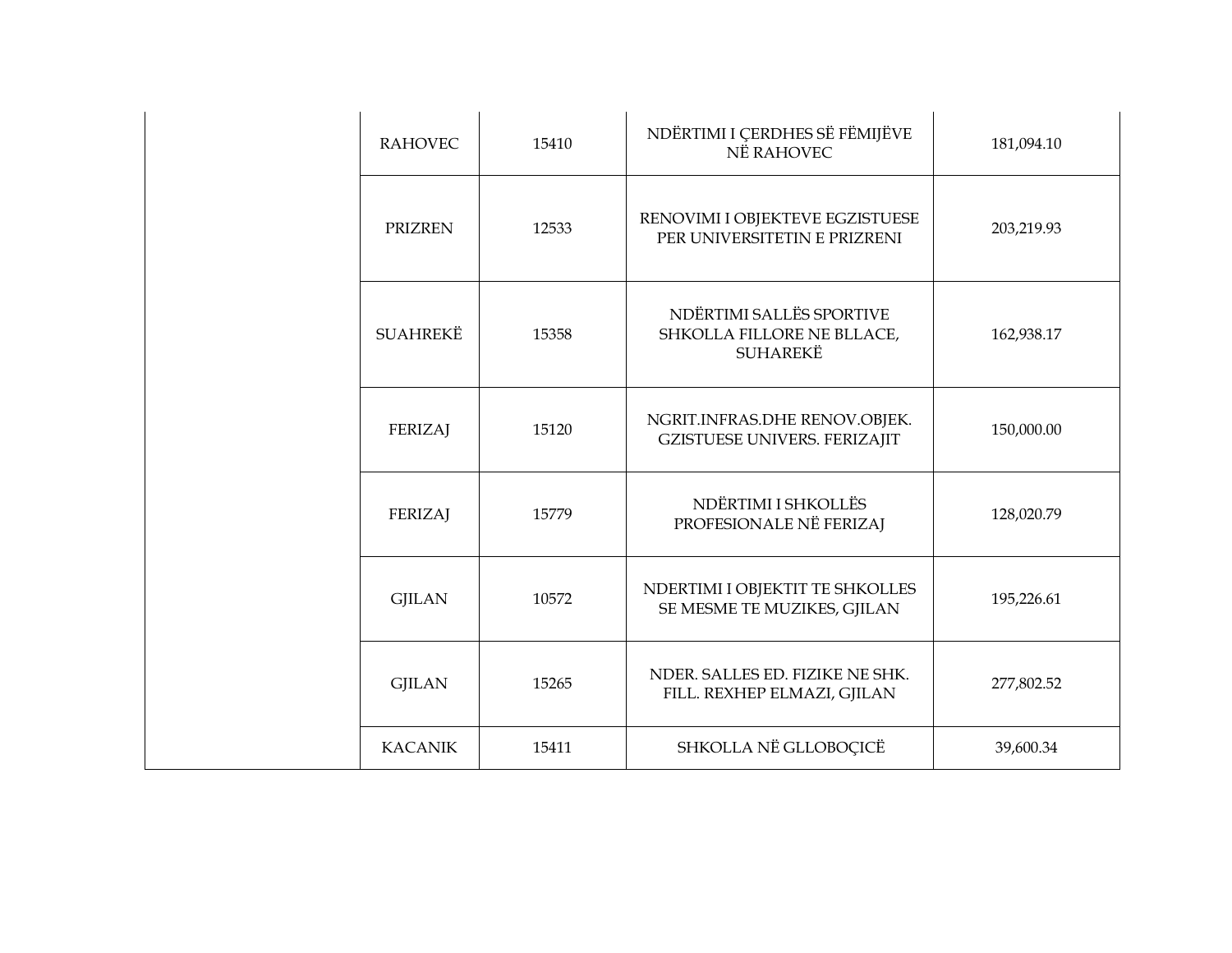| <b>KACANIK</b>                    | 15266 | NDERTIMI I SHKOLLES FILLORE<br>"QAMIL ILAZI" KACANIK I VJETER  | 289,039.79 |
|-----------------------------------|-------|----------------------------------------------------------------|------------|
| <b>KAMENICË</b>                   | 15357 | NDËRTIMI I SHKOLLËS SE MESME<br>ULET NE BUSAVATE-KAMENICE      | 61,912.62  |
| <b>MITROVICË</b><br><b>JUGORE</b> | 12343 | NDERTIMI I SHKOLLES SE MESME<br>MITROVICË                      | 86,502.49  |
| MITROVICË<br><b>JUGORE</b>        | 13090 | NDERTIMI I SHKOLLES FILLORE NE<br><b>MITROVICE</b>             | 59,989.61  |
| MITROVICË<br><b>JUGORE</b>        | 15268 | NDERTIMI I SHKOLLES FILLORE NE<br>BRABONIQ-MITROVICË           | 365,587.83 |
| <b>SKENDERAJ</b>                  | 13483 | NDERTIMI I SHKOLLES FILLORE NE<br><b>QIREZ SKENDERAJ</b>       | 29,985.29  |
| <b>SKENDERAJ</b>                  | 15786 | NDËRTIMI I SHKOLLËS FILLORE DHE<br>SPORTIVE DRENIC, NË FSHATIN | 380,018.83 |
| <b>SKENDERAJ</b>                  | 15789 | NDËRTIMI I SHKOLLËS SË MESME<br>HAMZË JASHARI, SKENDERAJ       | 748,825.96 |
| PEJË                              | 14027 | NDERTIMI DHE RENOV. I INFRASTR.<br>NE UNIVERSITETIN E PEJES    | 551,744.14 |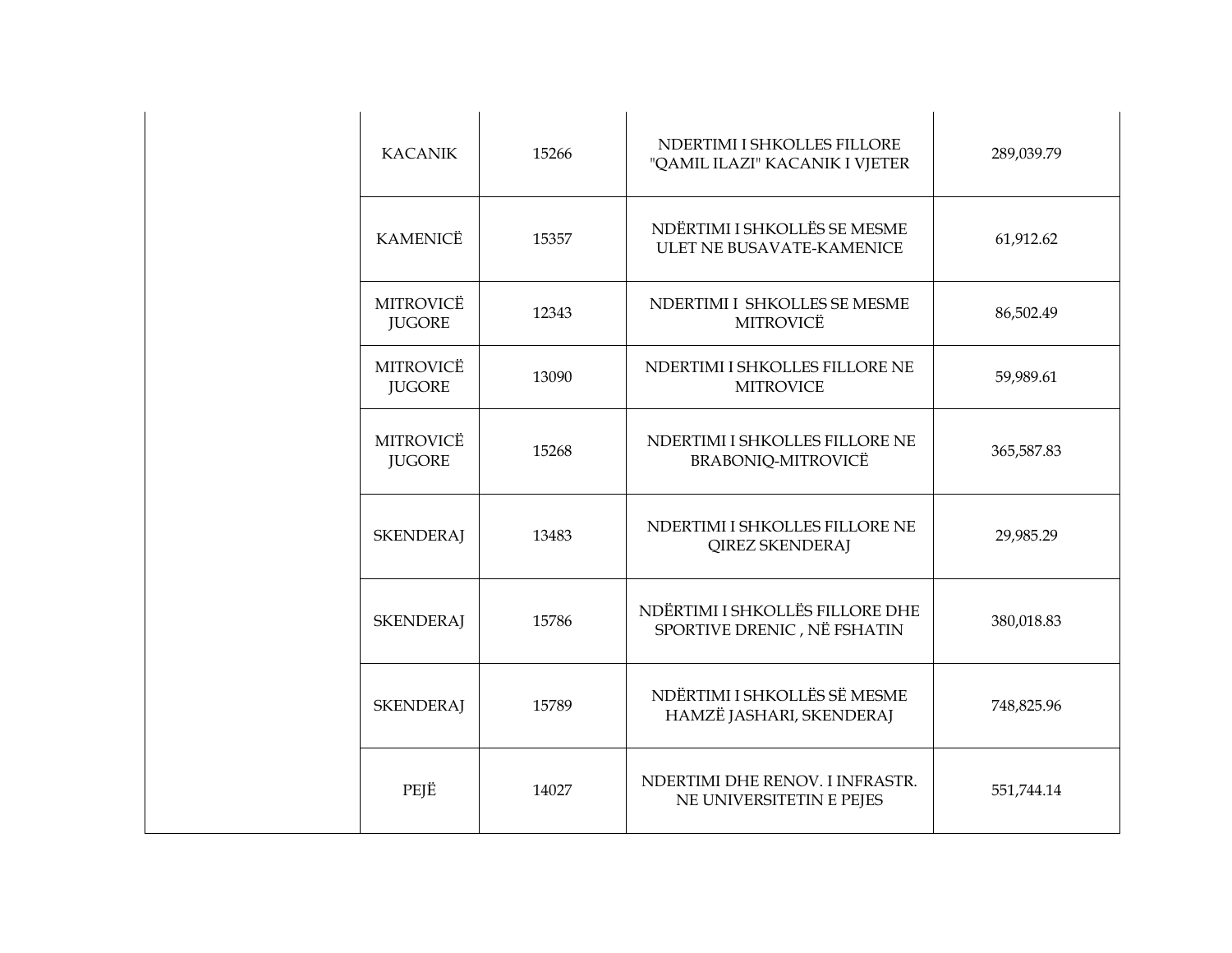|        | PEJË         | 15419 | RENOVIMI I GJIMNAZIT BEDRI<br>PEJANI, NE PEJË                            | 94,764.15  |
|--------|--------------|-------|--------------------------------------------------------------------------|------------|
|        | PEJË         | 15421 | NDËRTIMI I SHK. FILLORE VASO<br>PASHË SHKODRANI NË FSH. LESHAN           | 229,588.03 |
|        | <b>KLINË</b> | 15264 | NDËRTIMI I SHKOLLËS FILLORE<br>ISMET RACI NË KOMUNËN E KLINËS            | 410,341.94 |
|        | <b>DECAN</b> | 15240 | RENOVIMI I SHKOLLES SHFMU<br>DRENOVC, POBERGJE NE DECAN                  | 19,067.59  |
|        | <b>DECAN</b> | 15780 | NDËRTIMI I SHKOLLËS NË<br><b>GRAMAQEL, DECAN</b>                         | 199,973.14 |
|        | <b>DECAN</b> | 15787 | PROJEKTI SHKOLLA FILLORE<br>KUVENDI I VERRAVE TË LLUKËS,<br><b>LLUKE</b> | 73,082.86  |
|        | GJAKOVË      | 14038 | NDER. RENOVIMI I INFRASTRUKT. SE<br>UNIVERSITETIT TE GJAKOVES            | 60,983.58  |
|        | GJAKOVË      | 15257 | BLERJA PAJISJEVE LABORAT.<br><b>INVEN.DHE TE TI PER</b><br>UNIV.GJAKOVES | 17,250.00  |
| 205 MI | Prishtinë    | 14697 | SHTRESIM ME ASFALT NË RRUGEN<br>M9-DHEU I KUQ-MUTIVODE                   | 292,616.48 |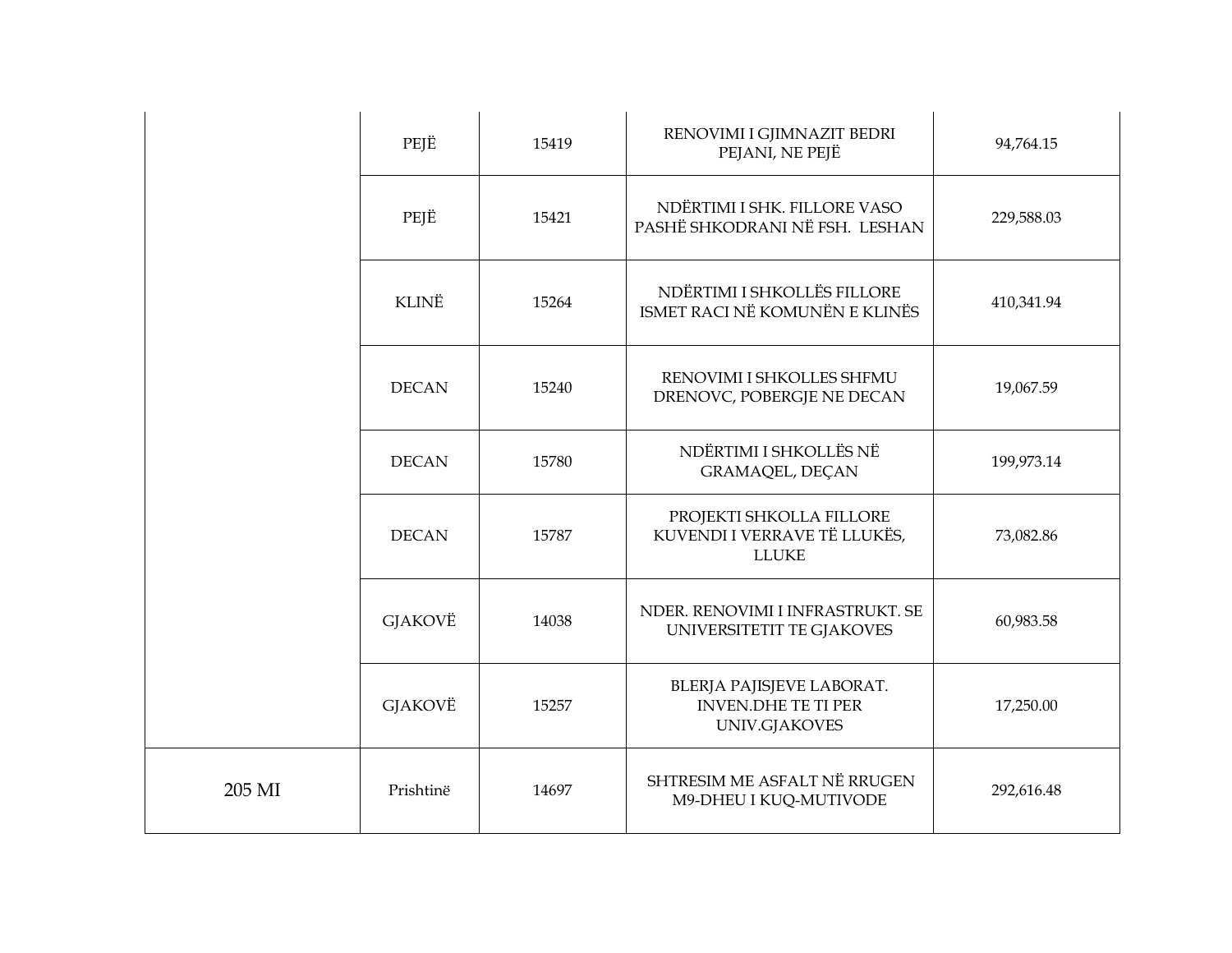| Prishtinë | 14736 | SHTRESIM ME ASFALT HAJKOBILLE<br>(TE XHAMIA)- ZAJQEC - TYXHEC (N          | 621,368.29 |
|-----------|-------|---------------------------------------------------------------------------|------------|
| Prishtinë | 15298 | ZGJERIMI I RRUGES URA VETERNIK -<br>UDHEKRYQI FSHATI AMERIKAN             | 368,393.09 |
| Prishtinë | 15336 | ASFALTIMI I RRUGES PALAJ-<br>LAJTHISHTE-SIBOVC-HAMIDI-<br><b>PLEMETIN</b> | 50,000.00  |
| Drenas    | 14714 | ASFALTIMI I RRUGEVE NE KOMORAN                                            | 99,996.73  |
| Drenas    | 14763 | <b>ASFALTIMI I RRUGES DRENAS-</b><br><b>GRADICE</b>                       | 238,596.00 |
| Drenas    | 15301 | ASFALTIMI I RRUGEVE POLLUZHE-<br>SHTUTICE- DASHEC NE DRENAS               | 132,537.78 |
| Drenas    | 15309 | ASFALTIMI I RRUGËS BAICË-<br><b>TERSTENIK NË DRENAS</b>                   | 175,573.88 |
| Drenas    | 15430 | RRUGA GANI ELSHANI NË DRENAS                                              | 71,415.71  |
| Drenas    | 15431 | INFRASTRUKTURA NË LAGJEN E<br>DËSHMORËVE NE POKLEK, DRENAS                | 36,763.91  |
| Drenas    | 15432 | ASFALTIMI I RRUGËS LLAPUSHNIK -<br><b>DRENAS</b>                          | 25,242.40  |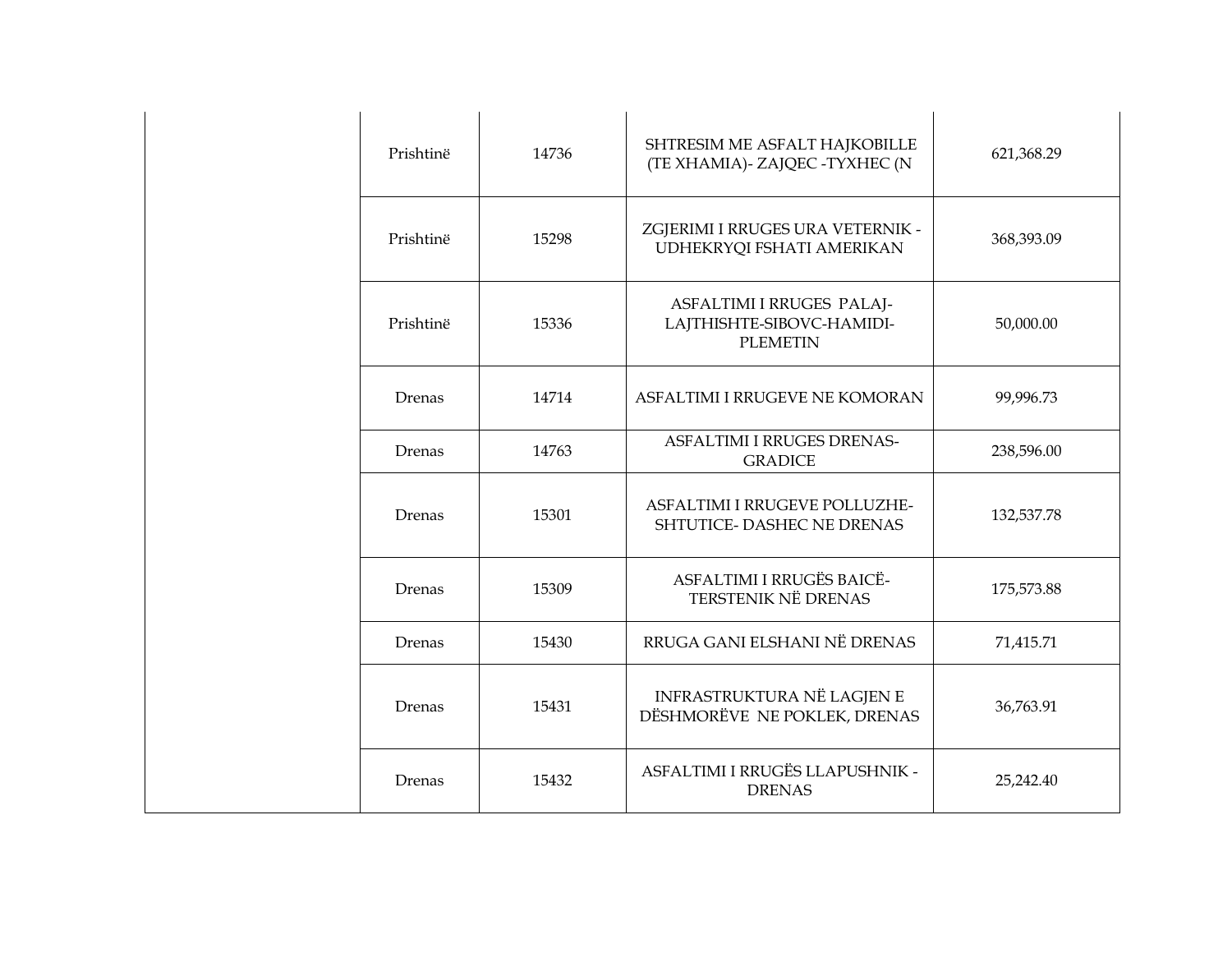| Fushë Kosovë | 15079 | NDERTIMI I RRUGES BARDHI I<br><b>MADHE-LISMIR</b>                      | 170,824.33 |
|--------------|-------|------------------------------------------------------------------------|------------|
| Graçanicë    | 14742 | ZGJERIMI I RRUGES (UNAZA) LIQENI<br><b>I BADOVCIT - MRAMOR -GRASHT</b> | 78,862.11  |
| Shtime       | 15429 | RREGULLIMI I RRUGËVE NË HYRJE TË<br><b>SHTIMES</b>                     | 138,683.05 |
| Podujevë     | 14724 | ASFALTIMI I RRUGEVE NE FSHATRAT<br>(DOBERDOLL, MAJAC, MERDAR, K        | 43,093.74  |
| Podujevë     | 14740 | ASFALTIMI I RRUGES BALLABAN -<br><b>ORLLAN (TE LIQENI)</b>             | 272,665.71 |
| Podujevë     | 14762 | ASFALTIMI I RRUGEVE TE PODUJEVES                                       | 293,871.53 |
| Podujevë     | 15276 | NDERTIMI I RRUGES SHAJKOVC-<br><b>XEHRORE</b>                          | 414,693.50 |
| Podujevë     | 15277 | NDERTIMI I RRUGES PAKASHTICE-<br>QELAGE                                | 63,641.35  |
| Obiliq       | 14773 | NDERTIMI I URES NE FSHATIN<br><b>PLEMETIN</b>                          | 47,592.53  |
| Obiliq       | 15755 | NDERTIMI I SHESHIT NE OBILIQ                                           | 110,338.32 |
| Obiliq       | 15756 | NDERTIMI I RRUGEVE NË LAGJEN<br><b>HADE E RE</b>                       | 70,258.49  |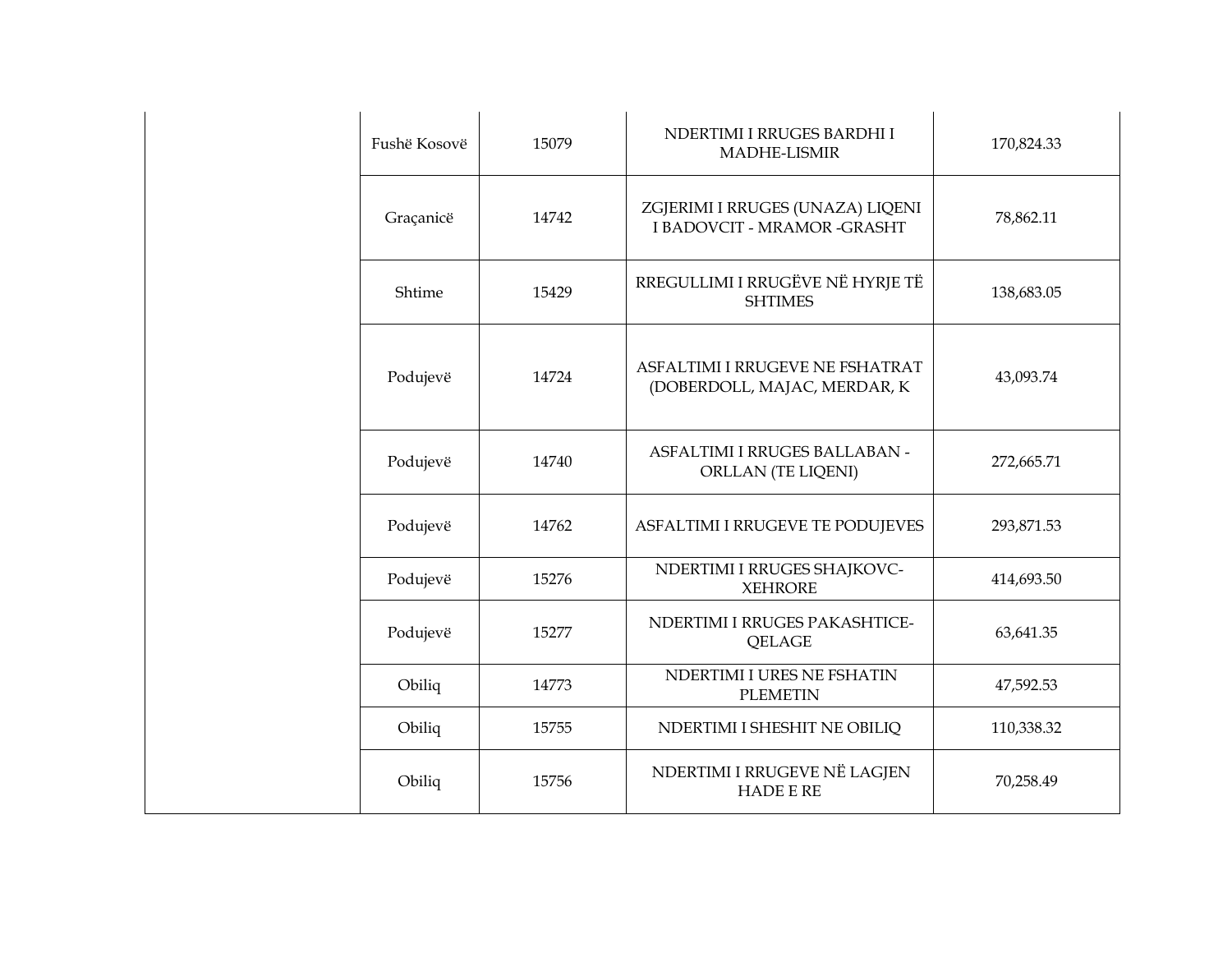| Lipjan         | 14696 | REHABILITIMI I RRUGES RAJONALE<br>LIPJAN-MAGURE                        | 490,317.33 |
|----------------|-------|------------------------------------------------------------------------|------------|
| Lipjan         | 14704 | ASFALTIMI I RRUGËS MIRASHI I RI-<br>CËRNILLË                           | 243,343.62 |
| Lipjan         | 15037 | RRUGA SADIK SHALA - LIPJAN                                             | 13,937.68  |
| Lipjan         | 15074 | REKONSTRUIMI I RRUGES LIPJAN-<br><b>BLINAJ</b>                         | 200,000.00 |
| Lipjan         | 15087 | ZGJER.RR.HYRJE LIPJANIT NGA<br>UDHEKRYQII JANJEV.DREJ.TË LIPJAN        | 200,000.00 |
| Lipjan         | 15282 | NDERTIMI I RRUGES VOJNOVC<br>(SHTIME) - TOPLIQAN (LIPJAN)              | 119,050.75 |
| Lipjan         | 15283 | RIASFALTIMI I RRUGES LUGAXHI-<br>GADIME (R 209)                        | 54,519.75  |
| <b>RAHOVEC</b> | 14744 | NDERTIMI I UDHEKRYQIT NE<br>FSHATIN XËRXË DHE KRUSHE E<br><b>MADHE</b> | 63,340.34  |
| <b>RAHOVEC</b> | 14746 | REHABILITIMI I RRUGES<br><b>KRAMOVIK-XERXE</b>                         | 151,766.95 |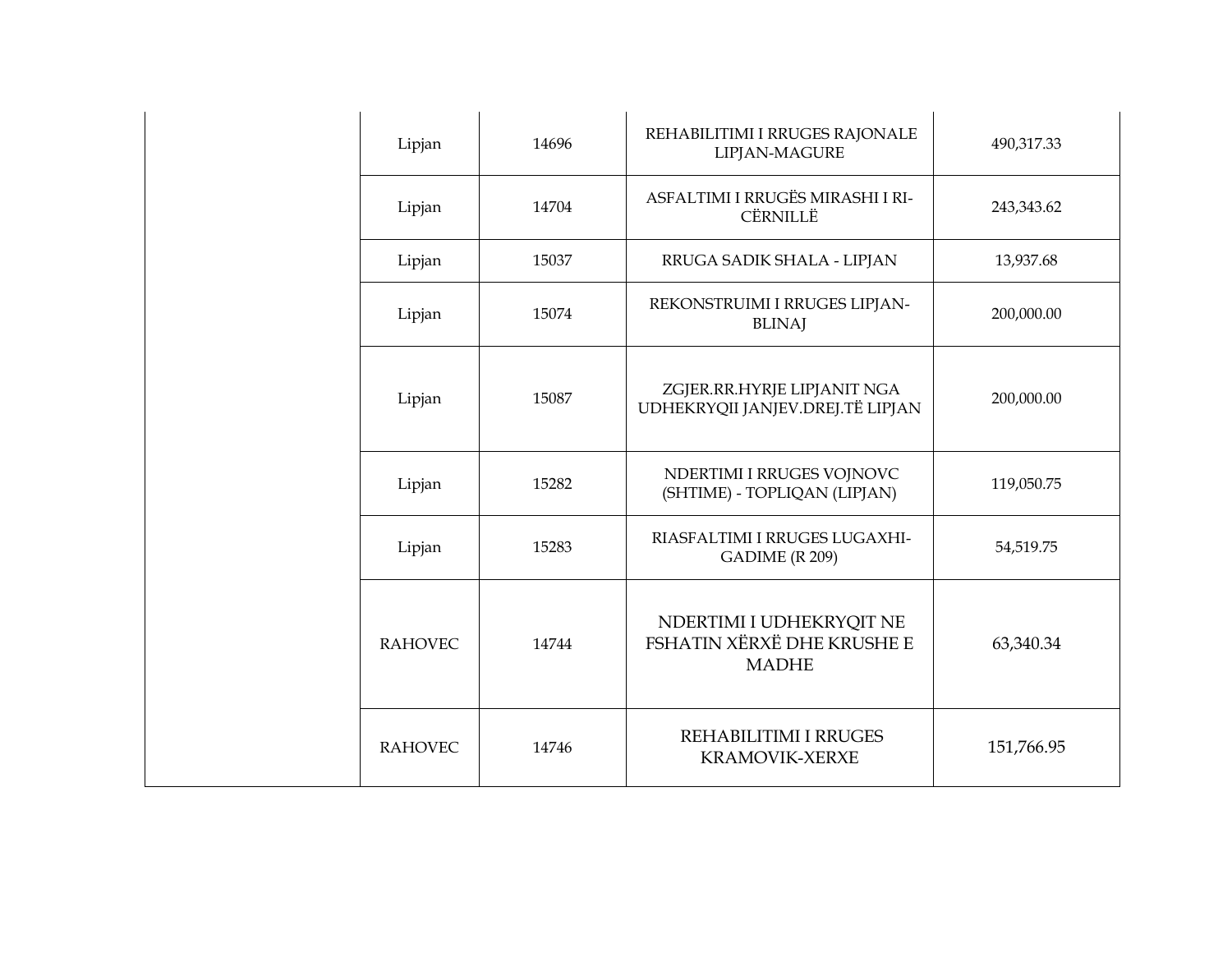| <b>RAHOVEC</b> | 15718 | ASFALTIMI I RRUGES BERDOSANE -<br><b>RREZINE</b>                         | 99,198.85    |
|----------------|-------|--------------------------------------------------------------------------|--------------|
| <b>RAHOVEC</b> | 15329 | RIPAR.ASFAL. SEGM. RR.QE LIDHE<br>FSH.FORTE/SAPNIQ RAHOVEC               | 10,000.00    |
| <b>RAHOVEC</b> | 15348 | REKONSTRUIMI I RRUGES<br>RAHOVEC- DRENOVC-SOROSH                         | 188, 151. 29 |
| <b>RAHOVEC</b> | 15349 | RRETH RROTULIMIET TE RRASAT<br>DHE RIJA NE RAHOVEC                       | 19,844.24    |
| MALISHEVË      | 15306 | ASFALTIMI I RRUGES NE FSHATIN<br>LLAPQEVE - UJVARAT E<br><b>MIRUSHES</b> | 42,783.30    |
| MALISHEVË      | 15315 | ASFAL.RR. MALISHEVE (HOTI,<br>GOL, STA, KIJ, BIN, KRA, CAR, ZB)          | 100,000.00   |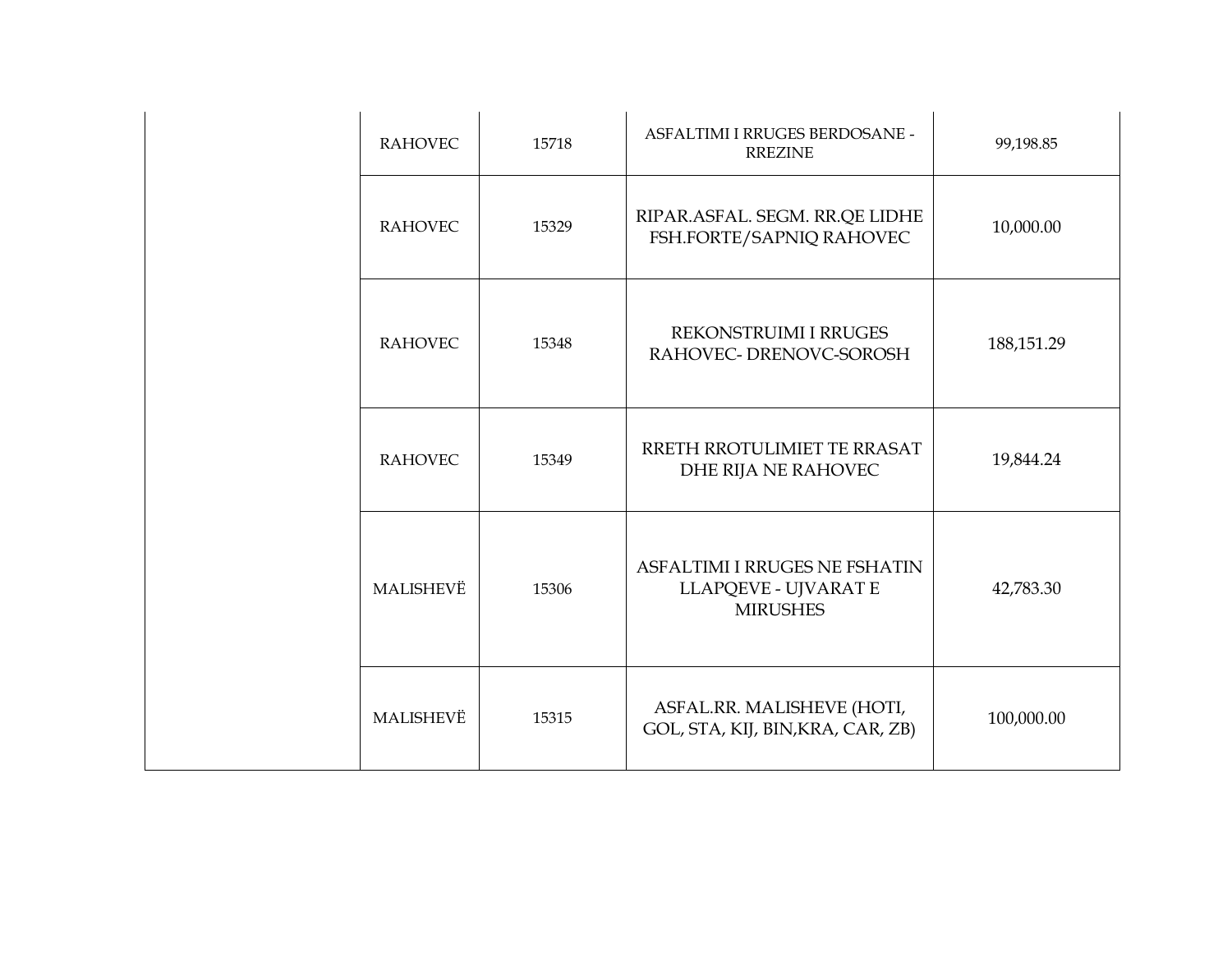| MALISHEVË       | 15767 | NDERTIMI I TRANZITIT NE LINJEN<br>CARRALLUKË-KLINË, PLLANKË-<br><b>DRA</b>     | 390,711.97 |
|-----------------|-------|--------------------------------------------------------------------------------|------------|
| <b>PRIZREN</b>  | 15016 | NDERTIMI I INFRASTRUKTURES<br>PROJEKTEVE INFRASTRUKTURORE<br><b>KK PRIZREN</b> | 50,444.90  |
| <b>PRIZREN</b>  | 15371 | ASFALTIMI I RRUGES ROGOV-HAS,<br><b>PRIZREN</b>                                | 103,981.50 |
| <b>PRIZREN</b>  | 15427 | TELEFERIKU - PRIZREN                                                           | 176,642.19 |
| <b>PRIZREN</b>  | 15766 | NDERTIMI I RRUGES KRUSHE E<br>MADHE-RANDOBRAVË, 2KM,<br><b>PRIZREN</b>         | 200,000.00 |
| <b>SUHAREKË</b> | 15345 | NDERTIMI I RRUGES NISHOR-<br>BELLANICE (SUHAREKE-MALISHEVE)                    | 90,439.13  |
| <b>DRAGASH</b>  | 14727 | VAZHDIMI I NDERTIMIT TE RRUGES<br>JABLLANICE-ZAPLLUZHE                         | 248,837.76 |
| <b>DRAGASH</b>  | 15082 | REHABILITIMI I RRUGES XERRXE-<br><b>PLLASNIK</b>                               | 84,692.25  |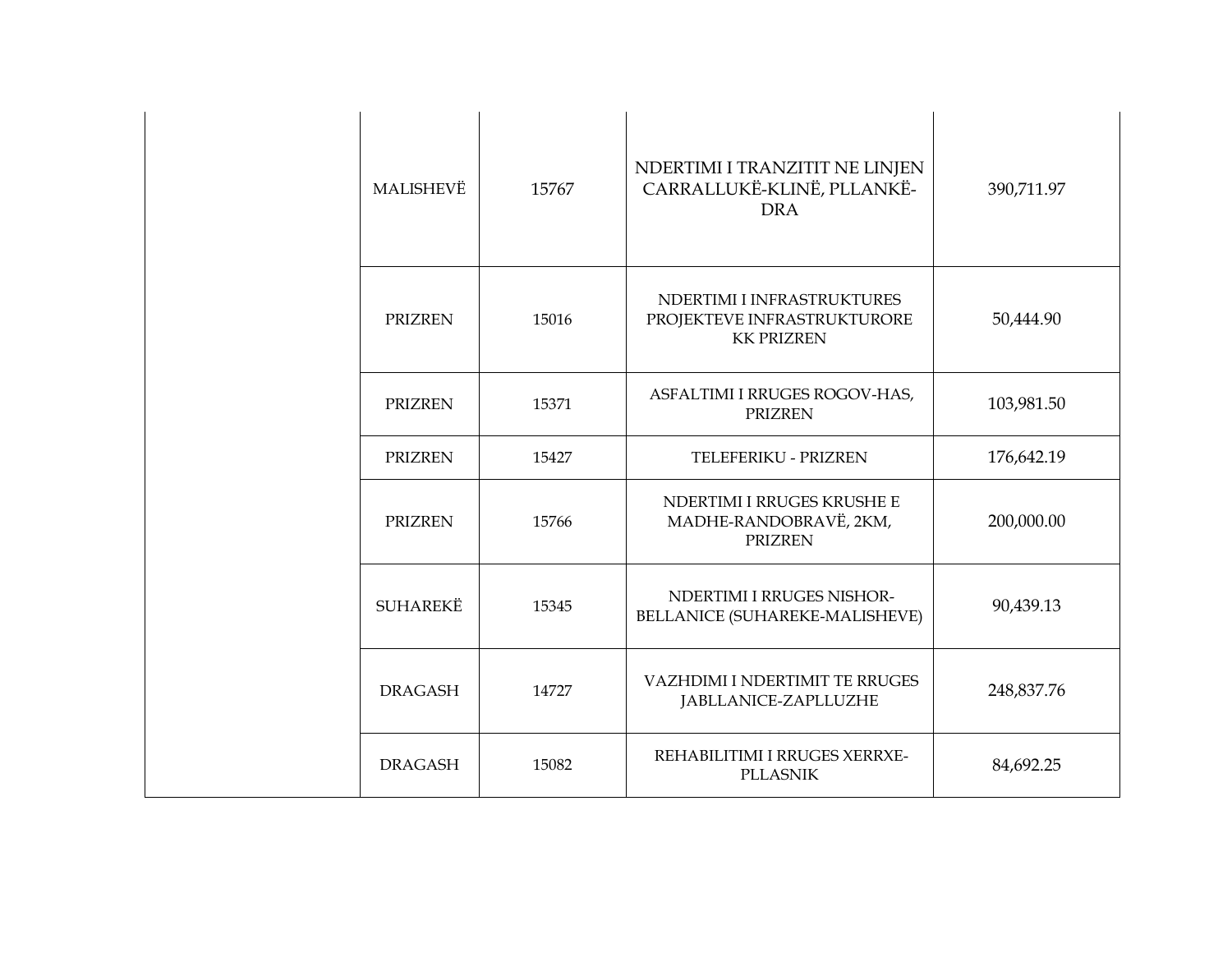| <b>DRAGASH</b> | 15083 | NDERTIMI I RRUGES BREZNE-<br>TROKAN-BRRUT                                 | 226,110.62 |
|----------------|-------|---------------------------------------------------------------------------|------------|
| <b>DRAGASH</b> | 15331 | VAZHDIMI I ASFAL.TE RR.RESTELICE<br>-KALIMI KUFITAR STREZIMIR             | 116,436.50 |
| <b>DRAGASH</b> | 15440 | NDERTIMI I MURIT MBROJTES<br>RESTELICË-KK DRAGASH                         | 9,358.50   |
| <b>FERIZAJ</b> | 13744 | ZGJER.I I RRUG. " BRAHIM ADEMI<br>"DHE " DRITON ISLAMI", FERIZAJ          | 678,599.03 |
| <b>FERIZAJ</b> | 14705 | ASFALTIMI I RRUGES PRELEZ I<br>JERLIVE-MUHOC-LLOSHKOBARE                  | 216,313.23 |
| <b>FERIZAJ</b> | 14769 | <b>ZGJERIMI I RRUGES</b><br>KOMOGLLAVE-TERSTENIK<br>PERMES LAGJES QARKOSH | 48,151.88  |
| FERIZAJ        | 14770 | UNAZA E JASHTME NE FERIZAJ<br>(PRELEZ I JERLIVE-KOSINE-<br>LLOJZA-D       | 200,000.00 |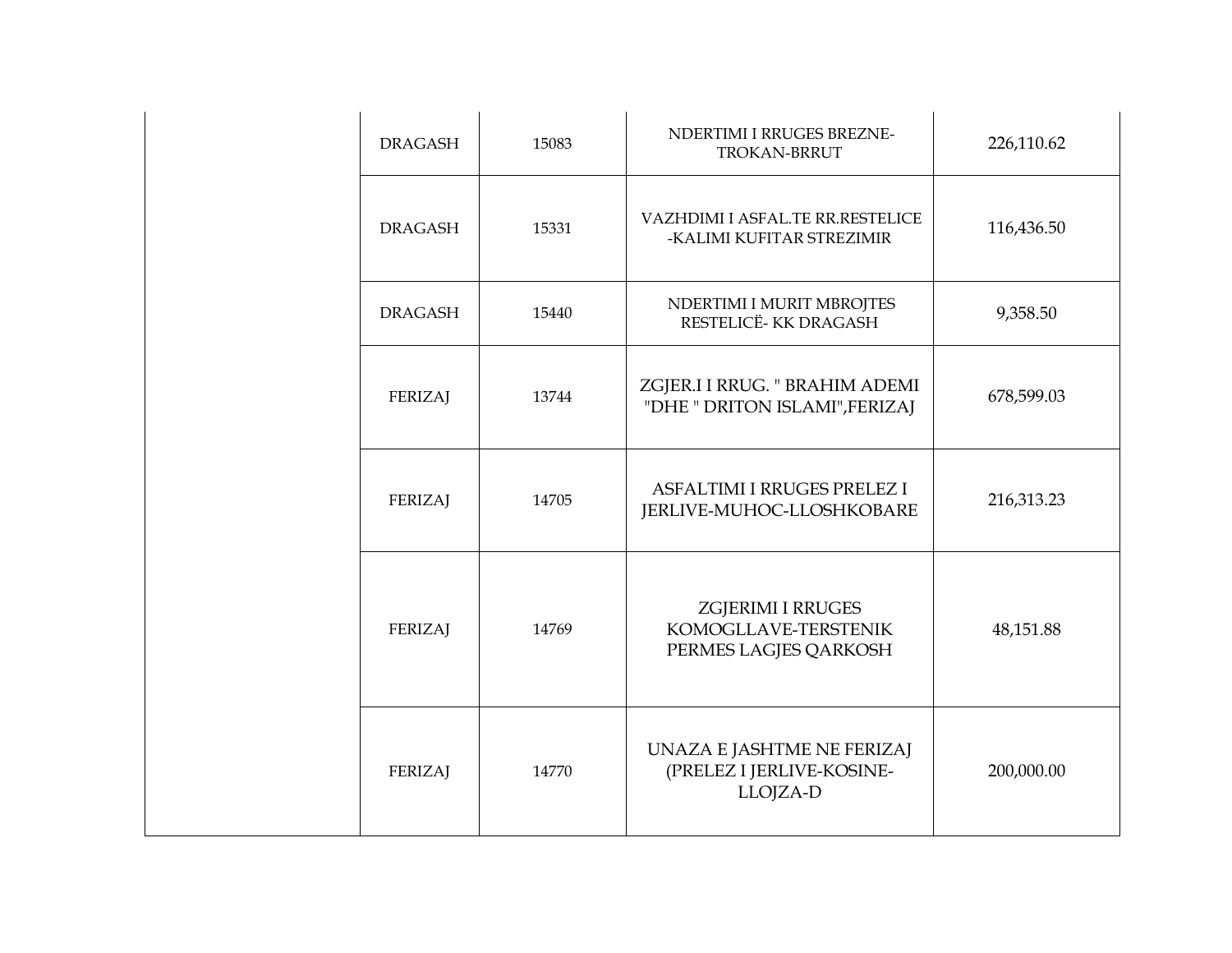| <b>FERIZAJ</b> | 15089 | ZGJERIMI I RRUGES N2 NE<br>FERIZAJ DERI TË KYQJA ME R-6                   | 200,000.00 |
|----------------|-------|---------------------------------------------------------------------------|------------|
| <b>FERIZAJ</b> | 15286 | ASFALTIMI I RRUGES SAZLI -<br>PRELEZ I MUHAXHEREVE TE<br><b>FERIZAJIT</b> | 201,767.00 |
| <b>FERIZAJ</b> | 15288 | ASFALTIMI RRUGES SOJEVE-<br>MIROSALE-POJATE-SOFTAJ TE<br>FERIZAJIT        | 120,000.00 |
| FERIZAJ        | 15289 | <b>ASFALTIMI I RRUGES RAHOVICE-</b><br>KISHNAPOLE TE FERIZAJI             | 250,000.00 |
| <b>FERIZAJ</b> | 15291 | ASFALTIMI I RRUGES TALINOC I<br>MUHAXHEREVE NE FERIZAJ                    | 159,996.77 |
| <b>FERIZAJ</b> | 15768 | RIKONSTRUIMI I RRUGES<br>VAROSH-GËRLICË                                   | 199,998.90 |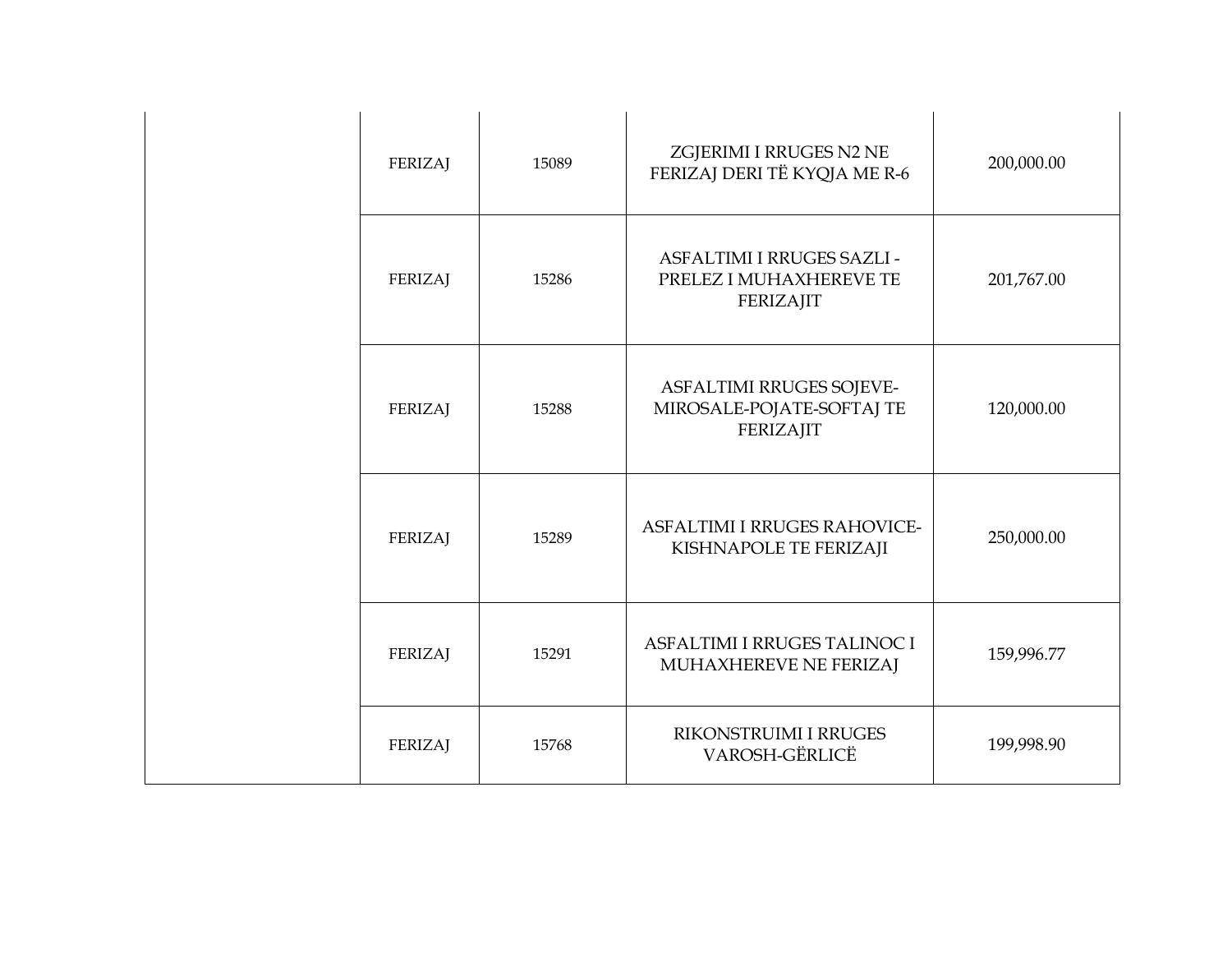| <b>FERIZAJ</b>                | 15771 | NDERTIMI I NENKALIMIT PER<br><b>VETURA NE FERIZAJ</b>                     | 399,960.00 |
|-------------------------------|-------|---------------------------------------------------------------------------|------------|
| <b>FERIZAJ</b>                | 14706 | NDERTIMI I NENKALIMIT PER<br>AUTOMJETE (TEK HEKURUDHA)<br><b>NE FSHAT</b> | 37,323.66  |
| <b>GJILAN</b>                 | 14341 | NDERTIMI I RRUGËVE NË FSHATRAT<br>E GJILANIT                              | 779,810.32 |
| <b>GJILAN</b>                 | 14342 | NDERTIMI I RRUGEVE NE QYTETIN E<br><b>GJILANIT</b>                        | 510,609.08 |
| <b>GJILAN</b>                 | 14716 | ASFALTIMI I RRUGES PREKOVC-<br><b>STANISHOR</b>                           | 32,123.93  |
| <b>GJILAN</b>                 | 14717 | ASFALTIMI I PJESESHËM I RRUGËS<br><b>GJILAN - NOVABËRDE NE FSHATIN</b>    | 171,610.82 |
| <b>GJILAN</b>                 | 15086 | NDERTIMI I HYRJES NE QYTETIN E<br><b>GJILANIT NE FSHATIN LIVOQ</b>        | 399,999.74 |
| <b>HANII</b><br><b>ELEZIT</b> | 14725 | RREGULLIMI RRUGES HANI I<br>ELEZIT-GORANCE-KLLOBOQICE                     | 82,863.58  |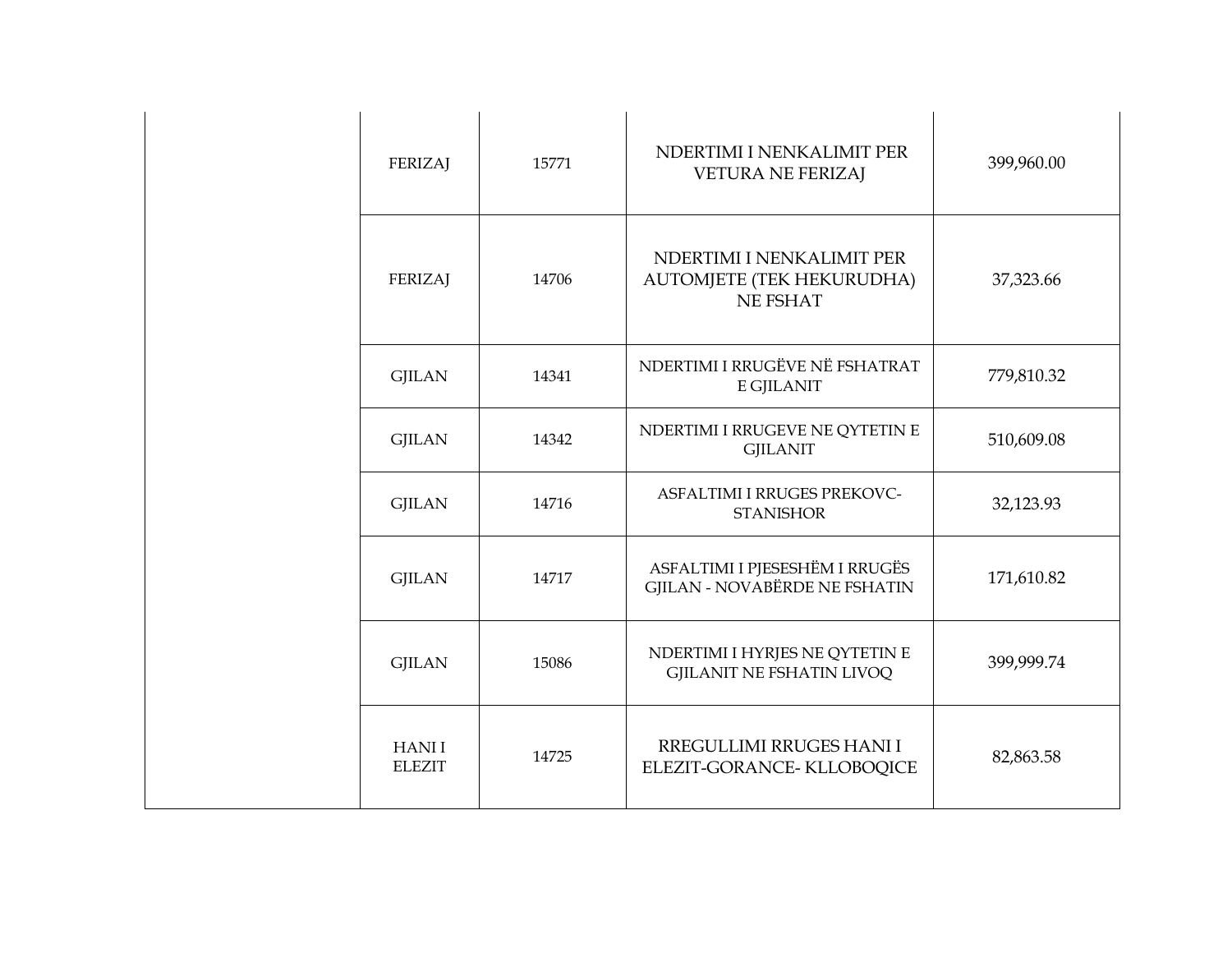| <b>KACANIK</b> | 14771 | NDERTIMI I RRUGES QE LIDHE<br>PJESEN JUGORE TE KAQANIKUT ME<br><b>RRU</b> | 46,454.99    |
|----------------|-------|---------------------------------------------------------------------------|--------------|
| <b>KACANIK</b> | 15053 | ASF.RR.LAG.LUZHA FSH.BEGRACE<br><b>KACANIK</b>                            | 280,951.60   |
| <b>KACANIK</b> | 15054 | ASFALTIMI RR.HAMZE JASHARI NE<br><b>KACANIK</b>                           | 193,628.50   |
| <b>KACANIK</b> | 15072 | NDERTIMI I URES MBI LUMIN LEPENC<br>NE KOVAQEVC TE KAQANIKUT              | 90,000.00    |
| <b>KACANIK</b> | 15292 | ASFALTIMI I RRUGES QE LIDH<br>FSH.NIKE ME MAGJISTRALEN N2                 | 17,746.84    |
| <b>KACANIK</b> | 15296 | ASFALTIMI I RRUGEVE LOKALE NE<br><b>QYTETIN E KACANIKUT</b>               | 31,308.44    |
| <b>KACANIK</b> | 15344 | ASFAL.RR. LUSHI, GERL, GABR, TRUP,<br>REZH-DULLOV KACANIKUT               | 121, 158. 71 |
| <b>KACANIK</b> | 15758 | ASFALTIMI I RRUGES MUJEDIN ALIU,<br><b>KAQANIK</b>                        | 66,166.08    |
| <b>SHETRPC</b> | 15446 | RREGULLIMI I INFRASTRUKTURES<br>PUBLIKE NE BREZOVICË, SHTERPC             | 65,886.88    |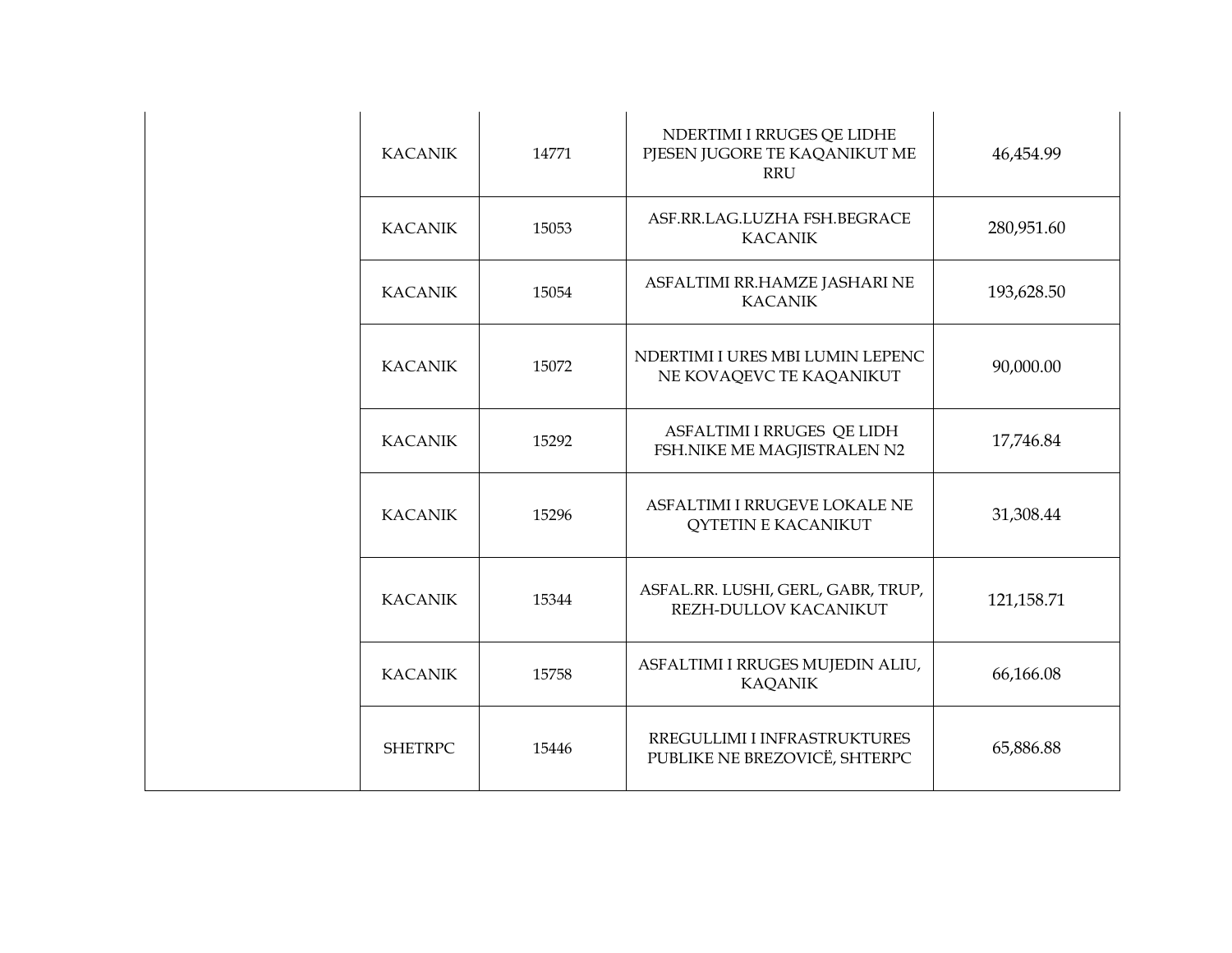| <b>SHETRPC</b>  | 15757 | REGULLIMI I RRUGES NE LAGJEN<br>BANDULLINE-VENDBANIMI<br><b>BREZOVICË</b>   | 100,000.00 |
|-----------------|-------|-----------------------------------------------------------------------------|------------|
| <b>VITI</b>     | 15049 | ASFALTIMI RR.URBANE<br>RURALE.K.VITISE                                      | 82,271.96  |
| <b>VITI</b>     | 15293 | NDERT. URES MBI LUMIN MORAVA<br>NE VITI, AFER KOMP.SHK.TE MESME             | 127,913.78 |
| <b>VITI</b>     | 15295 | REHABILITIMI I RRUGES VITI -<br>LETNICE (R 211)                             | 443,573.36 |
| <b>VITI</b>     | 15299 | <b>ASFALTIMI I RRUGES GERMOVE-</b><br><b>GOSHICE NE VITI</b>                | 62,784.96  |
| <b>VITI</b>     | 15294 | ZGJER.ASFAL. RR. SADOVINA E<br>JERLIVE-DARDAN/KYQJA<br><b>AUTOATRADE</b>    | 150,000.00 |
| <b>VITI</b>     | 15302 | ASFAL. R. MOGILLE - SKIFTERAJ (RR.<br>CERNELIT) KLLOKOT - VITI              | 162,637.72 |
| <b>VITI</b>     | 15308 | ZGJERIMI I RRUGES NGA DROBESHI<br>DERI TE RR. MOGILLES NE VITI              | 207,328.14 |
| <b>KAMENICE</b> | 14736 | <b>SHTRESIM ME ASFALT</b><br>HAJKOBILLE (TE XHAMIA) - ZAJQEC -<br>TYXHEC (N | 621,370.00 |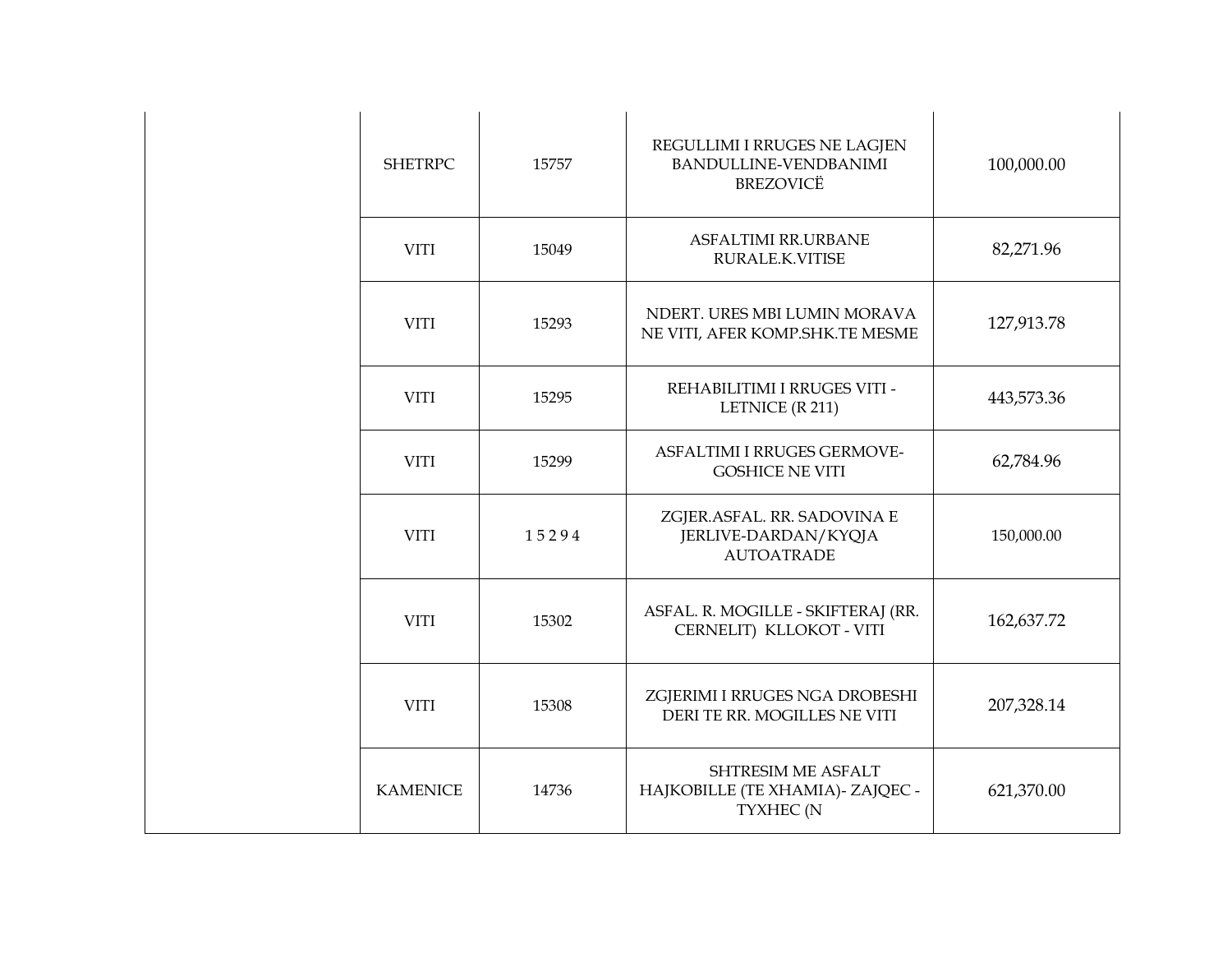| <b>KAMENICE</b>     | 14743 | ASFALTIMI I RRUGES MUQIVERC-<br><b>KRENIDELL</b>             | 62,634.54  |
|---------------------|-------|--------------------------------------------------------------|------------|
| <b>KANENICE</b>     | 14792 | URA E FSHATIT TOPANICË -<br><b>KAMENICË</b>                  | 131,027.33 |
| <b>KAMENICE</b>     | 15055 | MBUSH.GROP.ASF.QYTET DHE<br><b>FSHATRA K.KAMENICES</b>       | 5,000.00   |
| <b>KAMENICE</b>     | 15304 | <b>ASFALTIMI I RRUGES KOPERNICE</b><br>PUSI I ZENELI - SHFMU | 119,966.00 |
| <b>KAMENICE</b>     | 15343 | ASFALTIMI I RRUGEVE LOKALE<br>NE KOMUNEN E KAMENICES         | 101,749.00 |
| Mitrovica<br>Jugore | 15050 | RIPA.RR.NDER.TROTUAR.QYTETIN<br><b>MITROVICES</b>            | 12,054.93  |
| Mitrovica<br>Jugore | 15052 | NDERT.RR. FSHATIN VERNICE<br><b>MITROVICE</b>                | 385,618.20 |
| Mitrovica<br>Jugore | 15278 | NDERTIMI I RRUGES NE FSHATIN<br>ZASELLE-MITROVICE            | 304,463.00 |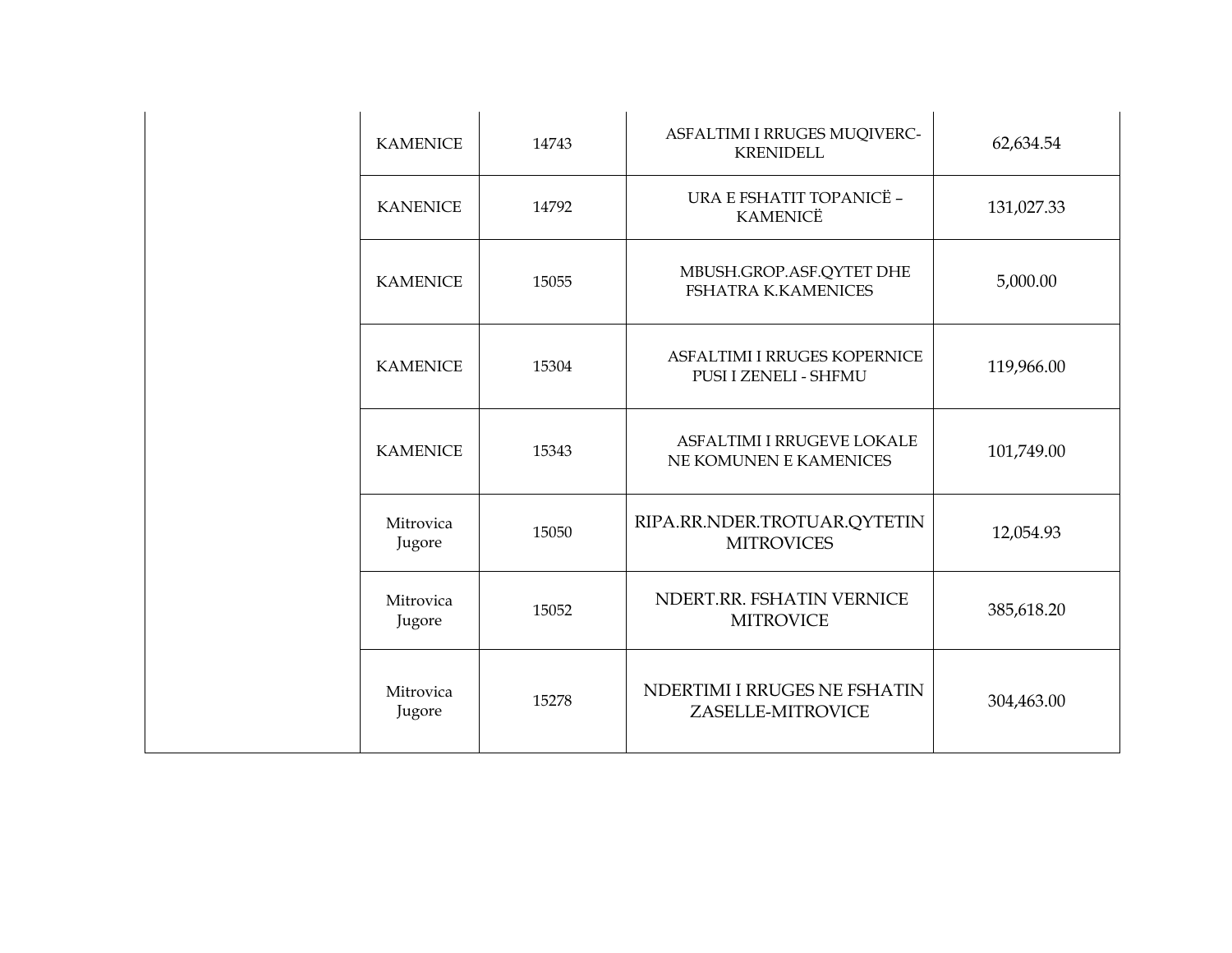| Mitrovica<br>Jugore | 15280 | NDERTIMI I RRUGES NE FSHATIN<br><b>KOVAQICE</b>                              | 75,000.00  |
|---------------------|-------|------------------------------------------------------------------------------|------------|
| Mitrovica<br>Jugore | 15281 | NDERTIMI I RRUGEVE NE STAN<br><b>TERG</b>                                    | 79,350.03  |
| Vushtrri            | 14748 | NDERTIMI I URES MBI LUMIN<br>SITNICA NE FSHATIN PESTOVE                      | 103,850.27 |
| Vushtrri            | 14975 | NDËRTIMI I RRUGËS<br>MAGJISTRALE NEDAKOVC-<br>SMREKOVNICË - VUSHTRR          | 400,000.00 |
| Vushtrri            | 14730 | RIASFALTIMI I RRUGËS<br>RAJONALE R220, SEGMENTI<br><b>BUKOSH - PRILLUZHË</b> | 681,990.66 |
| Skenderaj           | 14314 | NDERTMI I RRUGES VOJNIK -<br>OSOJAN, SKENDERAJ                               | 547,713.34 |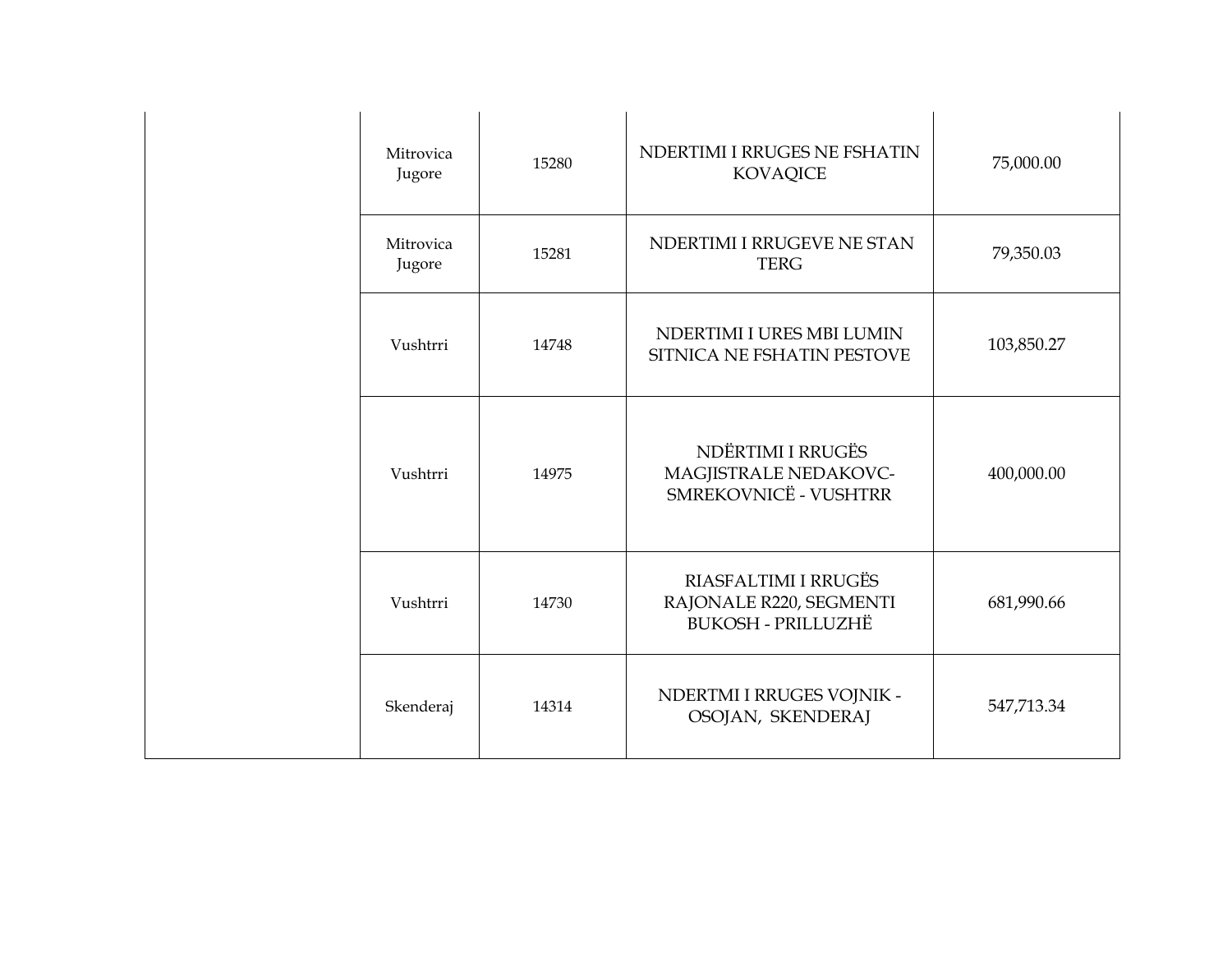| Skenderaj           | 14755 | NDERTIMI I RRUGEVE NE<br>FSHATIN MORINE-KRUSHEC                           | 440,069.99 |
|---------------------|-------|---------------------------------------------------------------------------|------------|
| Skenderaj           | 14976 | RRUGENDËRTIMI I RRUGËS<br>PREKAZ-GOFILE-SKENDERAJ                         | 371,916.00 |
| Skenderaj           | 15314 | ASFALTIMI I RRUGËVE NË IZBICË<br>NË SKENDERAJ                             | 143,093.70 |
| Skenderaj           | 14756 | NDERTIMI I RRUGES QE LIDH<br>FSHATIN KLINE E ULET ME<br><b>FSHATIN PR</b> | 300,983.00 |
| Zveçan              | 15279 | <b>ASFALTIMI RRUGES BOLETIN-</b><br><b>RAHOVE E MADHE</b>                 | 239,781.60 |
| Mitrovica<br>Jugore | 14768 | NDERTIMI I RRUGES BARE<br>(MITROVICE) - GUMNISHTE<br>(VUSHTRI)            | 193,993.44 |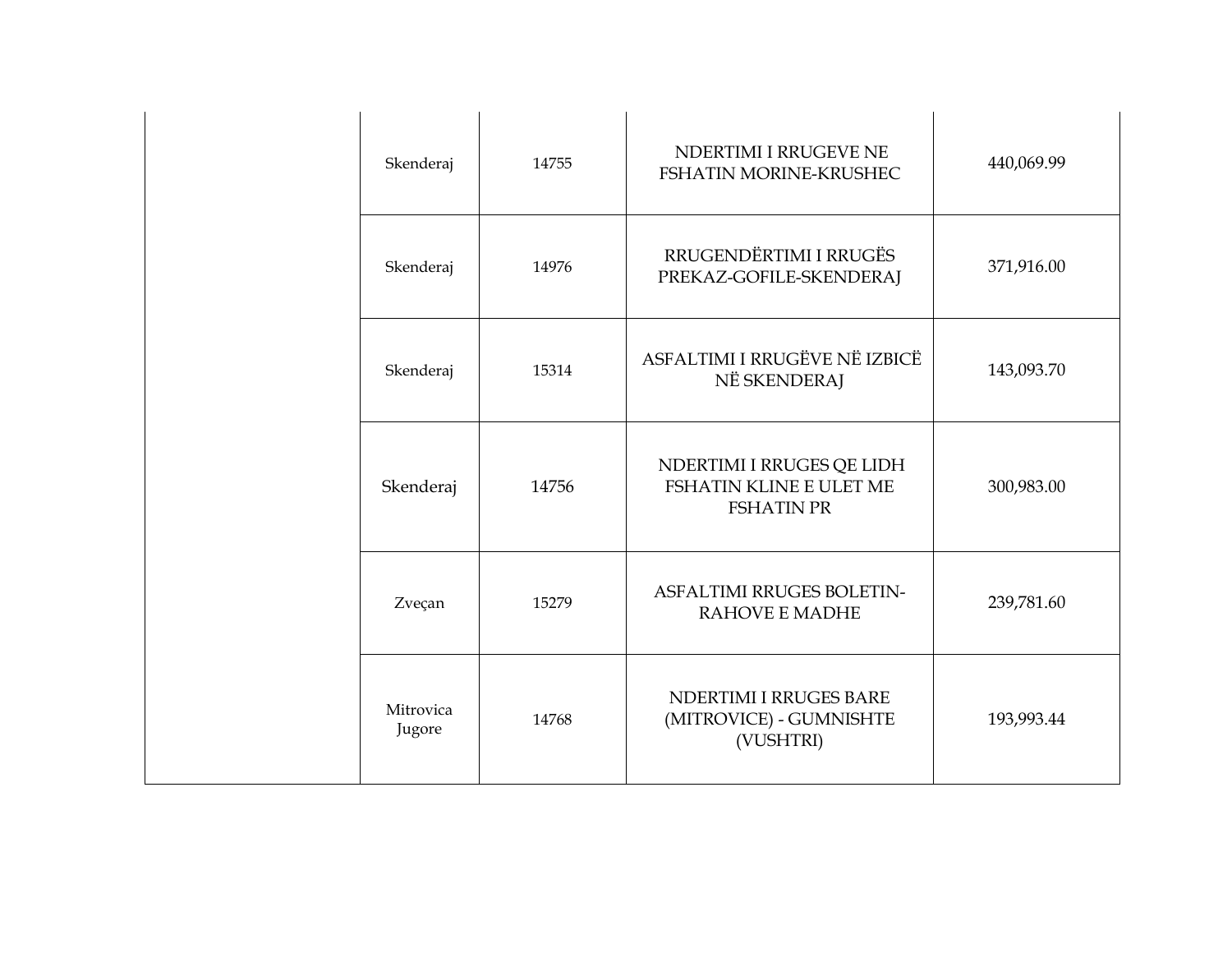| Zveçan | 15347 | <b>ASFALTIMI I RRUGES RAHOVE</b><br>E MADHE                     | 250,000.00 |
|--------|-------|-----------------------------------------------------------------|------------|
| Pejë   | 13618 | NDERTIMI I RRUGES NE HYRJE TE<br>QYTETIT TE PEJES NGA PRISHTINA | 357,844.00 |
| Pejë   | 14710 | ASFALTIMI I RRUGEVE NE QYTETIN E<br><b>PEJES</b>                | 274,422.00 |
| Pejë   | 14711 | ASFALTIMI I RRUGES BOGE-SHKREL-<br>KOSHUTAN-MOLIKA E SAKUT      | 152,000.00 |
| Pejë   | 14712 | ASFALTIMI I RRUGES MAJA E ZEZE-<br>PEKLEN-SHTYPEQ I VOGEL-VARRI | 199,969.67 |
| Pejë   | 14713 | ASFALTIMI I RRUGES NE DRELAJ-<br>LLUTOV-PEPAJ                   | 146,353.75 |
| Pejë   | 14765 | ASFALTIMI I RRUGES GLLAVIQICE-<br><b>VRAGOC</b>                 | 60,613.74  |
| Pejë   | 14790 | NDËRTIMI I RRUGËS FAZA E TRETË<br>NOVOSELLË-LIPË, PEJË          | 8,100.00   |
| Pejë   | 15334 | ASFALTIMI I RRUGES MALAJ NE PEJE                                | 166,804.88 |
| Pejë   | 15335 | ASFALTIMI I RRUGES SHKREL-BOGE                                  | 159,341.00 |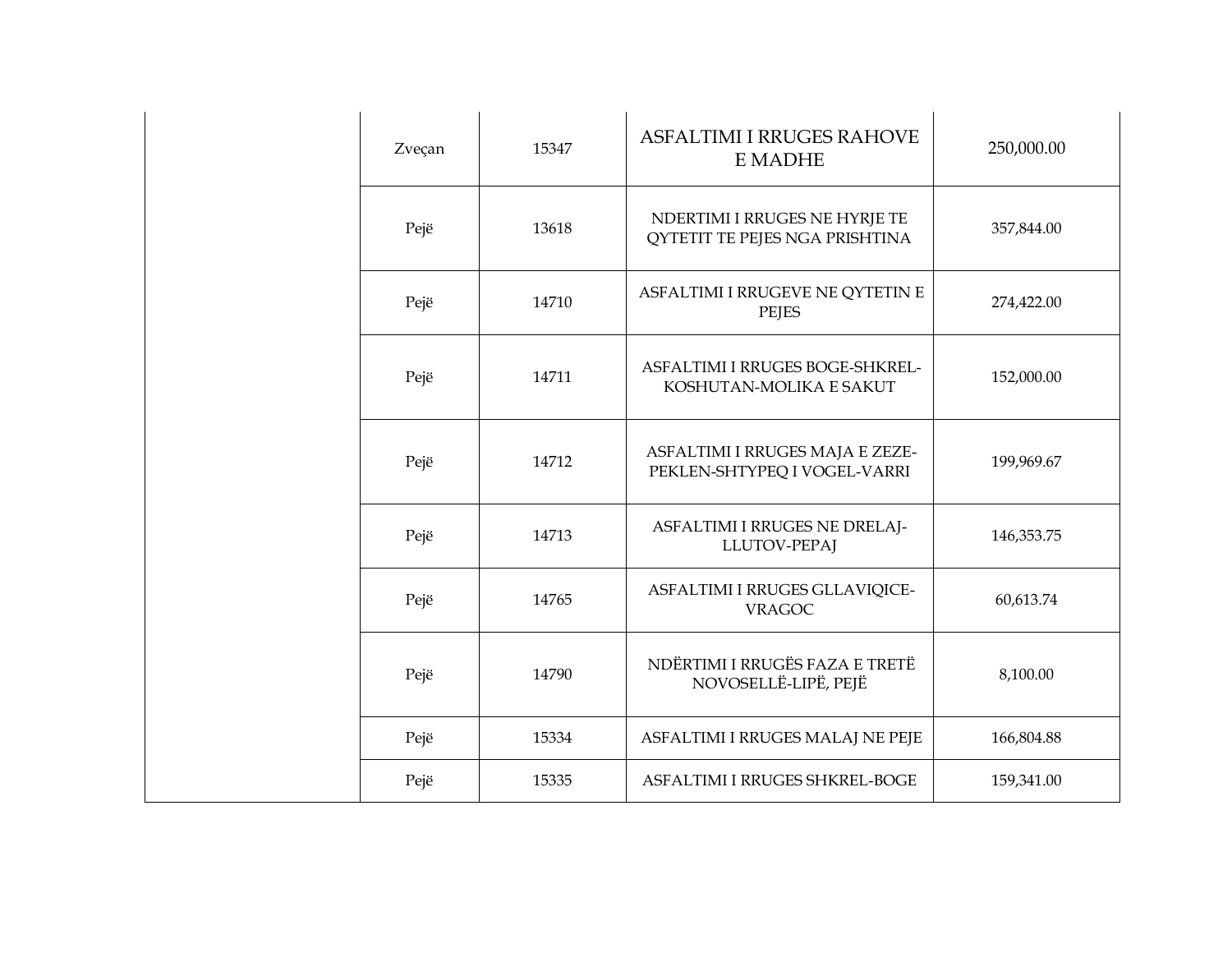| Pejë  | 15337 | ASFALTIMI I RRUGES BRESTOVIK-<br><b>SHTEDIM NE PEJE</b>     | 223,580.00 |
|-------|-------|-------------------------------------------------------------|------------|
| Pejë  | 15338 | ASFALTIMI I RRUGES PEJE-<br>LUMBARDH-MILISHEVC              | 185,472.00 |
| Pejë  | 15339 | ASFALTIMI I RRUGES RASHIQ-BROLIQ                            | 131,777.35 |
| Pejë  | 15340 | ASFALTIMI I RRUGES PAVLAN-<br><b>NAKULL</b>                 | 99,594.80  |
| Pejë  | 15341 | RRUGA SHTUPEQI I MADH NE PEJE                               | 100,000.00 |
| Pejë  | 15441 | NDERTIMI I RRUGEVE LOKALE NE<br>FSHATIN VITOMIRICE- KK PEJË | 144,000.50 |
| Klinë | 14754 | <b>ASFALTIMI I RRUGES NE FSHATIN</b><br><b>KERNICE</b>      | 11,910.09  |
| Klinë | 15317 | ASFALTIMI I RRUGËS QUPEVË -<br>UJMIRË TË KLINËS             | 102,338.49 |
| Klinë | 15423 | ASFALTIMI I RRUGËVE NË<br>JASHANICË, KLINË                  | 399,134.89 |
| Klinë | 15717 | ASFALTIMI I RRUGES NE FSHATIN<br>POTERQ I EPERM             | 166,284.44 |
| Klinë | 15764 | ASFALTIMI I RRUGES PËRCEVË-<br>SFERKË, KLINË                | 300,000.00 |
| Istog | 15311 | ASFALTIMI I RRUGES ISTOG - CERRCE<br>NE ISTOG               | 188,894.63 |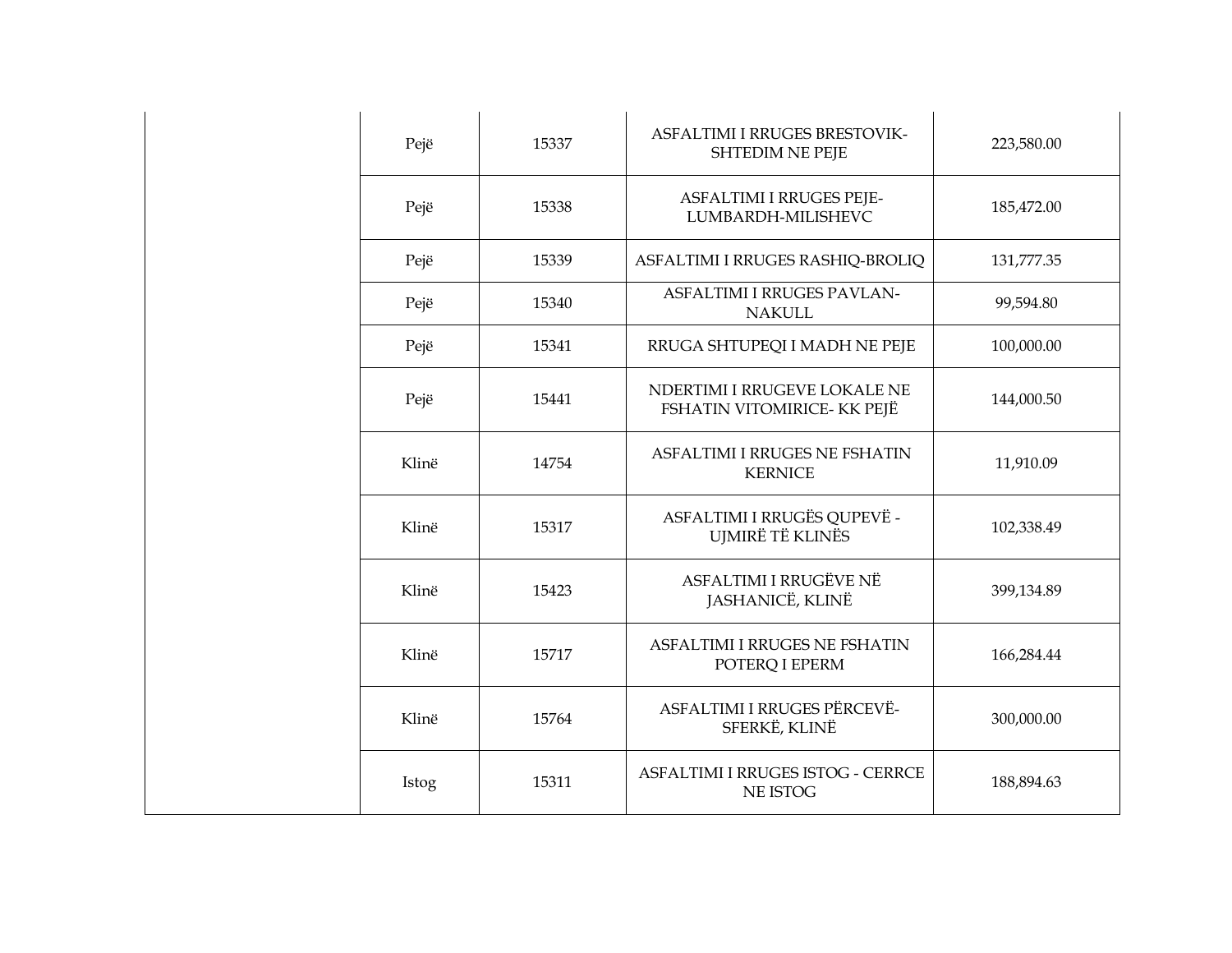| Istog | 15313 | ASFALTIMI I RRUGES SARADRAN -<br><b>OZDRIM NE ISTOG</b>        | 125,004.54 |
|-------|-------|----------------------------------------------------------------|------------|
| Istog | 15316 | ASFALTIMI I RRUGES BELLOPOJE<br><b>DHE ZHAKOVE NE ISTOG</b>    | 138,531.75 |
| Istog | 15319 | ASFALTIMI I RRUGES SHUSHICE DHE<br>UCE NE ISTOG                | 216,256.25 |
| Istog | 15323 | ASFALTIMI I RRUGES BANJE DHE<br><b>BAICE NE ISTOG NE ISTOG</b> | 6,675.43   |
| Istog | 15324 | ASFALTIMI I RRUGES NE DUBRAVE<br>NE ISTOG                      | 71,214.97  |
| Istog | 15332 | ASFALTIMI I RRUGES GURAKOC -<br>LAGJA QUKAJ                    | 58,099.54  |
| Istog | 15442 | SHTRUARJA E RRUGËVE ME KUBËZA<br>NE FSHATIN DOBRUSHE KK ISTOG  | 5,382.00   |
| Junik | 13707 | NDERTIMI I RRUGES JUNIKE-<br><b>GJERAVICE</b>                  | 122,851.63 |
| Junik | 14778 | NDËRTIMI I RRUGES SE VJETER JUNIK<br>- HEREQ                   | 35,699.90  |
| Junik | 15014 | NDERTIMI I RRUGES JUNIK-NIVOKAZ,<br><b>KK JUNIK</b>            | 259,840.45 |
| Junik | 15765 | ASFALTIMI I RRUGES SMOLICE-<br>STUBËLL-BERJAHË-NIVOKAZË, JUNIK | 208,239.64 |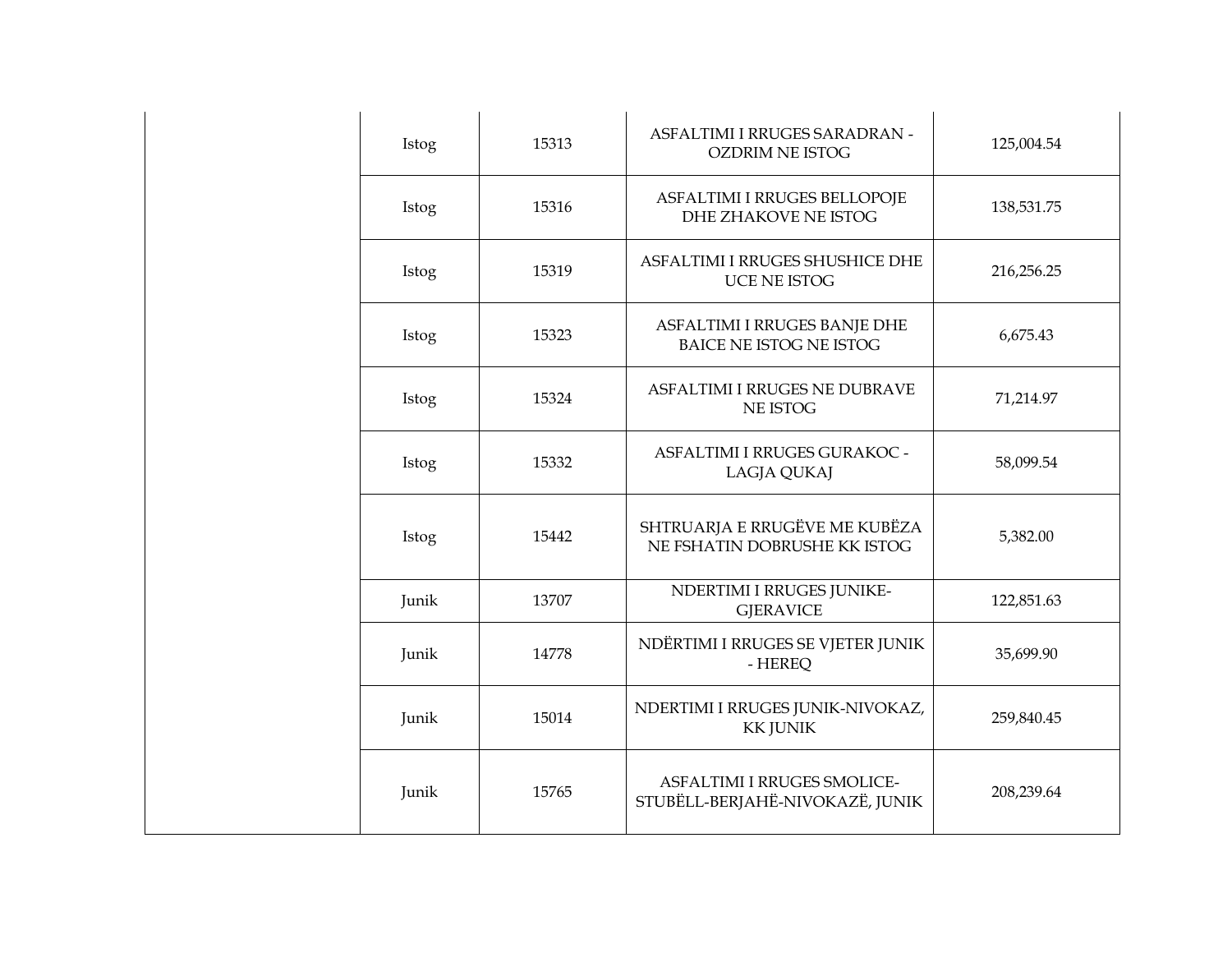| Decan   | 14734 | ASFALTIMI I RRUGES "DESHMORET E<br>DECANIT" NE DECAN QE LIDHËT               | 152,394.18 |
|---------|-------|------------------------------------------------------------------------------|------------|
| Decan   | 14735 | ASFALTIMI I RRUGES NE FSHATIN<br>SKENDER REXHAMETAJ-ALIMUSA-<br><b>ISNIQ</b> | 178,966.28 |
| Decan   | 14738 | ASFALTIMI I RRUGES ISA DHE<br>VALDET KUQI DREJTIMI KANALI<br><b>BELEG</b>    | 30,254.92  |
| Decan   | 15352 | ASFAL. RR. NE FSH.POZHAR-<br>LUMBARDH, LLUKE E EPERME-<br><b>MAZNIK</b>      | 300,000.00 |
| Decan   | 15366 | ASFALTIMI I RRUGËS NË<br>GLLOGJAN, DEQAN                                     | 518,220.94 |
| Decan   | 15754 | ASFALTIMI I RRUGËS KILAJ-BELEG,<br><b>DEQAN</b>                              | 76,139.53  |
| Decan   | 15759 | ASFALLTIMI I RRUGES SLLUP,<br><b>DEQAN</b>                                   | 133,893.88 |
| Gjakove | 14216 | ASFALTIMI I RRUGES DOL - KUSAR -<br>GODEN, GJAKOVE                           | 458,863.77 |
| Gjakove | 14217 | ASFALTIMI I RRUGES BARDHANIQ-<br><b>DASHINOC</b>                             | 87,709.21  |
| Gjakove | 14720 | ASFALTIMI I RRUGES DEMJAN -<br>MAROSH - DEDAJ                                | 89,745.35  |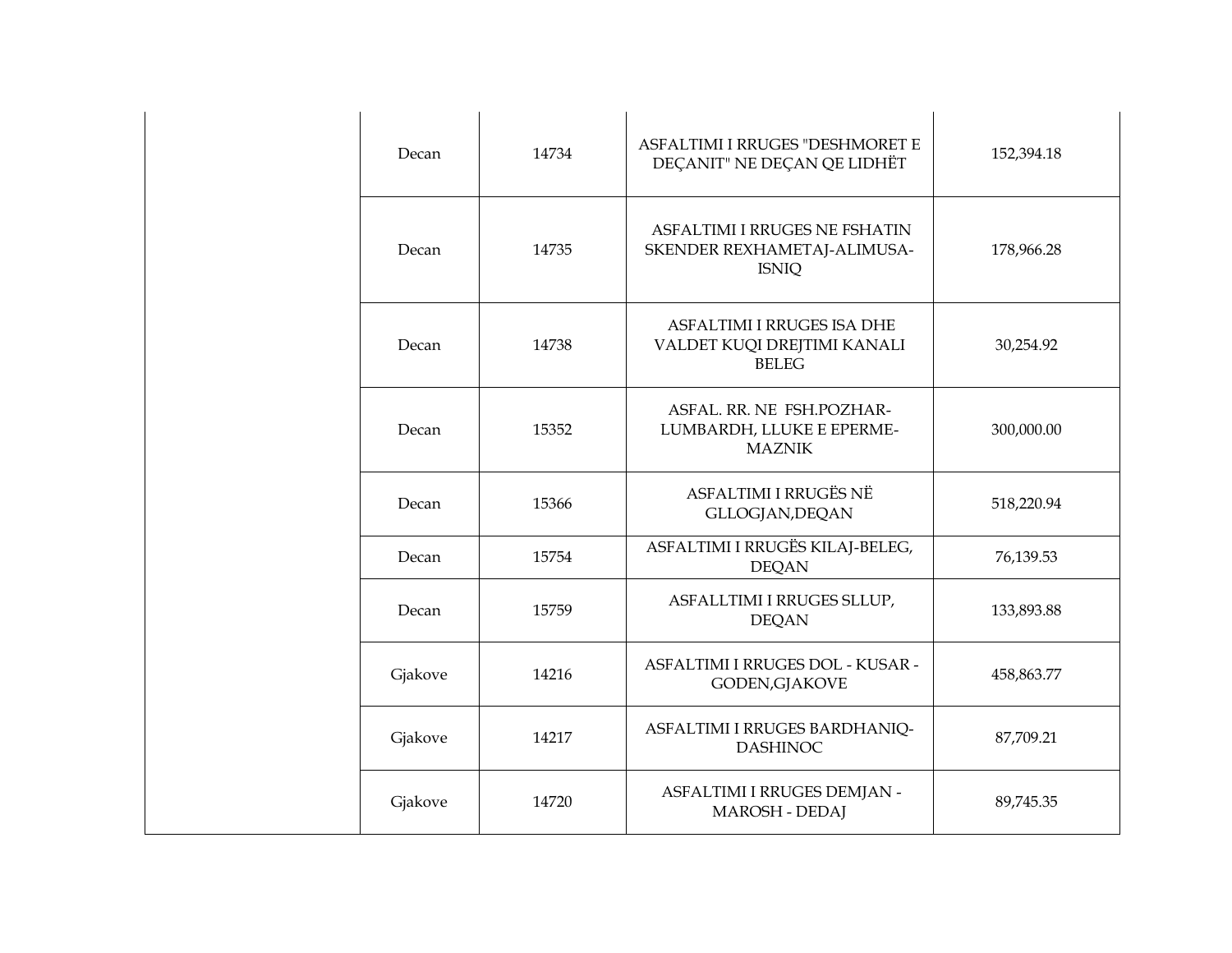|        | Gjakove              | 14718 | ASFALTIMI I RRUGES ROGOVE-<br><b>DEDAJ</b>                     | 21,763.32  |
|--------|----------------------|-------|----------------------------------------------------------------|------------|
|        | Gjakove              | 14788 | ASFALTIMI I RRUGËS PACAJ-<br>DOBROSH, GJAKOVË                  | 8,298.38   |
|        | Gjakove              | 15035 | RRUGA PETRO NINO LUARASI -<br>GJAKOVË                          | 37,319.29  |
|        | Gjakove              | 15325 | NDERTIMI I RRUGES MOLLIQ- POTOK<br>NE GJAKOVE                  | 11,595.67  |
|        | Gjakove              | 15437 | NDËRTIMI I RRUGËS DAMJAN-PNISH,<br><b>GJAKOVË</b>              | 395,376.54 |
|        | Gjakove              | 15445 | NDERTIMI DHE ASFALTIMI I RRUGES<br>SKIVJAN-NOVOSELL, GJAKOVE   | 162,153.34 |
|        | Gjakove              | 15658 | ZGJERIMI I RRUGES DOLLC -<br>GJAKOVË                           | 321,112.24 |
|        | Gjakove              | 15659 | NDERTIMI I QARKORES SE GJAKOVES                                | 14,647.50  |
|        | Mitrovica<br>Veriore | 14348 | NDERTIMI I PALESTRES SPORTIVE NE<br>MV                         | 325,432.61 |
| 201 MF | Mitrovica<br>Veriore | 14348 | NDERTIMI I NJE NDERTESE PER<br><b>BRIGADEN E ZJARREFIKESVE</b> | 174,544.78 |
|        | Zveçan               | 14348 | NDERTIMI I REZERVUARIT TE UJIT TE<br><b>PIJSHEM</b>            | 460,685.00 |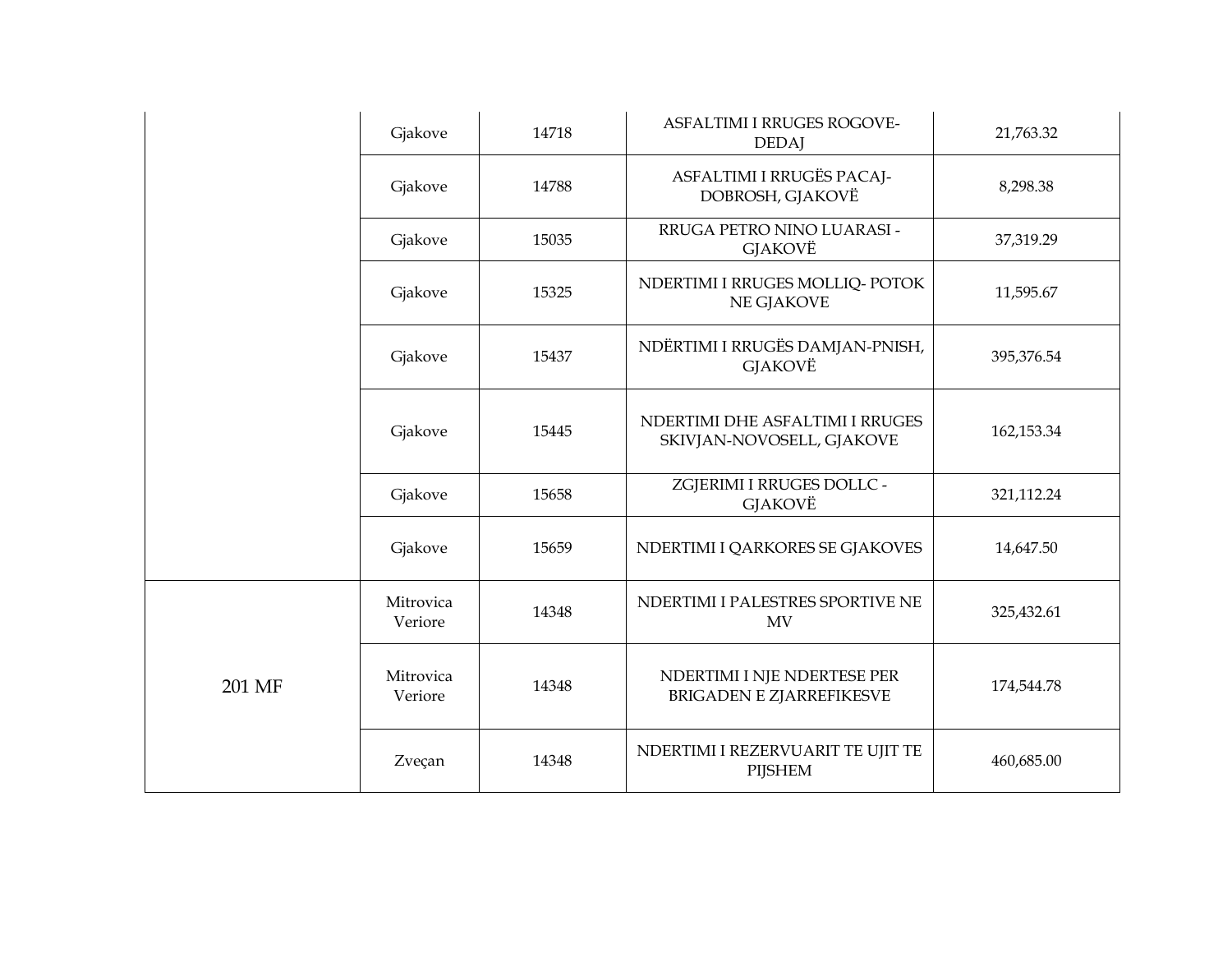|                 | Zveçan        | 14348 | REHABIITIMI I RRUGES<br><b>KARAGJORGJEVA</b>                                             | 168,000.00   |
|-----------------|---------------|-------|------------------------------------------------------------------------------------------|--------------|
|                 | Zveçan        | 14348 | OBJKTET PËR FURNIZIM ME ENRGJI<br>ELEKTRIKE PËR DEPONIM<br>REGJIONAL TE FINANCUAR NGA BE | 115,000.00   |
|                 | Zubin Potok   | 14348 | NDERTIMI I PISHINAVE FAZA 2                                                              | 498,078.77   |
|                 | Leposavic     | 14348 | MBËSHTETJA ME KULTIVIMIN E<br><b>MJEDRRES</b>                                            | 400,000.00   |
|                 | PRISHTINË     | 14223 | RENOVIMI I STADIUMIT TE QYTETIT<br><b>NE PRISHTINE</b>                                   | 4,463,222.35 |
|                 | PRISHTINË     | 14227 | RENOVIMI I BIBLOTEKES<br>KOMBETARE TE KOSOVES                                            | 129,533.00   |
|                 | PRISHTINË     | 15109 | KALAJA E KEQEKOLLES                                                                      | 30,000.00    |
|                 | PRISHTINË     | 15114 | KALAJA NË MAREC                                                                          | 15,440.00    |
| <b>207 MKRS</b> | PRISHTINË     | 15117 | <b>EKSPOZITA E PERHERSHME NE</b><br><b>MUZEUN E KOSOVES</b>                              | 175,000.00   |
|                 | PRISHTINË     | 15501 | RENOVIMI I NDERTESES SE ARKIVIT<br>SHTETEROR TE KOSOVES                                  | 2,869.17     |
|                 | <b>DRENAS</b> | 15104 | NDËRTIMI I STADIUMIT TË QYTETIT<br>NË DRENAS                                             | 100,000.00   |
|                 | <b>DRENAS</b> | 15688 | KALAJA E VUÇAKUT, DRENAS                                                                 | 27,000.00    |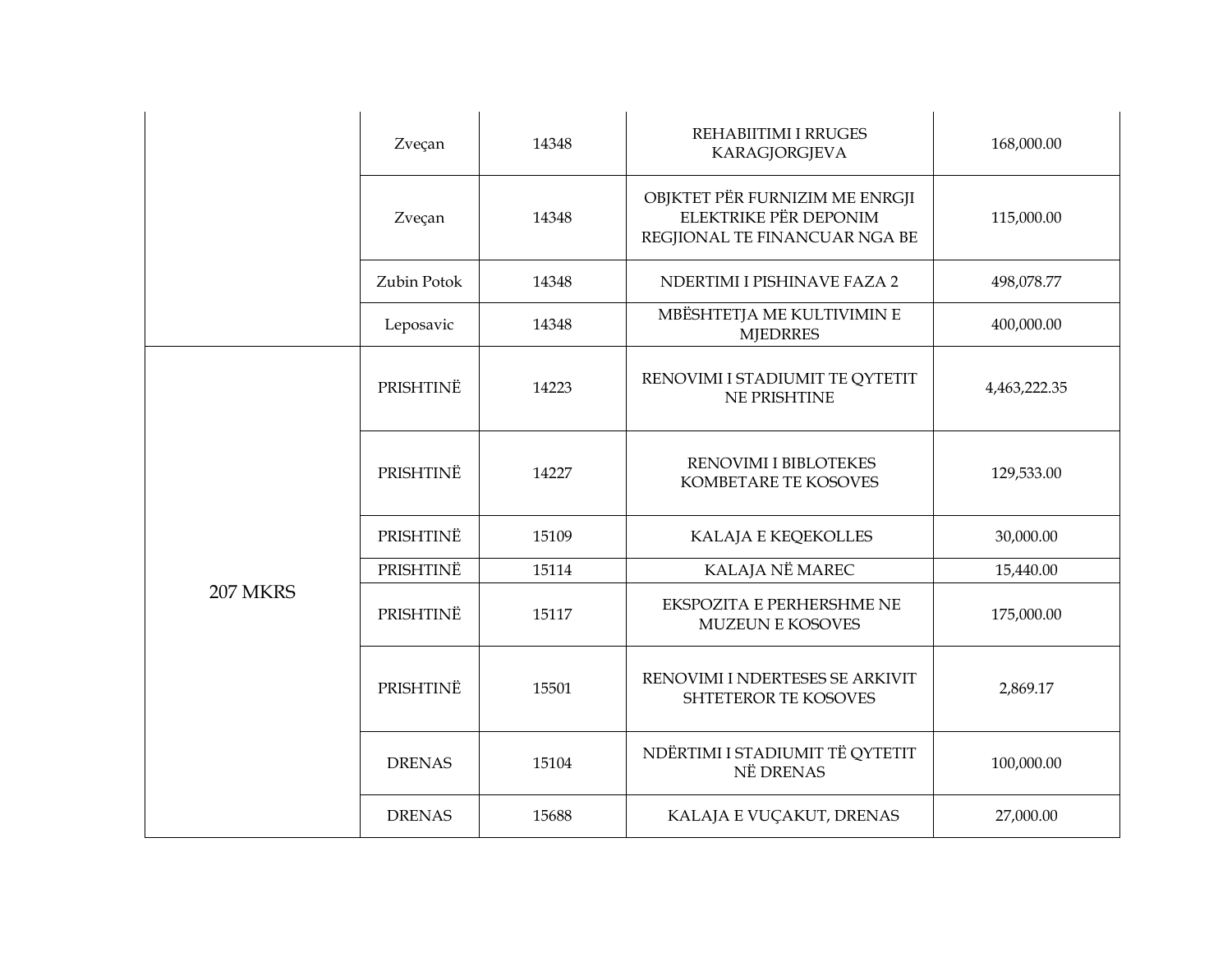| FUSHË<br>KOSOVË | 10474                              | KSHTJELLA NE HALILAQ                                    | 45,000.00  |
|-----------------|------------------------------------|---------------------------------------------------------|------------|
| <b>SHTIME</b>   | 15100                              | PALESTRA E SPORTIT NË SHTIME                            | 160,141.00 |
| <b>SHTIME</b>   | <b>KOMENT NGA</b><br><b>KOMUNA</b> | <b>FUSHA E FUTBOLLIT SHTIME</b>                         | 92,523.50  |
| OBILIQ          | 14562                              | NDERTIMI I SHTEPISE SE KULTURESE<br><b>NE OBILIQ</b>    | 249,998.50 |
| PODUJEVË        | 15506                              | STADIUMI I QYTETIT NE PODUJEVE                          | 199,743.00 |
| <b>LIPJAN</b>   | 15613                              | STADIUMI I QYTETIT NE LIPJAN                            | 199,998.00 |
| <b>RAHOVEC</b>  | 10464                              | PALESTRA SPORTIVE NE RAHOVEC                            | 398,618.00 |
| <b>PRIZREN</b>  | 10093                              | KALAJA E PRIZRENIT                                      | 80,000.00  |
| <b>PRIZREN</b>  | 15101                              | STADIUMI NDIHMËS NË PRIZREN                             | 229,600.00 |
| <b>PRIZREN</b>  | 15377                              | NDËRTIMI I STADIUMIT NË ZHUR,<br><b>PRIZREN</b>         | 50,000.00  |
| <b>PRIZREN</b>  | 15378                              | PISHINA OLIMPIKE - PRIZREN                              | 159,996.80 |
| <b>PRIZREN</b>  | 15662                              | STADIUMI PËRPARIM THAQI,<br><b>PRIZREN</b>              | 627,928.00 |
| <b>PRIZREN</b>  | 15690                              | OBJEKTI I MKRS-SË NË PRIZREN                            | 7,340.00   |
| <b>PRIZREN</b>  | 15725                              | KALAJA E KORISHIT                                       | 40,000.00  |
| <b>SUHAREKE</b> | 14551                              | RENOVIMI I STADIUMIT TE<br><b>FUTBOLLIT NE SUHAREKE</b> | 39,999.00  |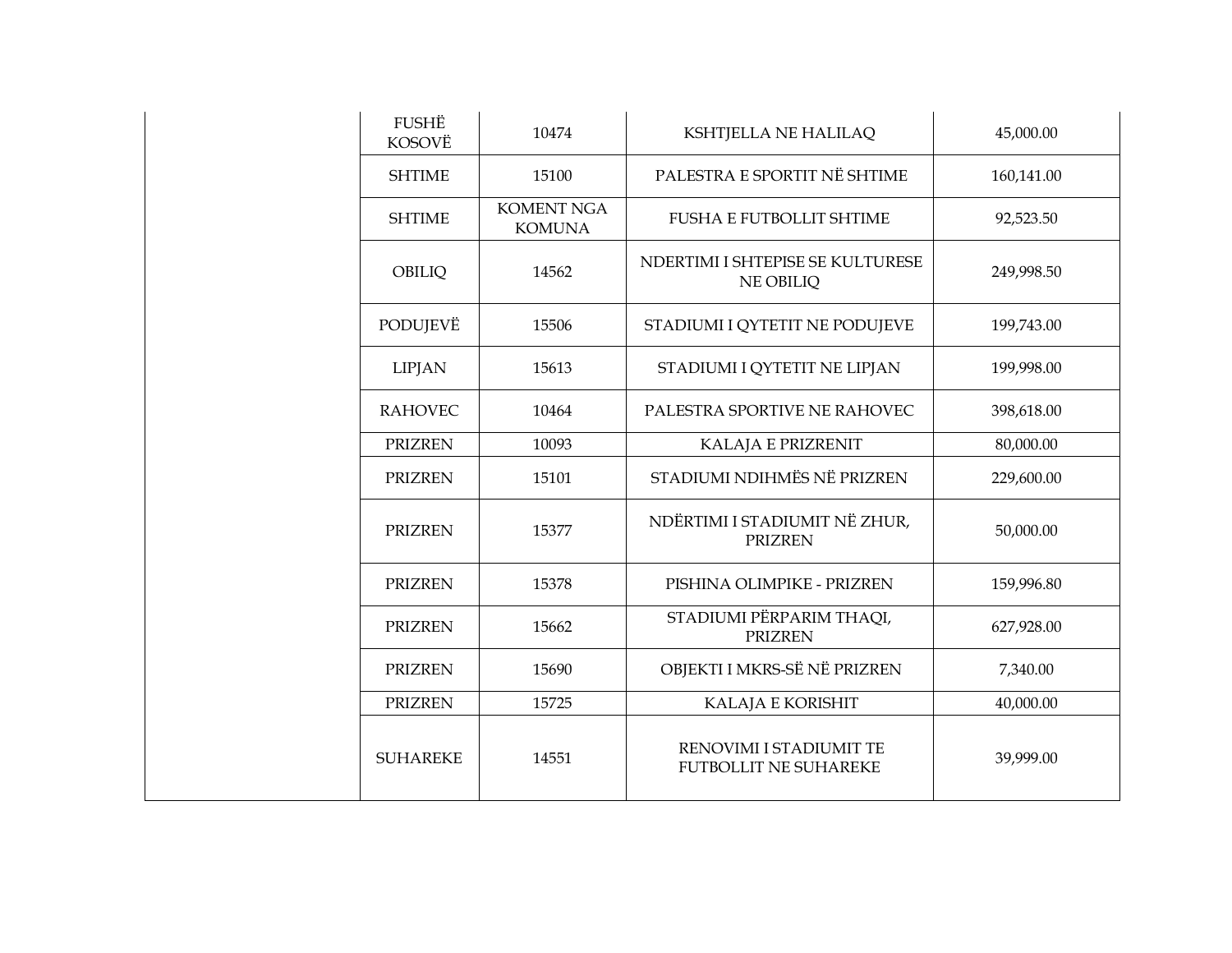| <b>SUHAREKE</b>                   | 15382 | NDËRTIMI I SHTËPISË SË KULTURËS<br>UKË BYTYQI NË SUHAREKË | 99,999.00  |
|-----------------------------------|-------|-----------------------------------------------------------|------------|
| <b>FERIZAJ</b>                    | 14024 | QENDRA RINORE FERIZAJ                                     | 7,328.00   |
| <b>FERIZAJ</b>                    | 15772 | NDËRTIMI I SALLËS SPORTIVE<br><b>GREME-FERIZAJ</b>        | 159,610.00 |
| <b>GJILAN</b>                     | 14550 | PALESTRA SPORTIVE NË ZHEGËR TË<br><b>GJILANIT</b>         | 100,000.00 |
| <b>GJILAN</b>                     | 14552 | RENOVIMI I STADIUMIT TE QYTETIT<br>NE GJILAN              | 347,818.00 |
| <b>KACANIK</b>                    | 13453 | PALESTRA SPORTIVE KAQANIK                                 | 229,805.59 |
| NOVO BRDO                         | 14569 | KALAJA E NOVOBERDES                                       | 32,926.15  |
| <b>VITI</b>                       | 13454 | PALESTRA SPORTIVE VITI                                    | 299,999.00 |
| <b>VITI</b>                       | 15106 | RENOVIMI I SHTËPISË SË KULTURËS<br>NË VITI                | 100,000.00 |
| <b>VITI</b>                       | 15612 | STADIUMI I QYTETIT NE VITI                                | 113,712.00 |
| <b>KAMENICË</b>                   | 15379 | RREGULLIMI I STADIUMIT TË<br>QYTETIT NË KAMENICË          | 44,089.00  |
| <b>KAMENICË</b>                   | 11015 | KALAJA E DARDANES                                         | 54,626.48  |
| <b>MITROVICA</b><br><b>JUGORE</b> | 13391 | RENOVIMI I STATIUMIT "ADEM<br>JASHARI"MITROVICE           | 831,580.86 |
|                                   |       |                                                           |            |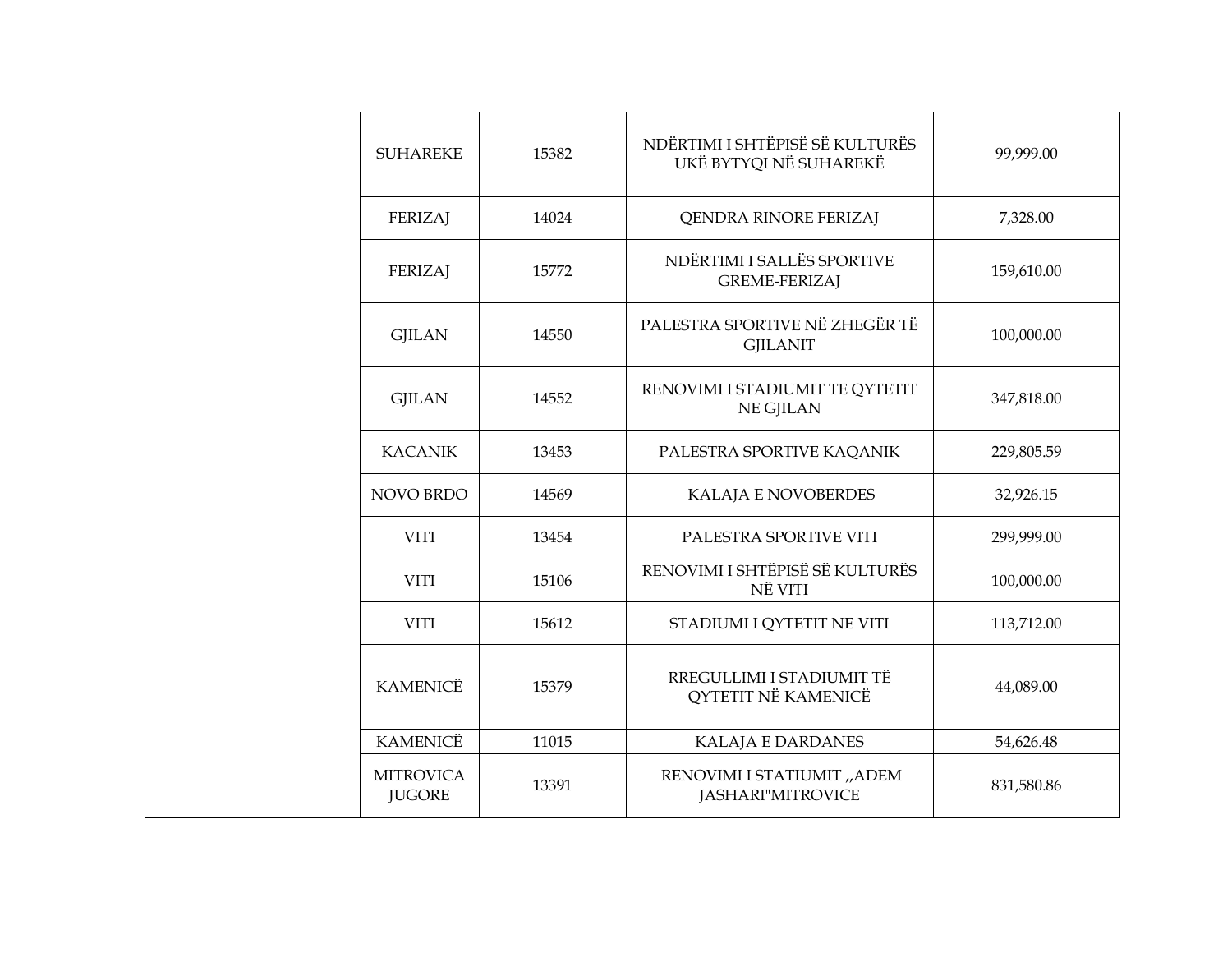| <b>MITROVICA</b><br><b>JUGORE</b> | 13461                              | RESTAURIMI.SHTP.XHAFER DEVES                                                 | 14,996.00  |
|-----------------------------------|------------------------------------|------------------------------------------------------------------------------|------------|
| <b>VUSHTRRI</b>                   | 14224                              | NDERTIMI I PALESTRES SPORTIVE NE<br><b>SAMADREXHE TE VUSHTRISE</b>           | 300,000.00 |
| <b>VUSHTRRI</b>                   | 14228                              | QENDRA RINORE NE VUSHTRRI                                                    | 150,000.00 |
| <b>VUSHTRRI</b>                   | 15380                              | QENDRA E KULTURËS HASAN<br>PRISHTINA - VUSHTRRI                              | 50,000.00  |
| <b>VUSHTRRI</b>                   | 15675                              | URA E GURIT NE VUSHTRRI                                                      | 12,129.67  |
| <b>VUSHTRRI</b>                   | <b>KOMENT NGA</b><br><b>KOMUNA</b> | KONSERVIMI DHE RESTAURIMI I<br>SHTËPISË SË SHABAN AGES NË<br><b>VUSHTRRI</b> | 40,000.00  |
| <b>SKENDERAJ</b>                  | 11006                              | PALESTRA SPORTIVE-SKËNDERAJ                                                  | 299,993.37 |
| Peje                              | 14553                              | NDËRTIMI I STADIUMIT TË QYTETIT<br>NË PEJË                                   | 61,381.50  |
| Peje                              | 14558                              | NDERTIMI I PALESTRES SE SPORTIT<br>NE ZAHAQ TE PEJES                         | 64,275.00  |
| Peje                              | 15386                              | RESTAURIMI DHE KONSERVIMI I<br>KULLES SE FAZLI BOQOLLIT, RAUSHI              | 65,687.17  |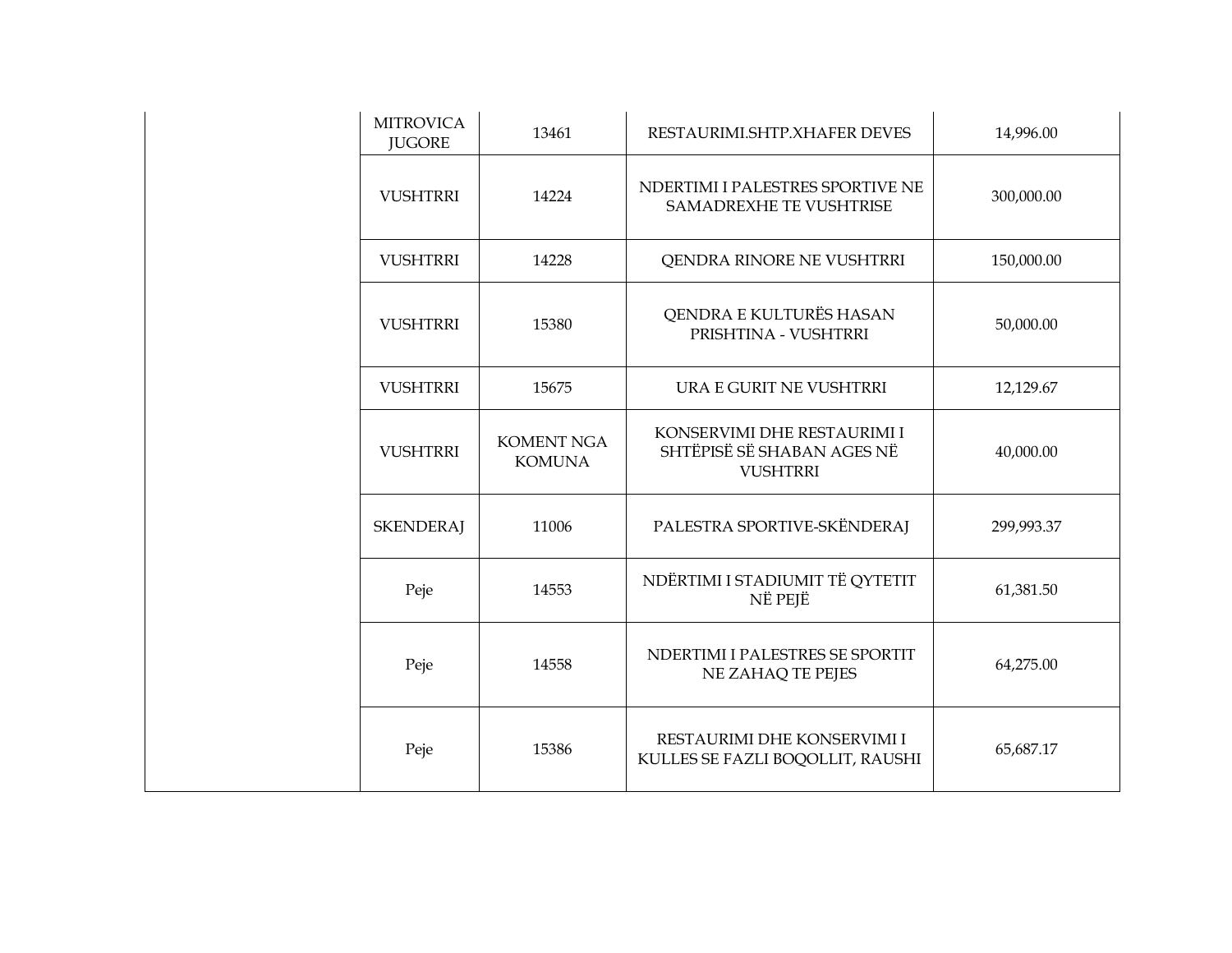|          | Peje          | 15615 | STADIUMI NE FSHATIN NOVOSELLE,<br>PEJE                        | 41,166.00  |
|----------|---------------|-------|---------------------------------------------------------------|------------|
|          | Kline         |       | LOKALITETI DRESNIK                                            | 55,000.00  |
|          | Istog         | 15614 | PALESTRA E SPORTIT - ISTOG                                    | 98,039.78  |
|          | Istog         | 10218 | NDËR.SALLËS ED. FIZIKE NË SHK.<br>HYSNI ZAJMI NË VRELLË/ISTOG | 63,848.00  |
|          | Decan         | 11007 | PALESTRA SPORTIVE-DEÇAN                                       | 260,581.00 |
|          | Decan         | 13711 | STADIUMI I QYTETIT DECAN                                      | 54,826.00  |
|          | Gjakove       | 14225 | NDERTIMI I KOMPLEKSIT TE TENISIT<br>NE KOMUNEN E GJAKOVES     | 69,999.00  |
|          | Gjakove       | 14803 | QENDRA E KULTURËS NË ROGOVË TË<br>HASIT, GJAKOVË              | 398,339.70 |
|          | PRISHTINË     | 12169 | SHTËPIA E PLEQVE PRISHINË                                     | 26,066.70  |
|          | <b>SHTIME</b> | 12169 | SHTËPIJA E FËMIJËVE SHTIME                                    | 43,575.66  |
| 209 MPMS | PODUJEVË      | 15124 | NDERTIMI I NJESISE SE QAP<br>PRISHTINE - NE PODUJEVE          | 29,640.78  |
|          | <b>LIPJAN</b> | 12169 | STREHIMORJA LIPJAN                                            | 5,751.00   |
|          | MALISHEVÊ     | 15122 | 1 SHTËPI RAST SOCIAL NË MALISHVË                              | 7,977.36   |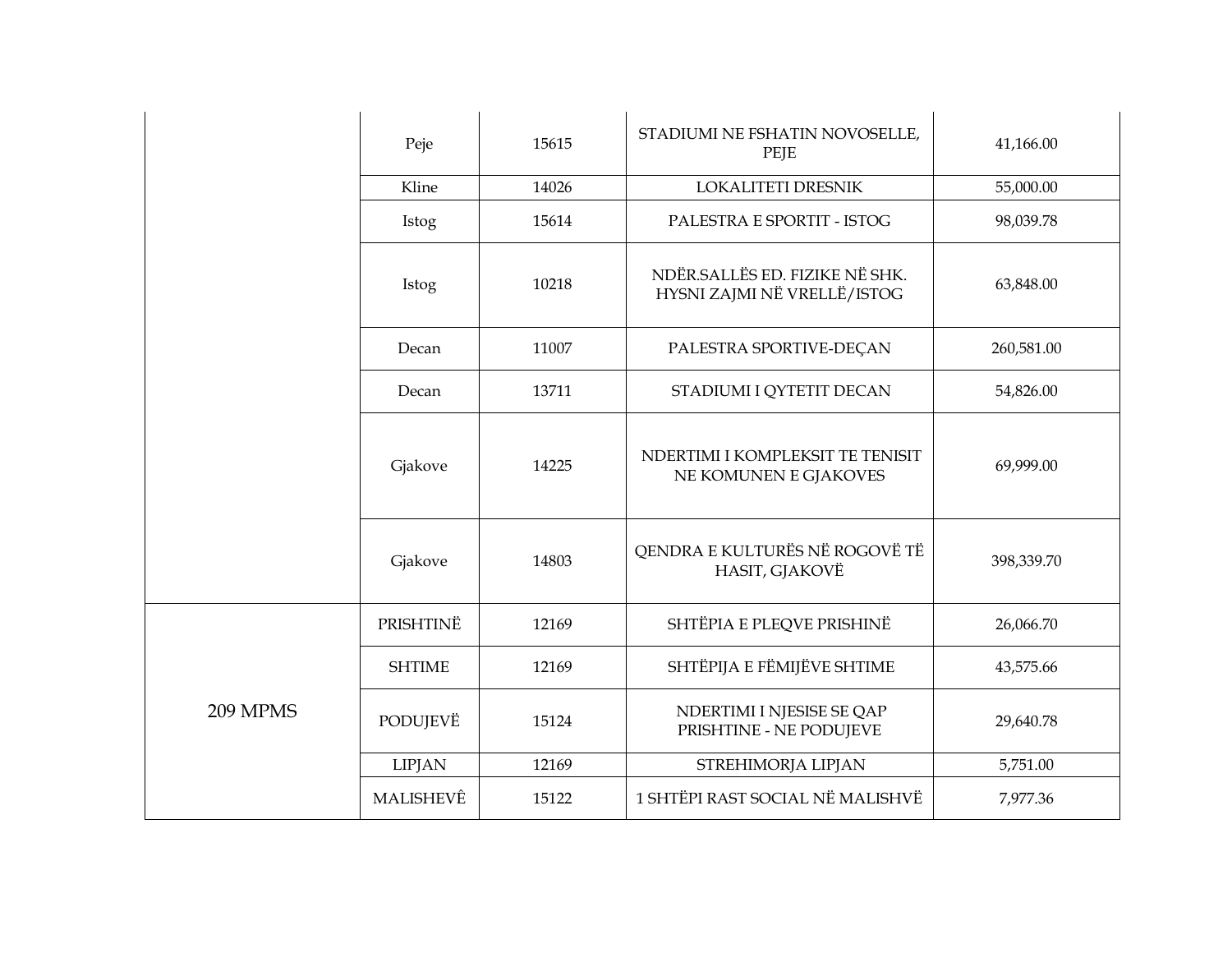|         | MALISHEVË       | 15793 | NDËRTIMI I QENDRËS PËR BANIM<br>SOCIAL PËR 44 FAMILJE                        | 150,000.00   |
|---------|-----------------|-------|------------------------------------------------------------------------------|--------------|
|         | <b>PRIZREN</b>  | 15750 | NDËRTIMI I INFRASTRUKTURËS<br><b>PRIZREN</b>                                 | 90,000.00    |
|         | <b>PRIZREN</b>  | 15750 | NDËRTIMI I INFRASTRUKTURËS<br><b>PRIZREN</b>                                 | 35,041.83    |
|         | MAMUSHË         | 15750 | NDËRTIMI I INFRASTRUKTURËS                                                   | 40,000.00    |
|         | <b>DRAGASH</b>  | 15750 | NDËRTIMI I RRUGËS ZLLIPOTOK-<br><b>BROD</b>                                  | 32,200.00    |
|         | <b>FERIZAJ</b>  | 15125 | NDËRTIMI I DZ SHTËPIVE FERIZAJ                                               | 20,000.00    |
|         | <b>KACANIK</b>  | 15388 | NDËRTIMI I OBJEKTIT SOCIAL,<br><b>KAÇANIK</b>                                | 76,753.90    |
|         | PEJË            | 12169 | RENOVIMI I OBJEKTEVE EGZISTUESE<br>ISSH DHE SHP/SANIMI I KULMIT<br>DAPK PEJË | 8,007.50     |
|         | PEJË            | 15750 | NDËRTIMI I INFRASTRUKTIRËS -<br>MBËSHTETJE PËR KOMUNITETE PEJË               | 30,000.00    |
| 204 MTI | <b>DRENAS</b>   | 10941 | FAZA E IV TE PARKUT TE BIZNESIT                                              | 357,560.03   |
|         | <b>SUHAREKË</b> | 12664 | NDERTIMI I ZONAVE EKONOMIKE<br>NEPER KOSOVE                                  | 1,249,974.55 |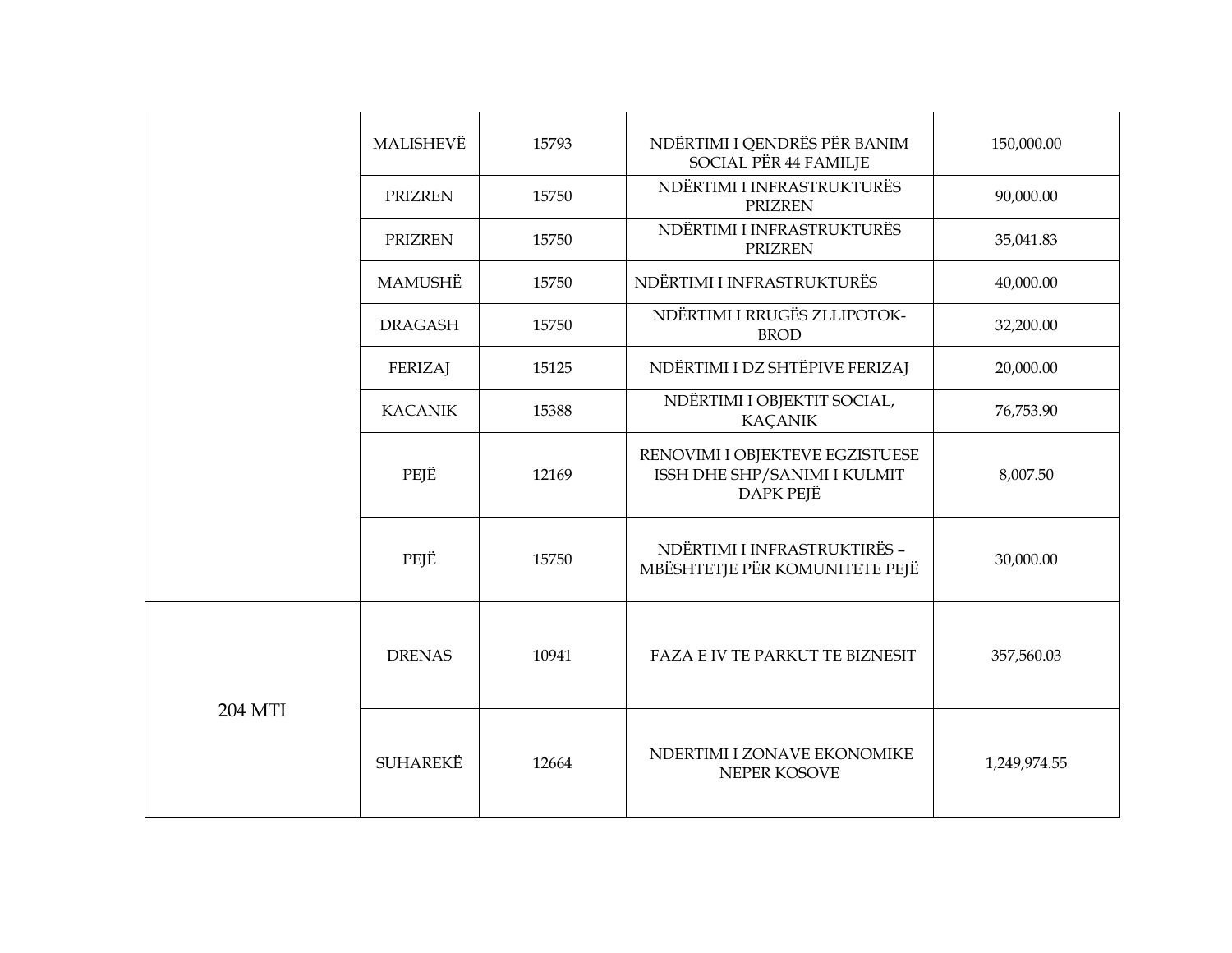|          | <b>VUSHTRRI</b> | 15816 | NDERTIMI PARKUT TE BIZNESIT NE<br>ZONEN EKONOMIKE TE VUSHTRISË                      | 400,000.00 |
|----------|-----------------|-------|-------------------------------------------------------------------------------------|------------|
|          | OBILIQ          | 15639 | RREGULLIMI I TROTUARIT                                                              | 75,000.00  |
|          | <b>LIPJAN</b>   | 15639 | TREGU I GJELBËRT                                                                    | 70,000.00  |
|          | <b>SHTIME</b>   | 15639 | RREGULLIMI I SHTIGJEVE PËR<br>CIKLIST DHE ECJEPETROVË-<br><b>LLANISHTË</b>          | 120,000.00 |
|          | <b>DRENAS</b>   | 15639 | NDERTIMI I KOLEKTOREVE KRYESOR<br>TE UJRAVE TE ZEZA MES KOMUNES<br>DRENAS-SKENDERAJ | 65,000.00  |
| 221 MZHR | <b>PRIZREN</b>  | 15639 | RREGULLIMI I INFRASTRUKTURËS                                                        | 80,000.00  |
|          | <b>PRIZREN</b>  | 15639 | <b>SHPENZIME KAPITALE</b>                                                           | 199,799.60 |
|          | <b>SUHAREKË</b> | 15639 | NDËRTIMI I TREGUT DIOTOR ME<br><b>KARAKTER RAJONAL</b>                              | 90,000.00  |
|          | <b>DRAGASH</b>  | 15639 | HAPJA E RRUGËS YLLIPOTOK-BROD                                                       | 55,555.00  |
|          | <b>DRAGASH</b>  | 15639 | RREGULLIMI I SHTRATIT TË LUMIT<br>NË FSHSTIN BRODOSAN-DRAGASH                       | 54,695.00  |
|          | MAMUSHË         | 15639 | KUBËZIMI I RRUGËVE LOKALE                                                           | 70,000.00  |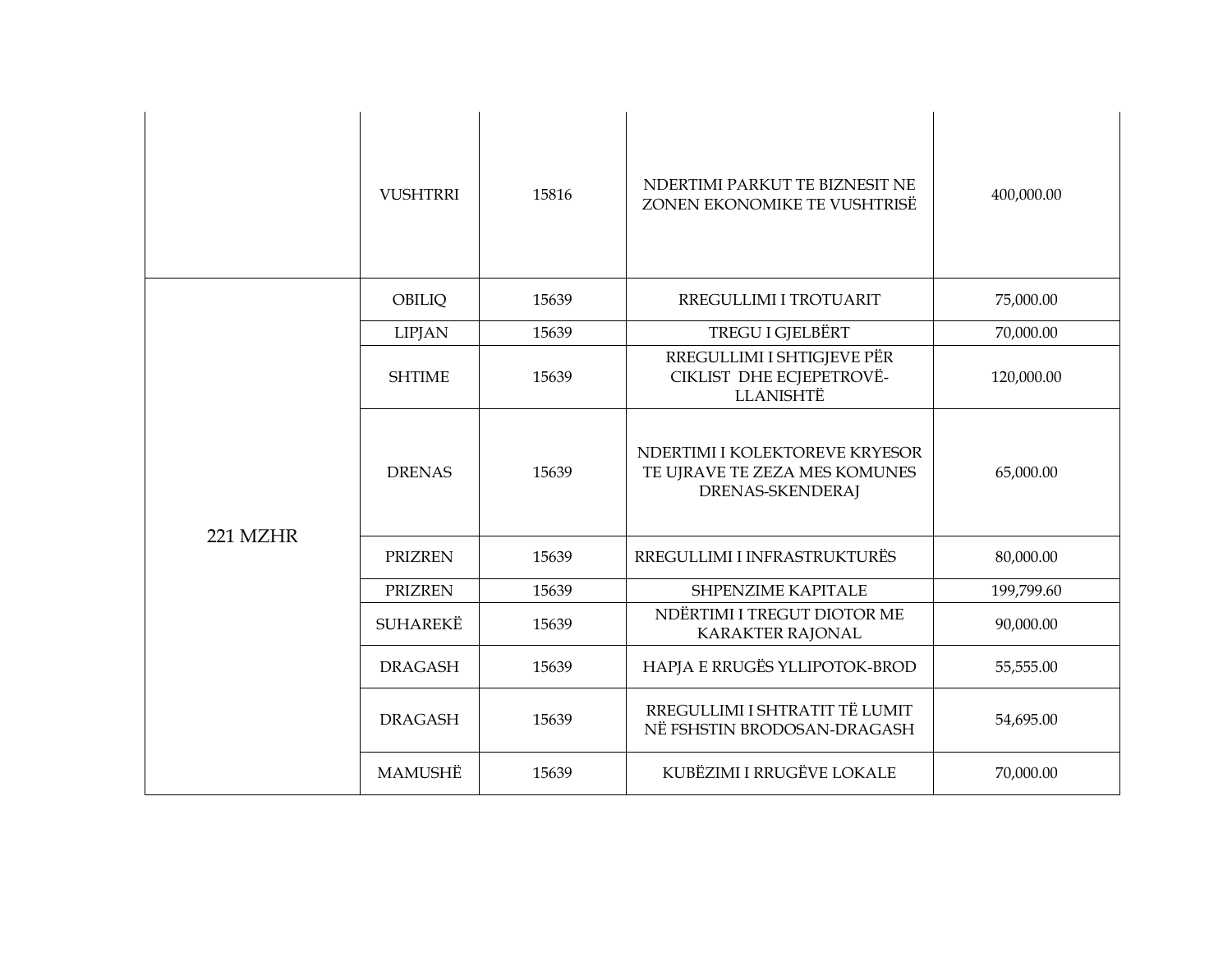| MALISHEVË                         | 15639 | SHTIGJET E ECJES RAHOVEC-<br><b>MALISHEVË</b>                                                                                                                                                                                                                                                                                                                      | 71,513.02  |
|-----------------------------------|-------|--------------------------------------------------------------------------------------------------------------------------------------------------------------------------------------------------------------------------------------------------------------------------------------------------------------------------------------------------------------------|------------|
| <b>HANII</b><br><b>ELEZIT</b>     | 15639 | ASFALTIMI I TROTUARIT PËR<br>KËMBËSOR NGA HANI I ELEZIT -UJI<br>THARTË, PUNIMI I SHTEGUT PËR<br>CIKLIST DHE NDRICIMI PUBLIK-HANI<br><b>I ELEZIT</b>                                                                                                                                                                                                                | 70,000.00  |
| <b>KACANIK</b>                    | 15639 | NDËRTIMI I RRUGES NË LAGJEN<br>FEJZA TË FSHATIT BEGRACE                                                                                                                                                                                                                                                                                                            | 112,311.08 |
| <b>KAMENICË</b>                   | 15639 | Permiresimi i cilesise se jetes dhe krijimi i<br>kushteve me te favoreshme per zhvillim<br>te bizneseve permes rregullimit te<br>ujesjellesit ne lagjen Qameria ne<br>Kamenice<br>PËRMISIMI I CILËSISË SË JETESES DHE<br>KRIJIMI I KUSHTEVE MË TË<br>FAVORSHME PËR ZHVILLIM TË<br>BIZNESEVE PËRMES RREGULLIMIT TË<br>UJËSJELLËSIT NË LAGJEN CAMËRIA<br>NË KAMENICË | 39,361.76  |
| <b>MITROVICA</b><br><b>JUGORE</b> | 15639 | NDËRTIMI I RRUGËS SUHODOLL                                                                                                                                                                                                                                                                                                                                         | 10,438.50  |
| <b>SKEKNDERAJ</b>                 | 15639 | NDERTIMI I INFRASTRUKTURES TE<br>PARKUT PER SPORT DHE<br>REKREACION NE PREKAZ-KK<br><b>SKENDERAJ</b>                                                                                                                                                                                                                                                               | 30,000.00  |
| PEJË                              | 15639 | Qendra per zhvillim dhe avancim -Peje                                                                                                                                                                                                                                                                                                                              | 51,080.00  |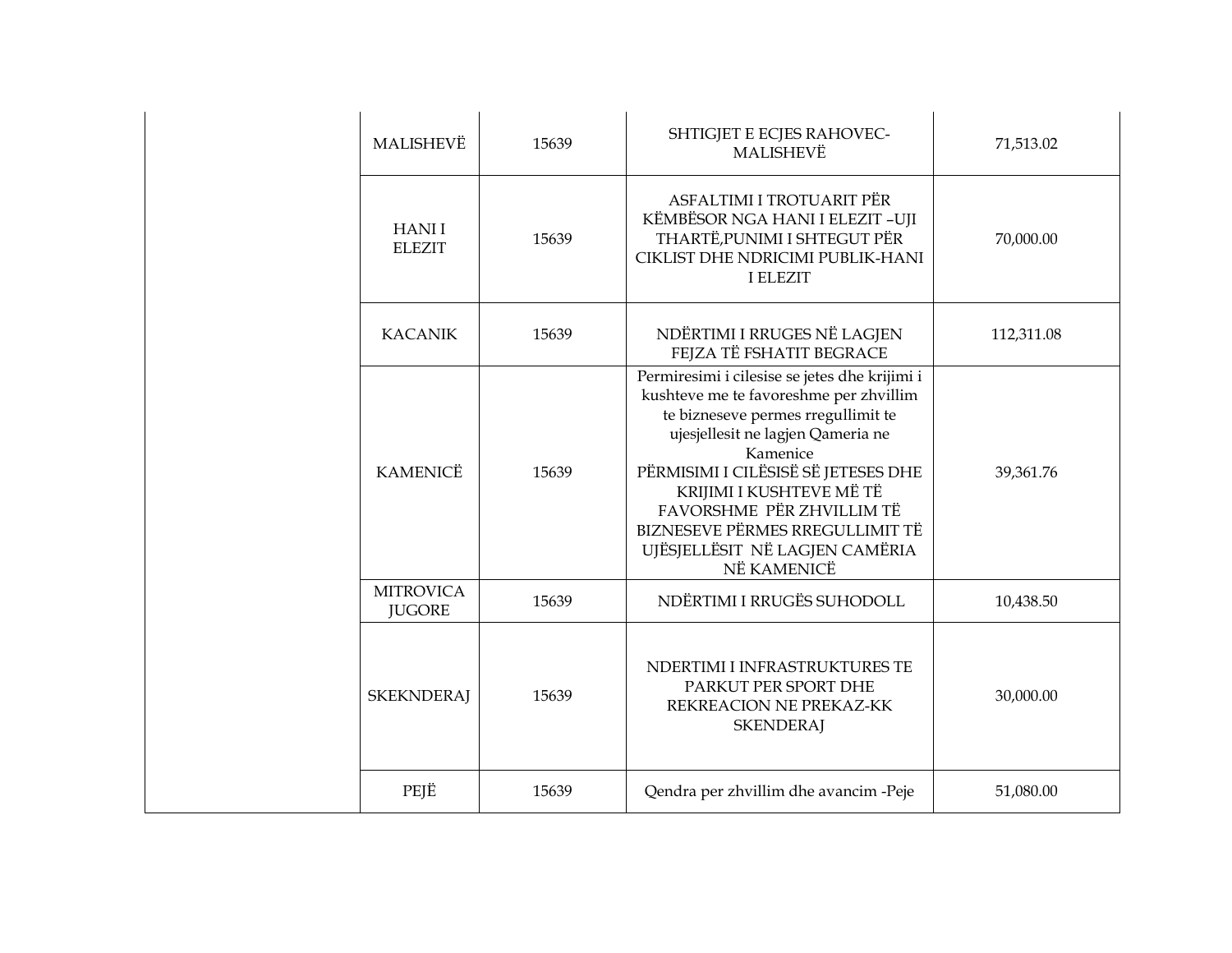|          | KLINË            | 15639 | Asfaltimi I rruges ne fshati Jellovc &<br>Kanalizimi I ujrave te zeza ne fshatin<br><b>Jellovc</b>                    | 120,000.00 |
|----------|------------------|-------|-----------------------------------------------------------------------------------------------------------------------|------------|
|          | <b>JUNIK</b>     | 15639 | Ndertimi i shtepizes bjeshktare-alpine ne<br>Junik                                                                    | 50,000.00  |
|          | <b>DECAN</b>     | 15639 | Asfaltimi I rruges ne fshatin Belle, fshat<br>turistik I zhvilluar                                                    | 100,000.00 |
|          | PRISHTINË        | 15633 | Projektet per rigjenerime urbane ne<br>Komunene e Prishtines                                                          | 39,144.40  |
|          | <b>DRENAS</b>    | 15633 | Rregullimi I ndriçimit publik me masa<br>eficiente, me trupa ndricues, llampa led<br>ne rruget e qytetit te Drenasit. | 81,998.79  |
|          | <b>DRENAS</b>    | 15633 | ndertimi I kapacitetit te ujesjellesit<br>Drenas                                                                      | 34,325.44  |
| 212 MAPL | FUSHË<br>KOSOVË  | 15633 | Asfaltimi I rrugeve ne fstin Miradi e<br>Ulet"                                                                        | 77,560.00  |
|          | FUSHË<br>KOSOVË  | 15633 | Ndertimi I stazave ne Qendren -<br>rekreative                                                                         | 50,000.00  |
|          | GRACANICË        | 15633 | Rregullimi I shtartit te lumit tek qendra<br>Tregtare ne Gracanice                                                    | 40,000.00  |
|          | <b>GRACANICË</b> | 15633 | Ndertimi I baneses se banimit social                                                                                  | 139,994.77 |
|          | OBILIQ           | 15633 | Asfaltimi I rruges Nuhi Kelmendi                                                                                      | 39,246.49  |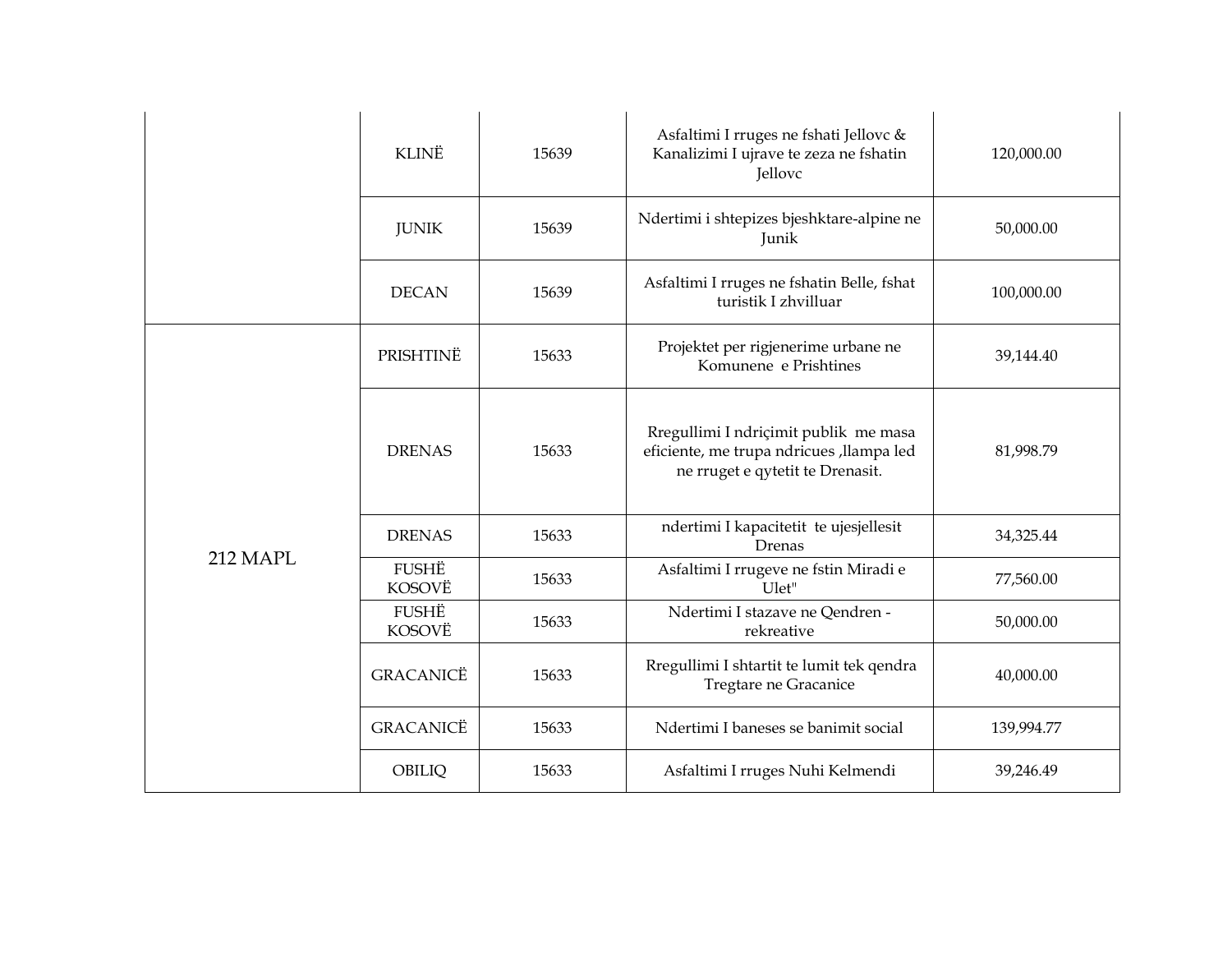| <b>LIPJAN</b>  | 15633 | Rregullimi I hapsires publike ne rrugen"<br>avdi kelmendi dhe Rrugen Haredin<br>Bajrami tek rreth rrotullimi per Magure -<br>rregullimi I parqeve. | 79,890.00  |
|----------------|-------|----------------------------------------------------------------------------------------------------------------------------------------------------|------------|
| MALISHEVË      | 15633 | Infrastrukture rrugore Ndertimi I<br>trotuarit Dragobil -Marali                                                                                    | 23,814.00  |
| <b>DRAGASH</b> | 15633 | renocimi I salles qenDrore te shtepise se<br>kultures dhe kthinave percjellese ne<br>Dragash                                                       | 68,837.50  |
| <b>DRAGASH</b> | 15633 | REN.ANEKS.SALL.KUV.KOMUN.,<br><b>KOMUNA E DRAGASHIT</b>                                                                                            | 64,413.50  |
| MAMUSHË        | 15633 | ne territorin e Komunes se Mamushes                                                                                                                | 69,308.30  |
| MAMUSHË        | 15633 | renovimi I Objektiti te Komunes                                                                                                                    | 30,000.00  |
| FERIZAJ        | 15633 | RASF.RRUG.REQAKUT<br>DERI.RRE.RROT.KOM.FERIZAJIT                                                                                                   | 128,471.00 |
| <b>FERIZAJ</b> | 15633 | NDERT.QEND.SE<br>MJEK.FAMIL.FSH.NERODIME, FERIZAJ                                                                                                  | 51,932.00  |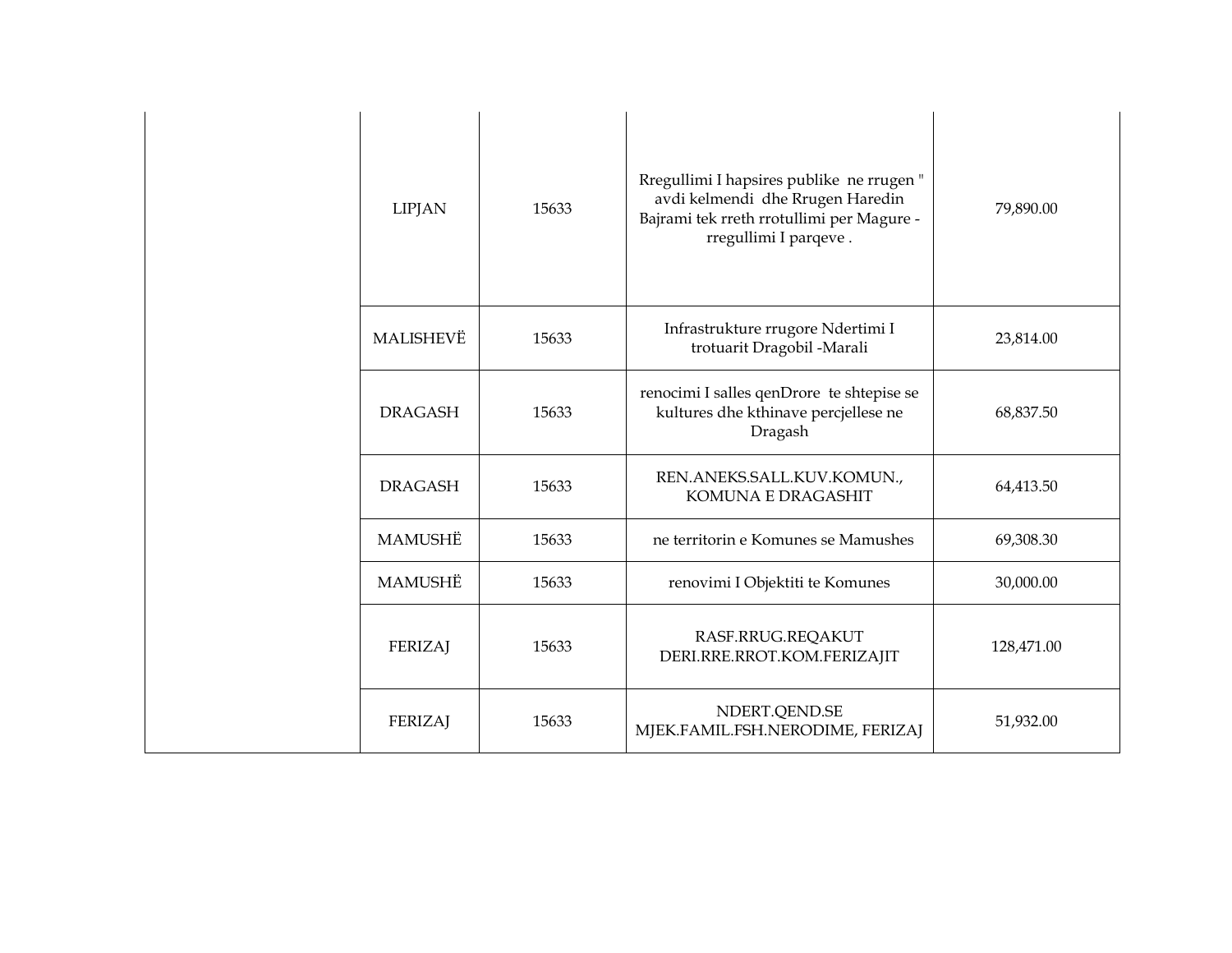| <b>FERIZAJ</b>              | 15633 | sfaltimi I rryges "Zenun Beqaj", dhe<br>nderrimi I gypit te ujesjellesit ne rrugicat<br>qe kane qasje ne rrugen Zenun Beqaj | 77,670.00 |
|-----------------------------|-------|-----------------------------------------------------------------------------------------------------------------------------|-----------|
| <b>GJILAN</b>               | 15633 | rregullimi I nyjes qarkulluese dhe<br>mbikalimit ne rrugen e prishtines                                                     | 84,360.00 |
| <b>NOVO</b><br><b>BËRDA</b> | 15633 | ndertimi I trotuarit dhe ndricimit publik<br>ne Draganc                                                                     | 51,667.32 |
| <b>SHTERPC</b>              | 15633 | Rikonstruimi I ndriçimit publik egzistues<br>ne Komunene e Shterpces vendosja e LED<br>teknologjise faza 2.                 | 69,956.84 |
| <b>VITI</b>                 | 15633 | Rregullimi I rruges "deshmoret e Kombit"<br>ne Viti                                                                         | 71,920.00 |
| <b>KAMENICË</b>             | 15633 | Infrastrukture- Rregullimi I hapsirave te<br>lojrave te femijeve ne oborrin e shkolllave<br>rurale                          | 75,900.00 |
| <b>KAMENICË</b>             | 15633 | Ndriçimi publik ne fshatin Rubovc                                                                                           | 4,817.90  |
| <b>KAMENICË</b>             | 15633 | Rregullimi I Qendres se Mjeksise<br>Familjare ne fshatin Hogoshte                                                           | 35,542.16 |
| <b>PARTESH</b>              | 15633 | Rregullimi I irrjetit rrugor ne Pasjan -<br>Partesh dhe Budrig                                                              | 60,000.00 |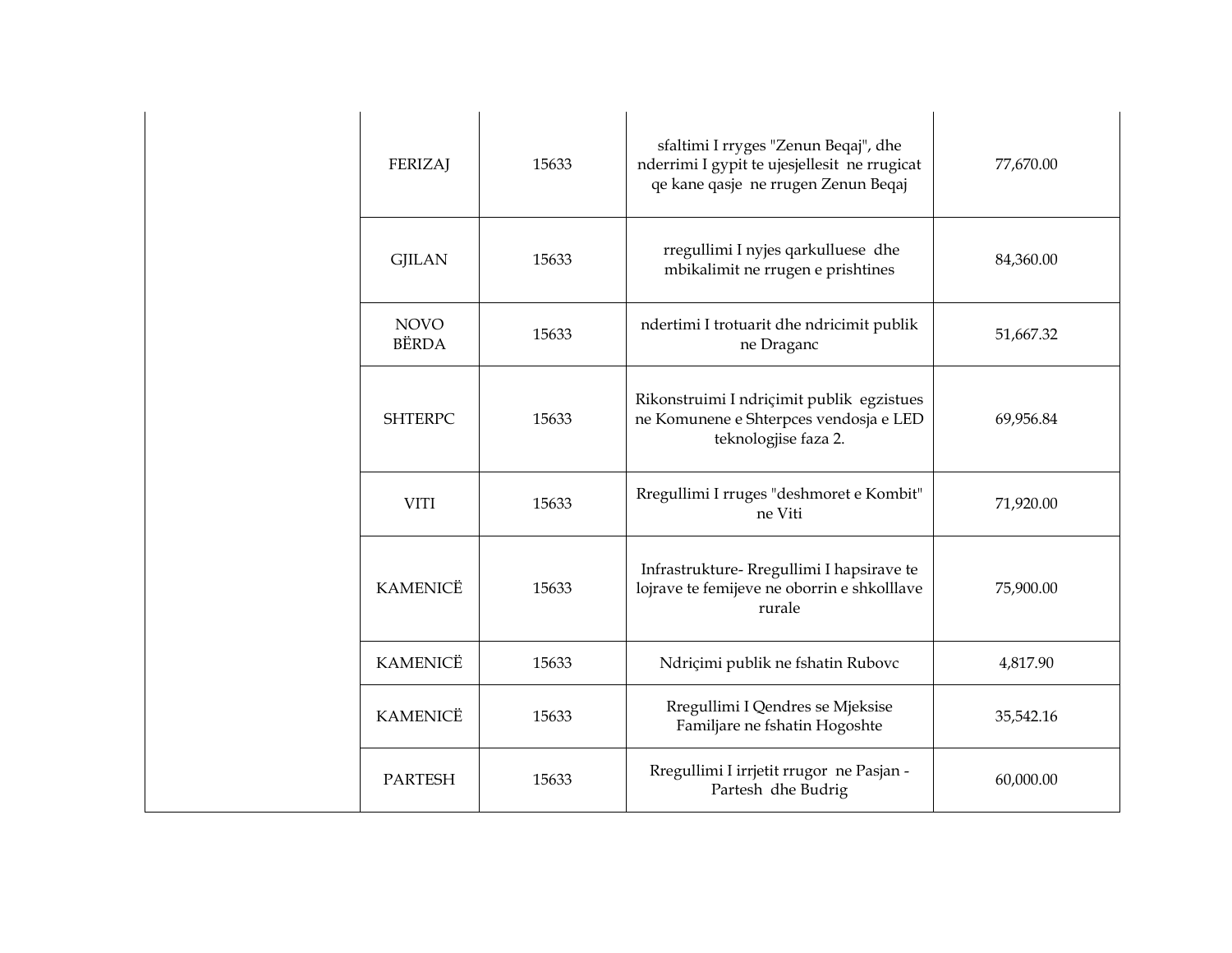| <b>KLLOKOT</b><br>15633           |       | Rregullimi I qendres se fshatit Verboc                                                 | 53,116.10  |
|-----------------------------------|-------|----------------------------------------------------------------------------------------|------------|
| <b>RANILLUG</b>                   | 15633 | Rregullimi I ndricimit publik                                                          | 68,065.30  |
| <b>MITROVICA</b><br><b>JUGORE</b> | 15633 | Ndertimi I rruges ne fshatin "Stan Terg<br>Preten                                      | 26,662.00  |
| <b>MITROVICA</b><br><b>JUGORE</b> | 15633 | Ndertimi dhe asfaltimi I rruges ne fashtin<br>Shupkovc                                 | 50,170.13  |
| <b>VUSHTRRI</b>                   | 15633 | ASF.RR.VUSHTRRI-SLLATINE,<br><b>KOMUNA E VUSHTRRISE</b>                                | 140,365.56 |
| <b>LEPOSAVIQ</b>                  | 15633 | Rekonstruimi dhe zgjerimi I nderteses se<br>Administrates ne Leposavic                 | 300,000.00 |
| <b>ZVECAN</b>                     | 15633 | Asfaltimi I rruges ne Banovom Dolla-<br>rruga e Bardhe                                 | 51,326.58  |
| <b>ZVECAN</b>                     | 15633 | rekonstruktimi I stazave per ecje ne<br>rrugen mbreti Peter                            | 60,252.85  |
| <b>ZVECAN</b>                     | 15633 | Ndertimi I kolektorit pergjate lumit<br>Korilla -faza e dyte                           | 34,687.81  |
| <b>ZVECAN</b>                     | 15633 | Ndertimi I stazave ne rrugen mbreti<br>Millutin                                        | 95,994.01  |
| <b>ZVECAN</b>                     | 15633 | asfaltimi I rruges lokale me hapsiren<br>perkatese per parking ne fshatin<br>Zhitkovce | 51,323.00  |
| <b>ZVECAN</b>                     | 15633 | Sinjalizimi ne Zhitkovc                                                                | 4,602.00   |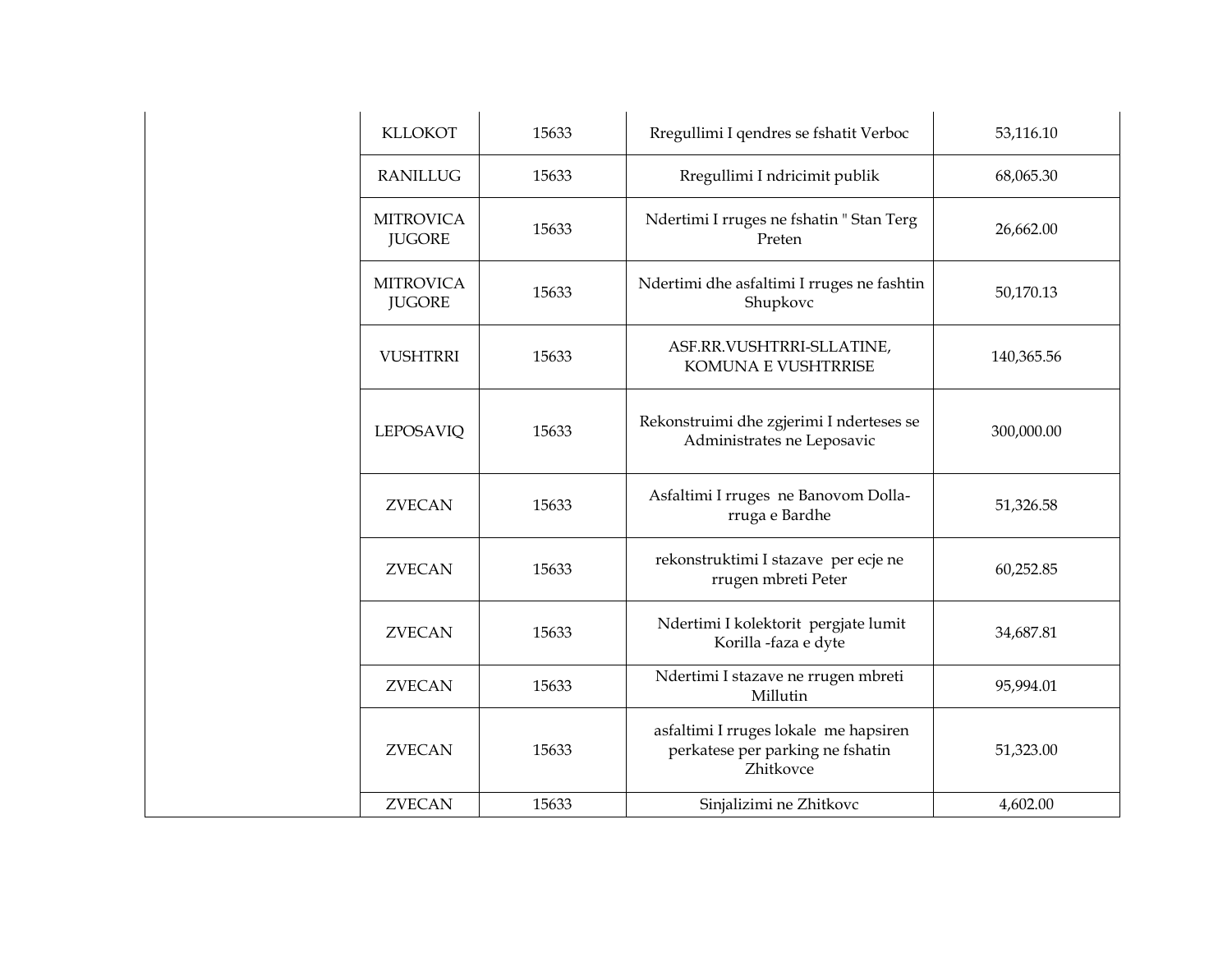| <b>ZUBIN</b><br><b>POTOK</b>       | 15633 | ndertimi I rrugeve ne vendbanime te<br>Komunes se Z. Potokut                    | 133,594.30 |
|------------------------------------|-------|---------------------------------------------------------------------------------|------------|
| <b>ZUBIN</b><br><b>POTOK</b>       | 15633 | ndertimi I ndricimit publik ne Prelez,<br>Jagnjenice, Zupce dhe Durovice        | 98,877.70  |
| <b>MITROVICA</b><br><b>VERIORE</b> | 15633 | Rinovimi i ndërtesës, rindërtimi i hyrjes<br>dhe instalimi i vëzhgimit me video | 69,996.76  |
| PEJË                               | 15633 | asfaltimi I rruges " Llugagji -Gllogjan"                                        | 78,100.00  |
| KLINË                              | 15633 | Renovimi I Objektit te Komunes (2 Lote)                                         | 30,000.00  |
| <b>ISTOG</b>                       | 15633 | Ndertimi I Kanalizimit fekal - faza e pare<br>e fshatin kaliqan                 | 80,160.00  |
| <b>JUNIK</b>                       | 15633 | Asfaltimi I rrugeve lokale ne lagjen<br>Gaxher                                  | 90,000.00  |
| <b>JUNIK</b>                       | 15633 | Asfaltimi I rrugeve lokale                                                      | 93,550.00  |
| GJAKOVË                            | 15633 | nndertimi I rruges lokale ne Qafe Prush                                         | 105,999.30 |
| <b>DECAN</b>                       | 15633 | Kanalizimi ujërave të zeza zonën urbane                                         | 74,000.00  |
| <b>DECAN</b>                       | 15633 | Renovimi I Shkollës Fillore "Dëshmoret e<br>Kombit", Strellc I Ulët,            | 69,407.90  |
| <b>MAPL</b>                        | 15633 | Pagesa për Platformë / UNDP                                                     | 20,000.00  |
| <b>MAPL</b>                        | 15633 | IT për Komuna                                                                   | 82,798.18  |
| <b>RANILLUG</b>                    | 12714 | Ndërtimi i Qendrës së Mjeksis Familjare                                         | 147,600.00 |
|                                    |       |                                                                                 |            |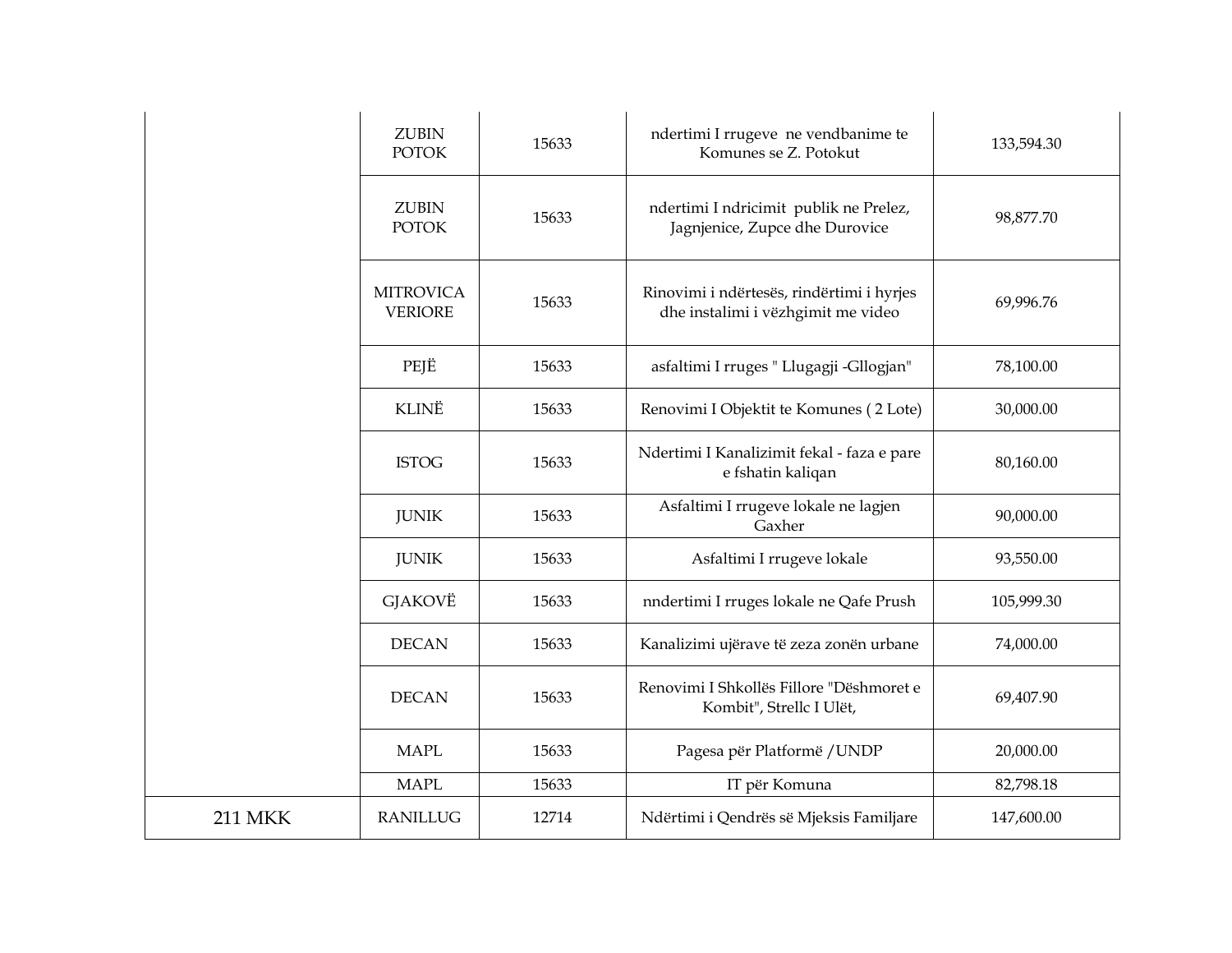|  | Kllokot                     | 12714 | Largimi i të gjitha deponive të egra në<br>komunë dhe rindërtimi i mini-parkut në<br>Vrbovec                                      | 12,365.00  |
|--|-----------------------------|-------|-----------------------------------------------------------------------------------------------------------------------------------|------------|
|  | Kllokot                     | 12714 | Ndërtimi i trotuareve në fshatin Grncar<br>dhe rregullimi i qendrës së fshatit                                                    | 17,896.00  |
|  | <b>NOVO</b><br><b>BERDO</b> | 12714 | Asfaltimi i rrugës në fshatin Koretiste                                                                                           | 65,640.30  |
|  | <b>NOVO</b><br><b>BERDO</b> | 12714 | Asfaltimi i rrugës lokale Culjkovci-<br>Zimparci                                                                                  | 20,000.00  |
|  | <b>NOVO</b><br><b>BERDO</b> | 12714 | Pajisja dhe Instalimi i Mbikëqyrjes së<br>Videove në fshatin Gornje Kusce dhe<br>kabinet për IT në OS" 'Petar Petrovic<br>Njegos" | 80,461.10  |
|  | <b>SHTERPC</b>              | 12714 | Vendosja Video kamerave Faza 2                                                                                                    | 83,655.00  |
|  | <b>SHTERPC</b>              | 12714 | Rindërtimi I rrugeve ne Shterpce                                                                                                  | 240,961.89 |
|  | <b>SHTERPC</b>              | 12714 | Ndërtimi i rrugës hyrëse dhe muri<br>mbajtës nga qendra e Shtërpcës deri në<br>qytetin e Mastakinac                               | 12,820.70  |
|  | <b>SHTERPC</b>              | 12714 | Zhvendosja e shtyllave të ndriçimit<br>publik në seksionin nga Shtërpca në<br>Brezovicë                                           | 28,833.33  |